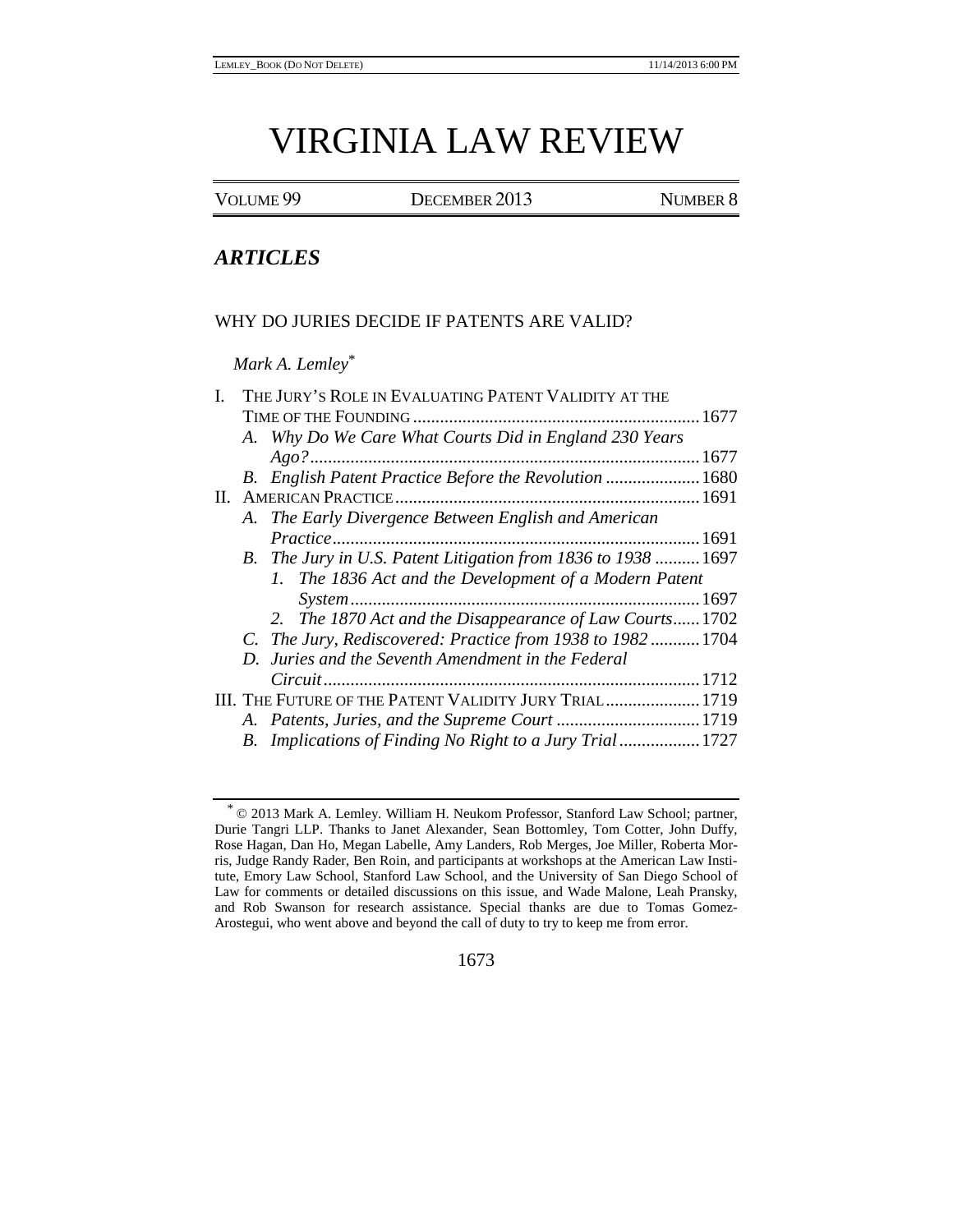| C. Implications of a Seventh Amendment Right to a Jury Trial |  |
|--------------------------------------------------------------|--|
|                                                              |  |
|                                                              |  |

HE jury trial is a fixture of modern patent litigation. Lawyers, THE jury trial is a fixture of modern patent litigation. Lawyers, scholars, and judges take for granted that when a patent case goes to trial, that trial will almost always be before a jury.<sup>1</sup> And that jury will decide most, though not all, of the significant issues in dispute including whether the patent is valid. The dynamics of the jury system drive both the structure of patent litigation and its outcome. Jurors are more likely than judges to rule for patentees. Lay jurors are reluctant to second-guess the Patent and Trademark Office ("PTO") and invalidate a patent the PTO has issued. And the fact that the parties are gearing up for a jury trial affects the high cost of patent litigation, the structure of pretrial proceedings, and the willingness of the parties to settle and on what terms. $<sup>2</sup>$ </sup>

This regime is built on an uncertain foundation. For while patent lawyers today take for granted the power of the jury to decide whether the PTO made a mistake in issuing a patent, the role of the jury in patent cases is a recent and unusual phenomenon with a murky history. After all, we don't normally ask juries to review the decision of an administrative agency, at least outside the criminal enforcement context. The Administrative Procedure Act ("APA") presupposes that judges, not juries, review agency decisions.<sup>3</sup> The Supreme Court has held that there is no constitutional right to jury review of administrative agency decisions.4 And as the Supreme Court held in 1999, the PTO is an administrative agency subject to the normal rules of the APA.<sup>5</sup>

The result is a puzzle. Why do we assume that juries will review PTO decisions when we don't do so in other areas of law? The answer can't

 $1$  I reviewed all 624 patent trials held in the United States between January 1, 2000 and June 30, 2011, using data collected from Lex Machina. Of those, 466, or 74.7%, were jury trials. Many of the remainder were pharmaceutical cases in which no damages were at stake and therefore no right to a jury trial existed. See Mark A. Lemley et al., Rush to Judgment? Trial Length and Outcomes in Patent Cases, 41 AIPLA Q.J. 169, 172, 174 (2013).<br><sup>2</sup> See, e.g., id. at 171.

<sup>&</sup>lt;sup>3</sup> Administrative Procedure Act, 5 U.S.C. § 706 (2006).

<sup>4</sup> Atlas Roofing Co. v. Occupational Safety & Health Review Comm'n, 430 U.S. 442, 455 (1977); Cox v. United States, 332 U.S. 442, 453 (1947). 5 Dickinson v. Zurko, 527 U.S. 150, 154–55 (1999).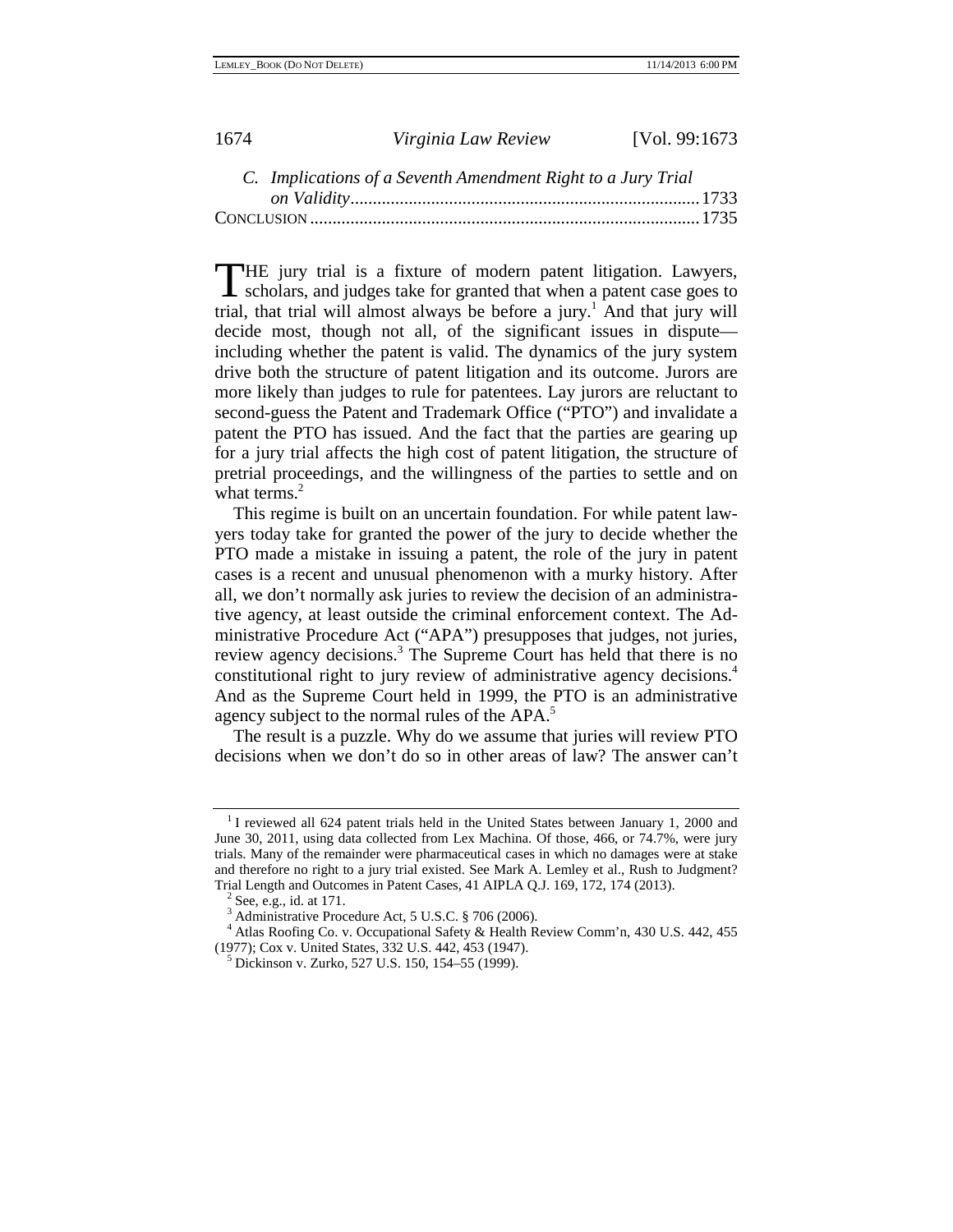be that "we've always done it that way," because that's not true. For much of American history, and as recently as forty years ago, less than five percent of patent trials were before juries at all. Indeed, even today we don't always let juries determine patent validity; validity can be determined in a bench trial in a number of instances, and by administrative agencies with no trial at all in still others.<sup>6</sup>

Perhaps the answer is "the Seventh Amendment requires it because we did it that way in 1791,"<sup>7</sup> though—surprisingly—no precedential opinion has ever resolved this question. But as I show in this Article, the history is rather more complicated. Juries did evaluate the validity of some (though by no means all) patents in the eighteenth century, but they didn't review the work of an administrative agency in the sense they do today. Further, a jury's determination that a patent was invalid simply provided a personal defense to infringement; it didn't mean (as it does today<sup>8</sup>) that the patent was nullified. Indeed, judgments that a patent was invalid as to everyone were the province of the writ of *scire facias*, which required petitioning the King or, in one early American case, Congress. *Scire facias* actions were conducted in chancery, not law, courts, though they were treated as actions at law.

Curiously, while the right to a jury trial on patent validity issues is widely assumed, there is in fact no solid support in modern case law for such a right. The one case to hold that there was such a right, the Federal Circuit panel opinion in *In re Lockwood*, 9 drew a sharp dissent from three members of the appellate court, $^{10}$  was taken on certiorari by the Supreme Court, and was then vacated by that Court after the patentee

<sup>6</sup> See infra Sections II.B–D.

<sup>7</sup> The Seventh Amendment provides that:

In Suits at common law, where the value in controversy shall exceed twenty dollars, the right of trial by jury shall be preserved, and no fact tried by a jury, shall be otherwise re-examined in any Court of the United States, than according to the rules of the common law.

U.S. Const. amend. VII.

Accordingly, courts considering whether the Seventh Amendment compels a jury trial have asked whether the cause of action and remedy are ones that courts in England in 1791 would have tried to a jury. See infra Section I.A.<br><sup>8</sup> See Blonder-Tongue Labs. v. Univ. of Ill. Found., 402 U.S. 313, 350 (1971) (holding that

invalidation of patent estops patentee from later asserting that patent against third parties). 9 50 F.3d 966, 980 (Fed. Cir. 1995).

 $10$  Id. at 980–81 (Nies, J., dissenting).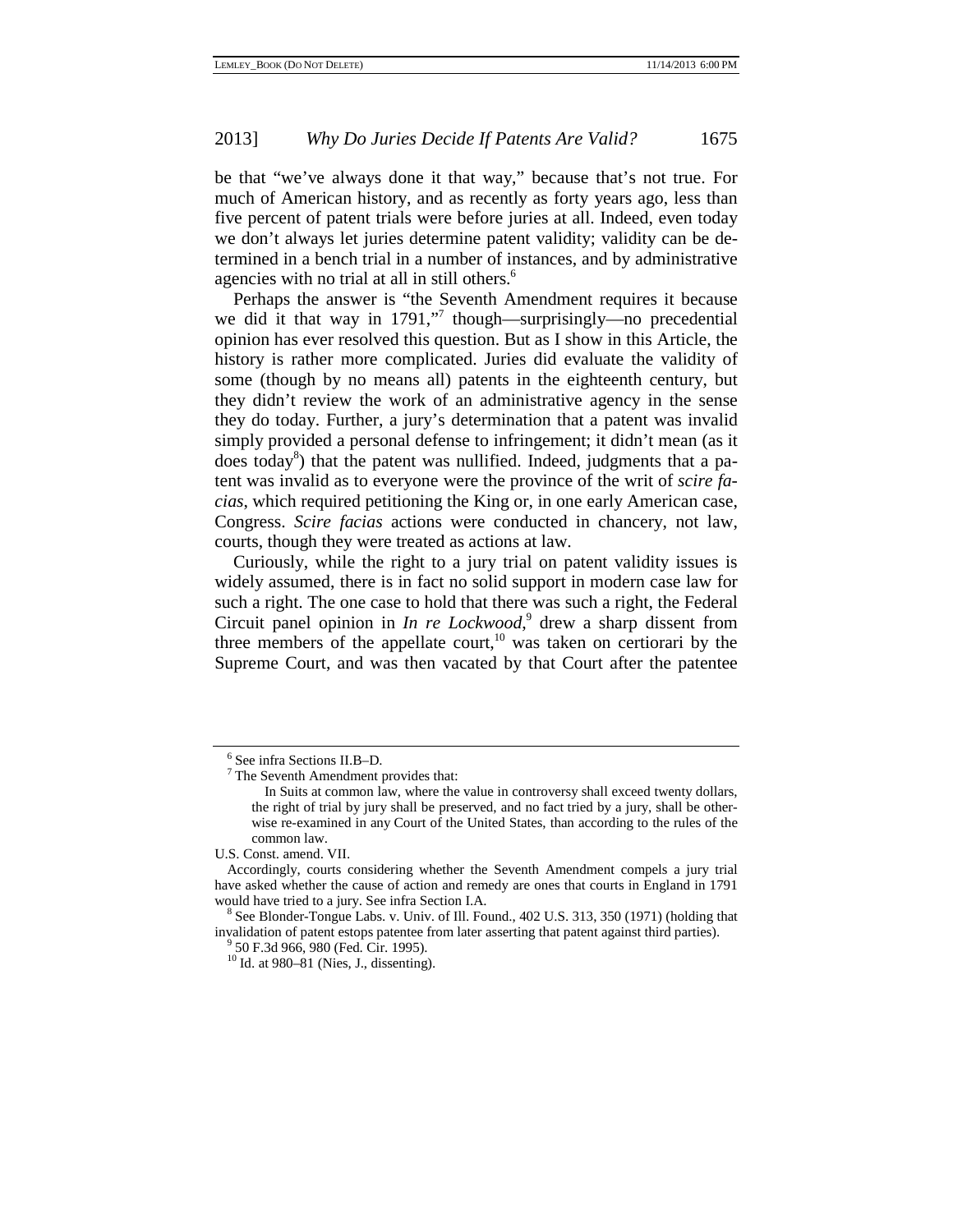withdrew its jury trial demand rather than face Supreme Court review.<sup>11</sup> Nonetheless, both courts and lawyers have based two decades of practice on that uncertain foundation. The resulting practice is a hybrid one that is hard to link to any historical practice. I argue that the time is ripe for Supreme Court review of the putative right to have a jury decide whether patents are valid. When the Court does take the case, it is unlikely to find such a right to exist in the broad form lawyers and judges currently assume, though how the Court will rule may depend on the lens it uses to think about the Seventh Amendment.

A patent system without a right to jury trial on validity would look rather different than it does today. Many of the changes would be desirable. Litigation would be simpler in some respects, and outcomes might look rather different. And while it is probably unthinkable to most patent lawyers that many patent cases would be tried to judges rather than juries, the facts that we decided patent cases without juries for most of our history, that no other country in the world (even England) uses juries to decide patent validity, and that we have developed a number of administrative patent revocation mechanisms that parallel the jury system, suggest that the patent system can and will survive in a world without jury trials on validity. If, on the other hand, the Court decides there is a constitutional right to have juries decide validity, today's courts are not applying it broadly enough, and many of the things we treat as equitable would have to be tried to juries.

Because the right to a jury trial is a function of English legal practice at the founding of the Republic, I begin in Part I by reviewing the treatment of patent validity in England in the late eighteenth century, the period that matters for Seventh Amendment analysis. Part II considers the practice in the United States, noting the early divergence between English and U.S. practice. Part II also explores the period from 1836 to 1938, the period during which both the modern patent system and the modern administrative state came into being and in which juries essentially disappeared from the patent landscape. It then turns to the changes that have occurred since the merger of law and equity in 1938, including the quite recent rise of the jury in patent cases, and the surprising dearth of cases considering whether there is a constitutional right to a jury trial on patent validity. Finally, in Part III, I consider how the Supreme Court

<sup>&</sup>lt;sup>11</sup> Am. Airlines v. Lockwood, 515 U.S. 1182, 1182 (1995); John F. Duffy, The Federal Circuit in the Shadow of the Solicitor General, 78 Geo. Wash. L. Rev. 518, 523 (2010).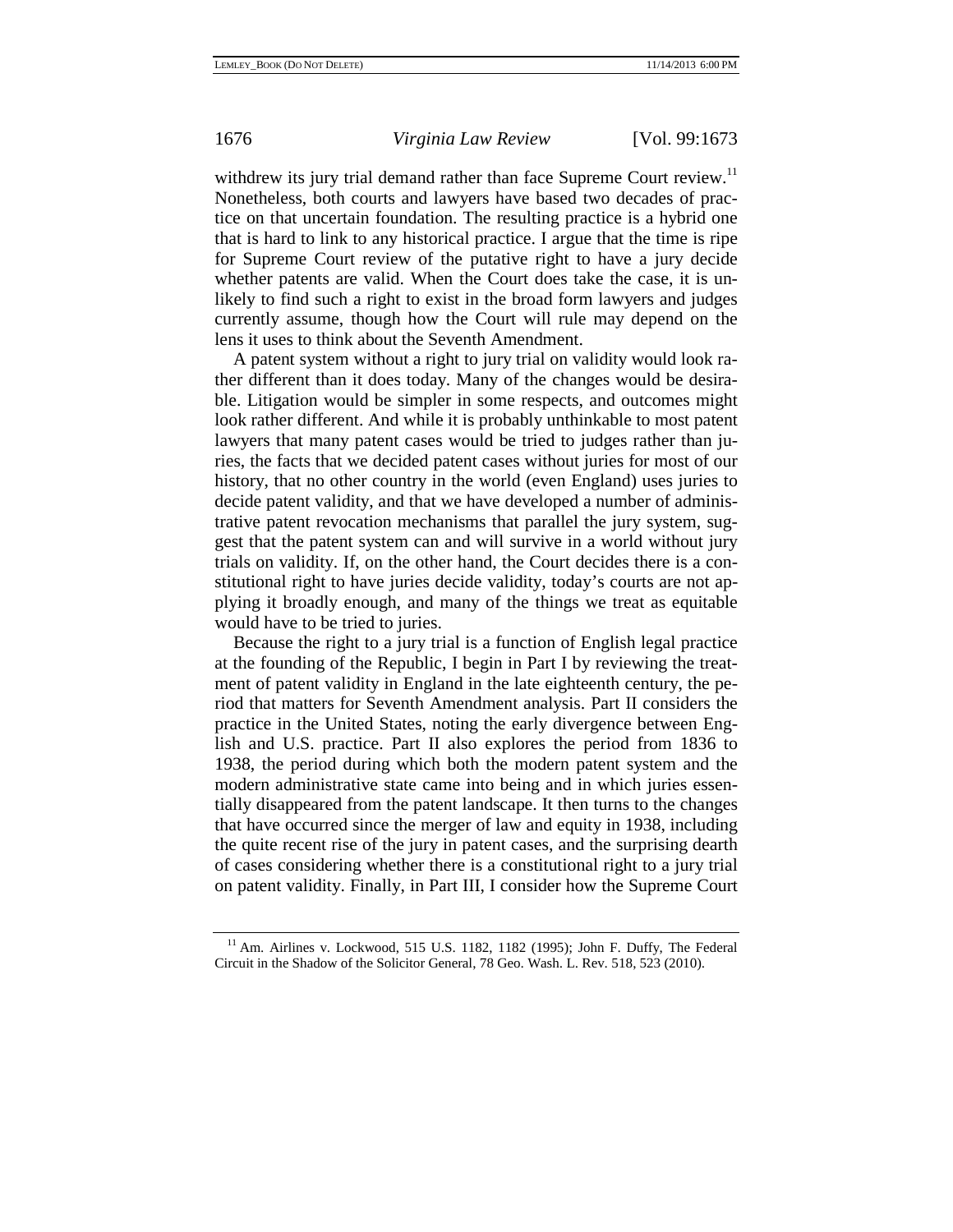might decide the issue in light of this history, what a decision in either direction would mean for patent practice, and what the decision would tell us about how to understand the Seventh Amendment.

# I. THE JURY'S ROLE IN EVALUATING PATENT VALIDITY AT THE TIME OF THE FOUNDING

### *A. Why Do We Care What Courts Did in England 230 Years Ago?*

Before I delve into the history of jury trials in patent cases, it is worth asking why we should care. The answer lies in the Seventh Amendment, which provides: "In Suits at common law, where the value in controversy shall exceed twenty dollars, the right of trial by jury shall be preserved . . . .<sup>"12</sup> The term "preserved" has been interpreted by the Supreme Court to require an historical inquiry into what the practice was at common law in 1791, when the amendment was passed. As the Supreme Court put it in *Baltimore & Carolina Line v. Redman*, "The right of trial by jury thus preserved is the right which existed under the English common law when the Amendment was adopted."13 This is not simply a matter of constitutional originalism—a desire to be faithful to the intent of the Founders. Rather, the Court views the Seventh Amendment right to a jury trial as affirmatively based on history, and hence unchanging in a sense different from other constitutional provisions. The relevant question is what existed to be "preserved" in  $1791$ .<sup>14</sup>

In determining whether the Constitution requires a matter be tried to a jury, the Court asks:

[F]irst, whether we are dealing with a cause of action that either was tried at law at the time of the founding or is at least analogous to one that was. If the action in question belongs in the law category, we then

<sup>&</sup>lt;sup>12</sup> U.S. Const. amend. VII.<br><sup>13</sup> Balt. & Carolina Line, Inc. v. Redman, 295 U.S. 654, 657 (1935); see also Curtis v. Loether, 415 U.S. 189, 193 (1974) ("[T]he thrust of the [Seventh] Amendment was to preserve the right to jury trial as it existed in 1791  $\dots$ ").<br><sup>14</sup> United States v. Wonson, 28 F. Cas. 745, 750 (C.C.D. Mass. 1812) (No. 16,750) (Story,

J.). For discussion of this historical test, see, for example, Darrell A.H. Miller, Text, History, and Tradition: What the Seventh Amendment Can Teach Us About the Second, 122 Yale L.J. 852, 872–93 (2013); Charles W. Wolfram, The Constitutional History of the Seventh Amendment, 57 Minn. L. Rev. 639, 639–43 (1973).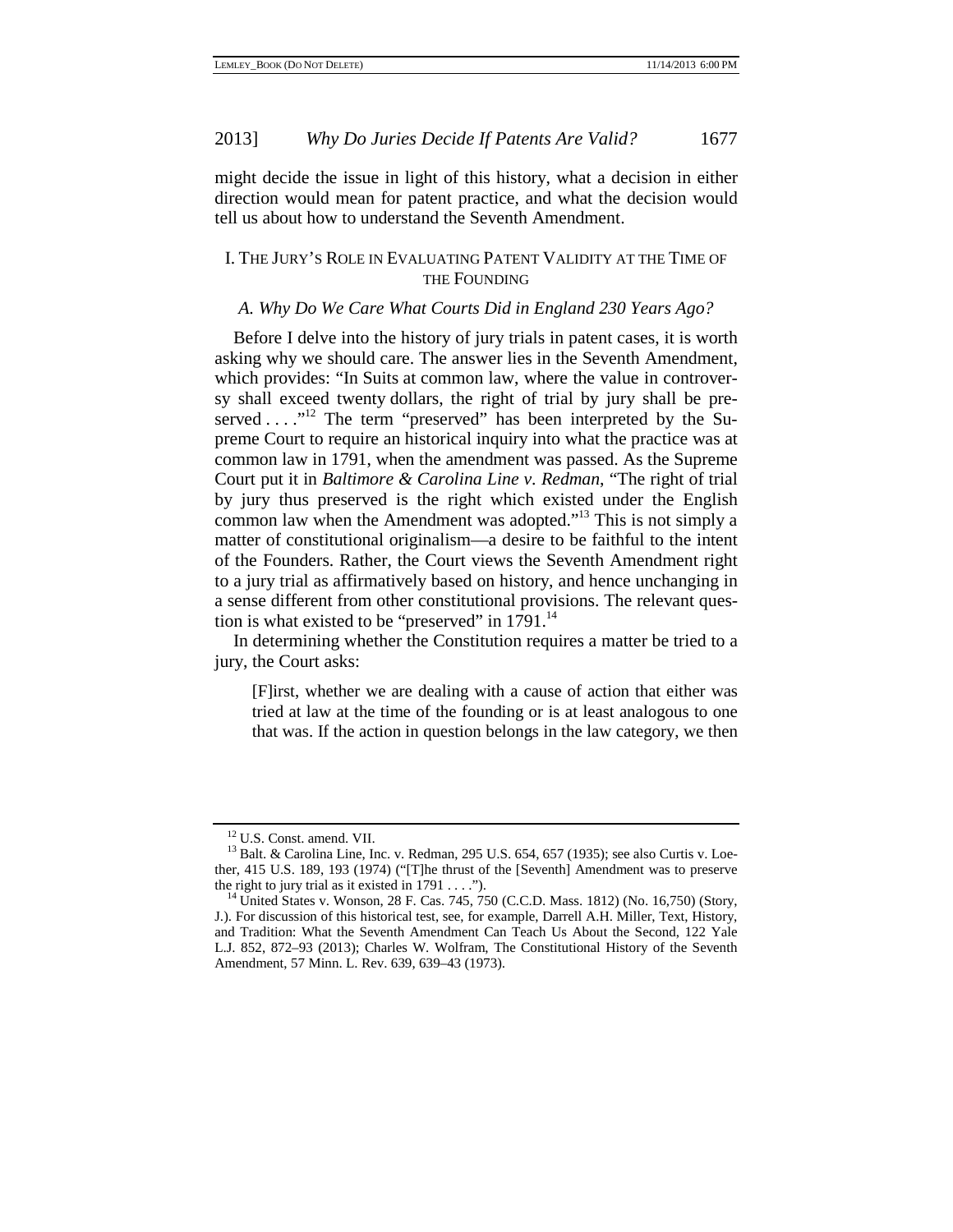ask whether the particular trial decision must fall to the jury in order to preserve the substance of the common-law right as it existed in 1791.<sup>15</sup>

Several facts about this inquiry are notable for our purposes. First, the question is what courts *in England* did at the time of the Founding, not necessarily what state or federal courts in the new United States did in the early days of the Republic. While early U.S. practice is relevant because it may shed light on the norms that prevailed in England, and because courts at the time generally thought they were elucidating a single natural law, it was the English jury trial that the Seventh Amendment sought to preserve.<sup>16</sup> As we will see, English and American patent practice diverged in important respects soon after 1791, so the focus on English practice is significant.

Second, courts in England in 1791 were divided between courts of law and courts of equity. Only courts of law could convene juries; equity or chancery courts had no power to do so.<sup>17</sup> Thus, the right of jury trial that the Seventh Amendment preserved "in Suits at common law" was only applicable to causes of action that were tried in England in the law courts in 1791. Some actions in England were entirely legal, and others were entirely equitable. But for a number of actions, plaintiffs could proceed either in law or in equity, depending on what sort of remedy they sought: damages (awardable only in law) or an injunction (awardable only in equity). The matter is even more complicated than that, because the English equity courts—the courts of chancery—had some subsidiary jurisdiction over legal matters as well. Thus, not only the nature of the action asserted but also the court in which it was filed and the remedy sought would determine whether an action was one at common

<sup>&</sup>lt;sup>15</sup> Markman v. Westview Instruments, 517 U.S. 370, 376 (1996) (citation omitted). <sup>16</sup> Granfinanciera, S.A. v. Nordberg, 492 U.S. 33, 42 (1989); Tull v. United States, 481

U.S. 412, 417–18 (1987); *Balt. & Carolina Line*, 295 U.S. at 657; Dimick v. Schiedt, 293 U.S. 474, 476 (1935). For discussion outside the patent context, see Patrick Devlin, Jury Trial of Complex Cases: English Practice at the Time of the Seventh Amendment, 80 Colum. L. Rev. 43, 72–77 (1980), and James Oldham, On the Question of a Complexity Exception to the Seventh Amendment Guarantee of Trial by Jury, 71 Ohio St. L.J. 1031, 1032 (2010).

 $17$  Indeed, in instances when an English chancery court wished to convene a jury to provide an advisory verdict, it had to suspend the chancery proceedings, request that the King's Bench (a law court) summon a jury, and then have the King's Bench remand the case to chancery to deliver a judgment. See 3 Edward Coke et al., A Systematic Arrangement of Lord Coke's First Institute of the Laws of England 328 n.D (London, S. Brooke 1818); Edward Coke, The Fourth Part of the Institutes of the Laws of England; Concerning the Jurisdiction of the Courts 79 (London, W. Clarke & Sons 1817); 1 William Holdsworth, A History of English Law 452 (6th ed. 1938).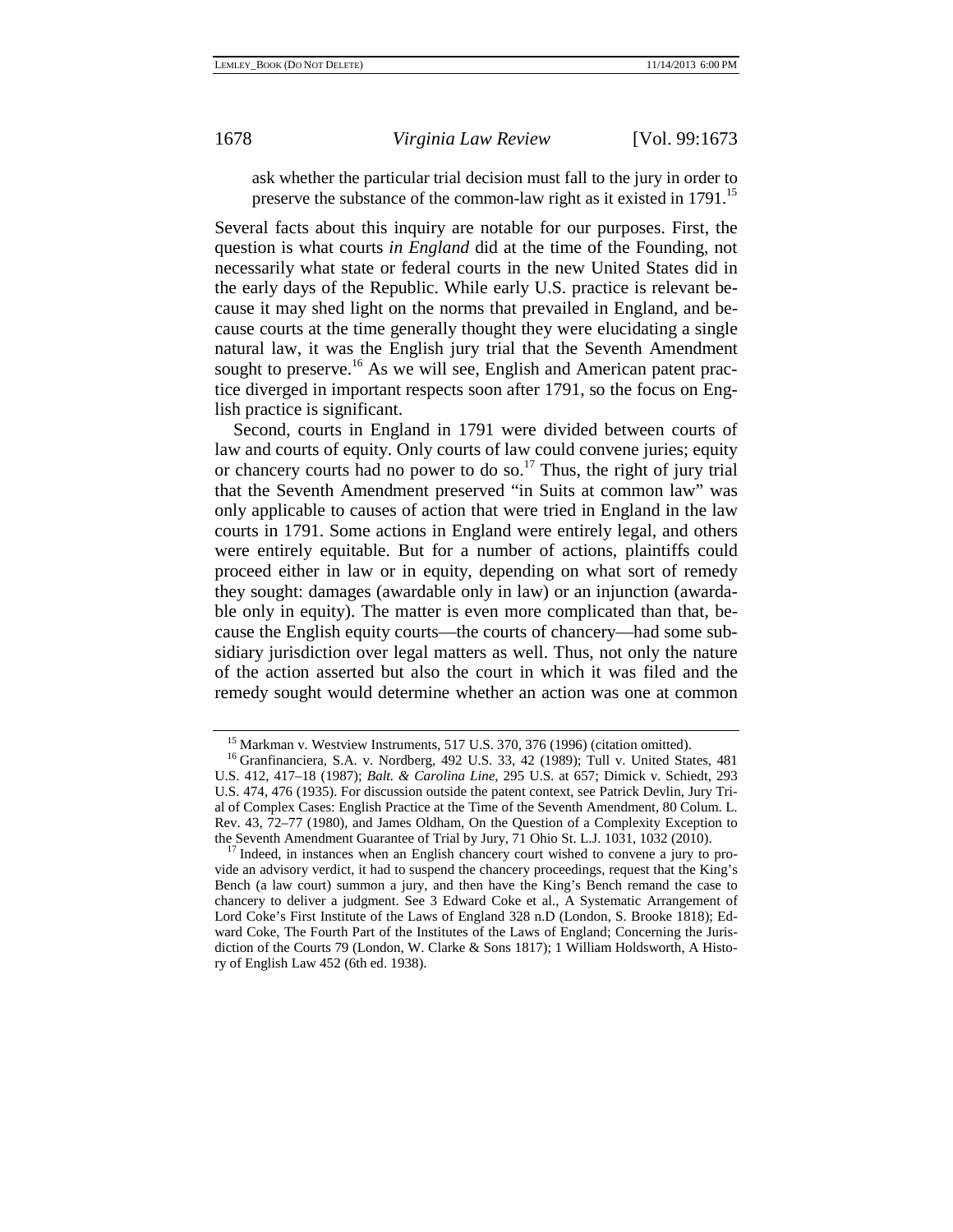law in England in 1791. The United States, by contrast, did not divide the federal courts into separate law and equity benches, though federal judges would sit either in law or in equity, not both, for much of the nineteenth century.

Finally, as the Court noted in *Markman v. Westview Instruments*, the relevant question for Seventh Amendment purposes is not merely whether an action was tried in the law courts in England in 1791, nor even just the nature of the remedy sought, but whether the particular issue presented was one the court deemed necessary to be decided by the jury in order to preserve the substance of the jury trial right.<sup>18</sup> Accordingly, as the Supreme Court has noted, "The Seventh Amendment question depends on the nature of the *issue* to be tried rather than the character of the overall action."<sup>19</sup>

While *Markman* expresses a historical view based on the law-equity distinction, that is far from the only basis on which the Supreme Court has decided Seventh Amendment cases. Elsewhere, the Court has suggested a second distinction: It may be the nature of the remedy, rather than the nature of the action, that determines the issue.<sup>20</sup> *Markman* suggests that a third distinction—whether a question is one of law or of fact—may also play a significant role in the analysis, since cases that presented purely legal rather than factual issues were not generally given to juries even if they were argued in the law courts.<sup>21</sup> Finally, the Seventh Amendment analysis seems to turn on a fourth issue—whether the rights at issue are public or private rights. A jury trial is not required where public rights are at issue, which may explain why administrative agency decisions are not traditionally subject to a jury's review.<sup>22</sup>

The result is a bit of a judicial hodgepodge, in which the issue presented, the remedy sought, the court in which it was traditionally sought

<sup>&</sup>lt;sup>18</sup> 517 U.S. at 376–78.<br><sup>19</sup> Ross v. Bernhard, 396 U.S. 531, 538 (1970) (emphasis added).<br><sup>20</sup> *Tull*, 481 U.S. at 417–18.<br><sup>21</sup> 517 U.S. at 376, 378, 384, 388, 391 (focusing on whether claim construction was a question o

 $^{22}$  Granfinanciera, S.A. v. Nordberg, 492 U.S. 33, 42 n.4 (1989) ("If a claim that is legal in nature asserts a 'public right,' . . . then the Seventh Amendment does not entitle the parties to a jury trial if Congress assigns its adjudication to an administrative agency or specialized court of equity. The Seventh Amendment protects a litigant's right to a jury trial only if a cause of action is legal in nature and it involves a matter of 'private right.'" (citation omitted)); Atlas Roofing Co. v. Occupational Safety & Health Review Comm'n, 430 U.S. 442, 450 (1977).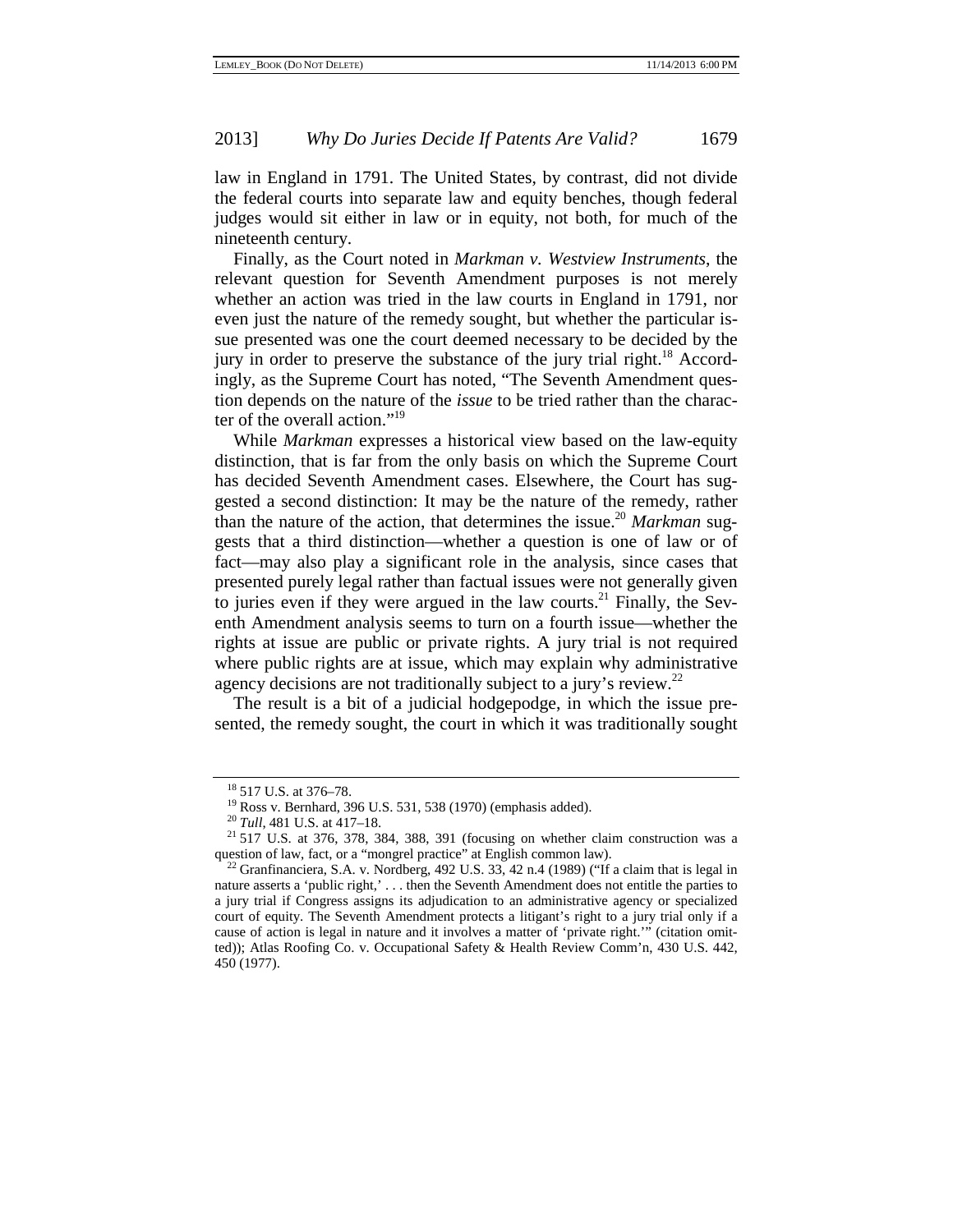in England, whether the question is one of fact or law, and the public interest in the outcome all play a role at various times and in various cases.

#### *B. English Patent Practice Before the Revolution*

Invention patents in England originated in the 1500s as a means for the Crown to lure immigrants with desirable skills to England by offering them an open letter of privilege from the Crown.<sup>23</sup> Patents in this period were not granted merely to new inventions, or even to ideas newly imported from elsewhere. Particularly during the reign of James I, exclusive patent rights were granted to favored merchants for a wide variety of common arts, including the making of playing cards<sup>24</sup> and the running of taverns.<sup>25</sup> Royal favor rather than inventive acumen drove the grant of patents during the late sixteenth and early seventeenth centuries.26

Abuses of the patent right were common during that period. One curious case involved Mompesson and Mitchell, who held the exclusive patent for making gold and silver lace. After Parliament heard complaints of their abuses—which included making inferior lace from copper and seeking imprisonment of infringers who actually made real gold lace the King revoked the patent and the House of Lords punished Mompesson and Mitchell.<sup>27</sup> This was one of the abuses that led Parliament to pass the Statute of Monopolies of 1623, which outlawed most patents and other exclusive privileges other than patents for invention.<sup>28</sup>

<sup>23</sup> See, e.g., Ramon A. Klitzke, Historical Background of the English Patent Law, 41 J. Pat. Off. Soc'y 615, 623–24 (1959) (discussing how patents were like passports granted to productive foreigners in the sixteenth century); Adam Mossoff, Rethinking the Development of Patents: An Intellectual History, 1550–1800, 52 Hastings L.J. 1255, 1259–60 (2001) (same). Indeed, the term "letters patent" derives from the Latin "pateo" or "patere," meaning "to lie open," a reference to the public nature of the granting document. Mossoff, supra, at

<sup>1259;</sup> see also Webster's Third New International Dictionary 1654 (1976).<br><sup>24</sup> The Case of Monopolies, (1602) 77 Eng. Rep. 1260 (K.B.) 1260; 11 Co. Rep. 84a, 8b.<br><sup>25</sup> Robert Patrick Merges & John Fitzgerald Duffy, Patent L

terials 5 (5th ed. 2011). <sup>26</sup> For a discussion of this history and how it began to change, see Mossoff, supra note 23. <sup>27</sup> The case is reported in Lewis Edmunds, The Law and Practice of Letters Patent for Inventions 7–8 (London, Stevens & Sons, Ltd. 1890). As Edmunds reports it, after the King revoked the patent, "[t]he Lords confiscated the estate of Mompesson, who had escaped, and degraded him of his knighthood. Mitchell was also degraded, fined 1,000 [pounds], carried through the streets of London on a horse, with his face to the tail, and imprisoned for life." Id. at 8.<br><sup>28</sup> Statute of Monopolies, Statutes at Large, 1623, 21 Jac., c. 3, §§ 1, 6 (Eng.).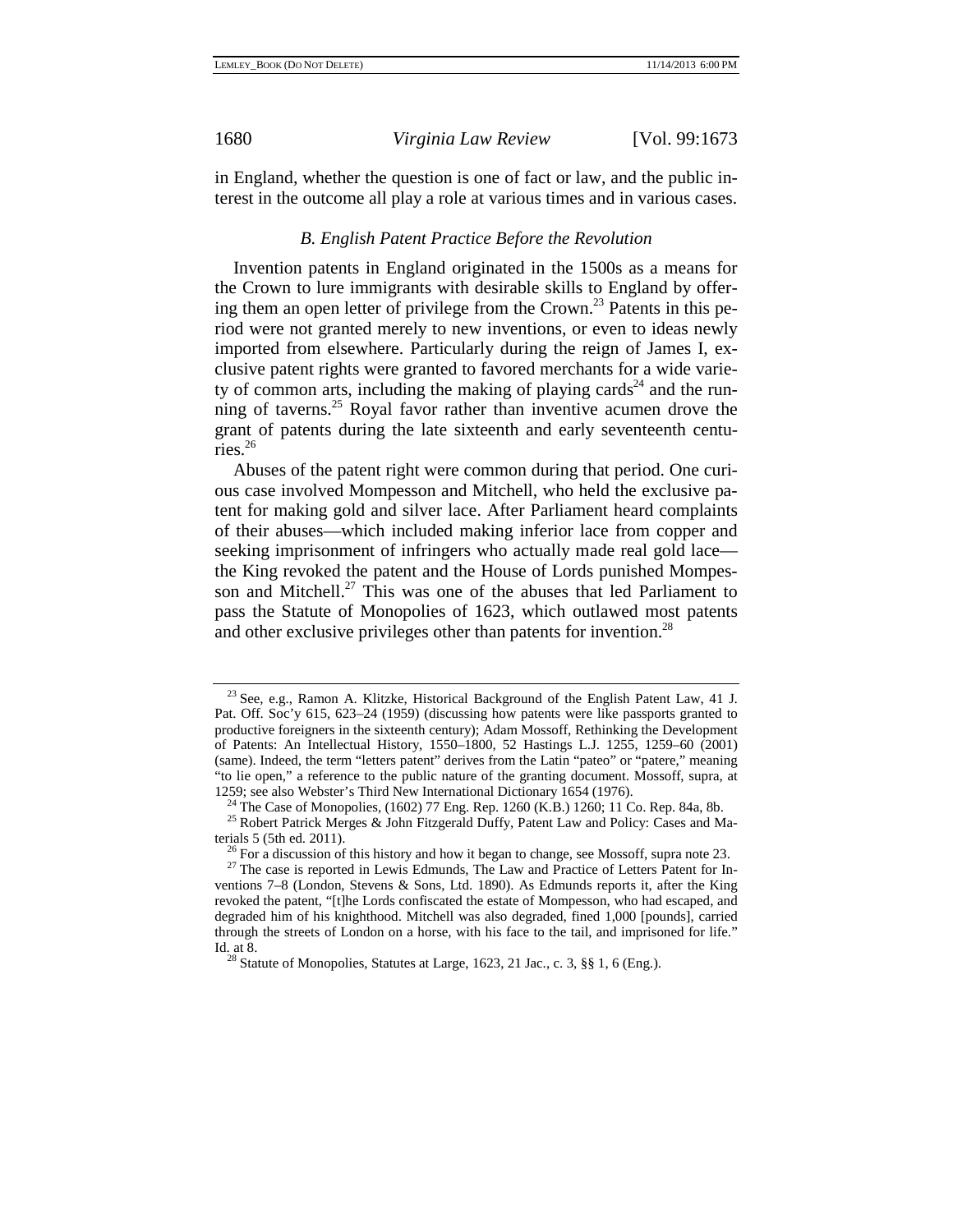Consistent with the idea that patents were royal grants of privilege, $^{29}$ only the King had the power to revoke a patent during this period. Neither Parliament nor the courts could do so. $30$  That remained true even after the enactment of the Statute of Monopolies. Most of the decisions regarding patents after 1624 were actually made not by the King himself but by the Privy Council, a body of the King's advisors who had the power both to enforce patents and to revoke a royal patent for "inconveniency."<sup>31</sup> "Inconveniency" included both issues of public policy abuse of the patent and failure to work it—and some of what we would think of today as patent validity questions—novelty of invention and prior invention by another.<sup>32</sup> Thus, when the Privy Council adjudicated a patent revocation proceeding against Thomas Lombe for silk engines, it considered both whether an identical engine had been made or used in England before Lombe did so, and whether the effect of the patent was to restrain trade or create a monopoly.<sup>33</sup>

<sup>31</sup> Statute of Monopolies, c. 3, § 6; see Oren Bracha, Owning Ideas: A History of Anglo-American Intellectual Property 21–23 (June 2005) (unpublished S.J.D. dissertation, Harvard Law School), available at http://www.utexas.edu/law/faculty/obracha/dissertation.<br><sup>32</sup> Bracha, supra note 31, at 21–23; see also id. at 59 ("[A]rguments about novelty and pri-

 $29$  W.M. Hindmarch, A Treatise on the Law Relative to Patent Privileges for the Sole Use of Inventions: And the Practice of Obtaining Letters Patent for Inventions 3 (Harrisburg, Pa., I.G. M'Kinley & J.M.G. Lescure 1847) ("[I]nventors are *never entitled as of right* to letters patent . . . but they must obtain them from the Crown by petition, and *as a matter of grace and favour* . . . .") (emphasis in original). <sup>30</sup> Thus, the dispute over the novelty of the patent for "Turkye haftes for knives" in E.

Wyndham Hulme, History of the Patent System Under the Prerogative and at Common Law, 16 L.Q. Rev. 44, 45 (1900), and the ore-melting patent in *Bircot's Case* (1572), *reported in* 3 Edward Coke, The Third Part of the Institutes of the Laws of England: Concerning High Treason, and Other Pleas of the Crown and Criminal Causes 182–83 (London, E. & R. Brooke 1797), were both presented to the Privy Council. And in 1626, the Privy Council took over a common law case in which the defendant challenged a patent, denying the court jurisdiction because of the "dangerous consequence and far trenching upon the prerogative" that would result from "the strict trial of common law." Edward C. Walterscheid, The Early Evolution of the United States Patent Law: Antecedents (*Part 3*), 77 J. Pat. & Trademark

ority of invention were indiscriminately used alongside arguments about specific social benefits and harmful effects associated with an invention."). Indeed, Lord Coke gave as an example of an "inconvenient" patent a new mill that would have replaced workers and, because of its efficiency, "turn[ed] so many laboring men to idleness." Edward Coke, supra note 30, at 183–84. That surely has nothing to do with the validity of the patent; it represents a (bad)

<sup>&</sup>lt;sup>33</sup> National Archives Public Record Office (PRO) PC 2/86, fo. 294. This case is reported in S.D. Bottomley, Patent Cases in the Court of Chancery, 1714–1758, J. Legal Hist. (forthcoming 2013) (manuscript at 1–3).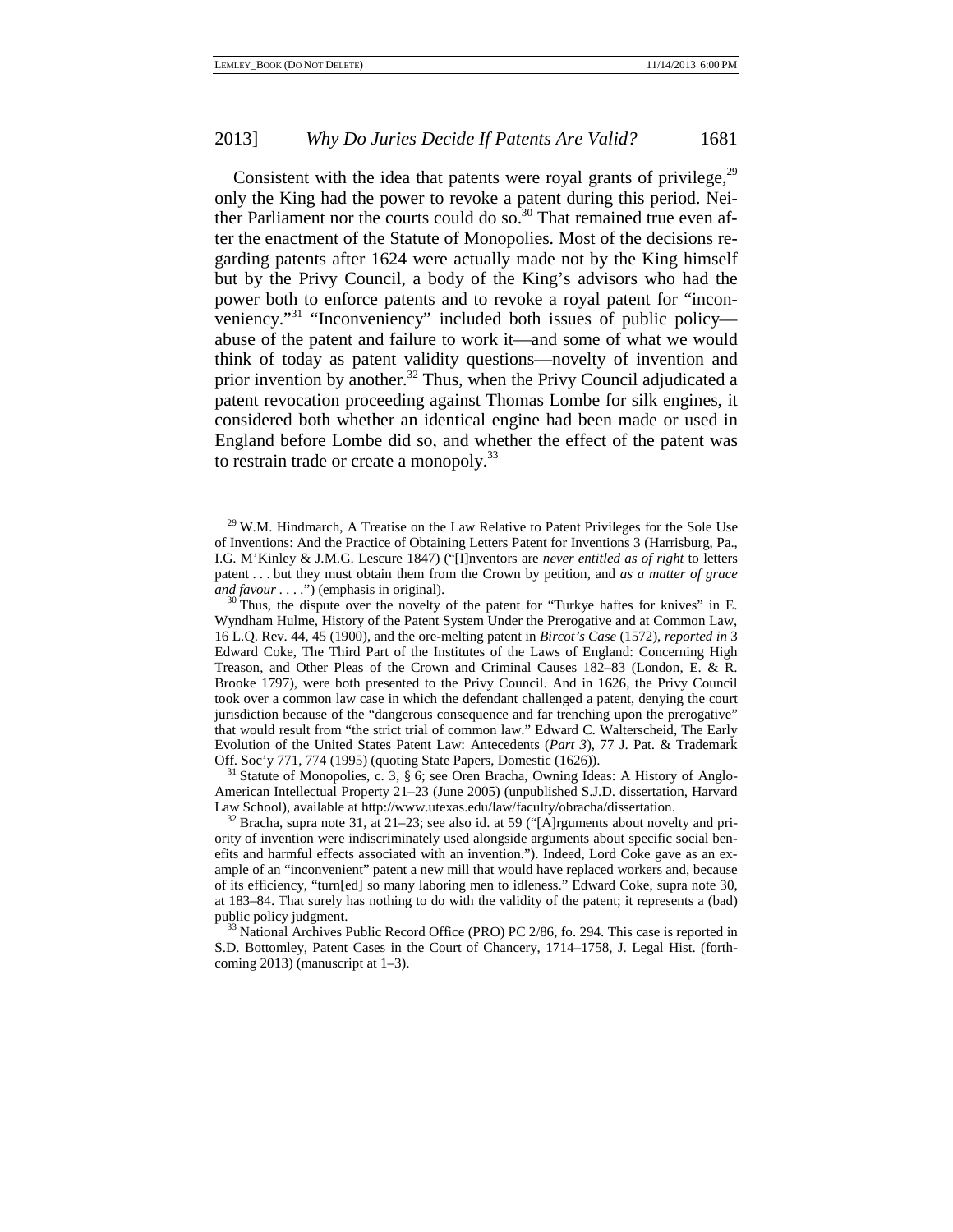The Privy Council was the primary means for revoking patents until as late as  $1753<sup>34</sup>$  It also started out with primary responsibility for enforcing patents. But as grants of invention patents became more common in the 1700s, the English courts increasingly found themselves adjudicating infringement suits. In some of those suits, accused infringers called into question the validity of the underlying patent, either on the ground that it had not been granted to the true inventor or that the inventor had not sufficiently described the invention.<sup>35</sup> Both law and equity courts could hear such defenses in England during the 1700s, though patent cases before 1750 appear to have been brought primarily in equity.<sup>36</sup> But unlike validity disputes as we understand them today, such a defense was not a challenge to the patent itself. At most a court could deny relief to the patentee in the case before it because it believed the patent did not comply with the law; it had no power to revoke the patent or to prevent a patent from being asserted against other defendants in subsequent cases.

<sup>34</sup> See, e.g., Christine MacLeod, Inventing the Industrial Revolution: The English Patent System, 1660–1800, at 19 (1988); E. Wyndham Hulme, Privy Council Law and Practice of Letters Patent for Invention from the Restoration to 1794, 33 L.Q. Rev. 63, 63, 193 (1917) (suggesting that the Privy Council had primary jurisdiction over patent law until 1753 and continued to have concurrent jurisdiction until 1794). For discussion of the role of the Privy Council, see Mossoff, supra note 23, at 1275–88.

Sean Bottomley offers evidence that the Court of Chancery was more involved in patent matters than previously thought during the first half of the eighteenth century. Bottomley, supra note 33, at 1 (arguing that chancery courts were the primary means of enforcing patents during the first half of the eighteenth century). Notably, Bottomley is discussing primarily patent enforcement, not patent revocation efforts. The first reported patent *scire facias* actions are *Rex v. Jacob* in 1782 and *Rex v. Arkwright* in 1785, 1 James Oldham, The Mansfield Manuscripts and the Growth of English Law in the Eighteenth Century 734, 767 (1992), though it seems clear that the procedure was well established before then in unre-

ported decisions.<br><sup>35</sup> Notably, England had no system for formal examination of patents at that time. While the Crown traditionally granted patents, by the latter half of the eighteenth century it did so in response to a pro forma registration system. An inventor who wanted a patent had to jump through many hoops to obtain one, but each of those hoops was procedural. No government official substantively examined the invention to decide if it was worthy of a patent. See Wal-

terscheid, supra note 30, at 779–80.<br><sup>36</sup> Edward Walterscheid reports that before 1750, "[t]here are almost no records of common law actions and not many of actions at equity." Edward C. Walterscheid, The Early Evolution of the United States Patent Law: Antecedents (*Part 4*), 78 J. Pat. & Trademark Off. Soc'y 77, 100 (1996). But he is referring to reported decisions, and there is good evidence suggesting that there were many unreported decisions during that time. Bottomley, supra note 33, at 7; cf. H. Tomás Gómez-Arostegui, The Untold Story of the First Copyright Suit Under the Statute of Anne in 1710, 25 Berkeley Tech. L.J. 1247, 1331–38 (2010) (discussing some of the unreported copyright cases during this period). Gómez-Arostegui estimated to me that there are hundreds of such unreported cases.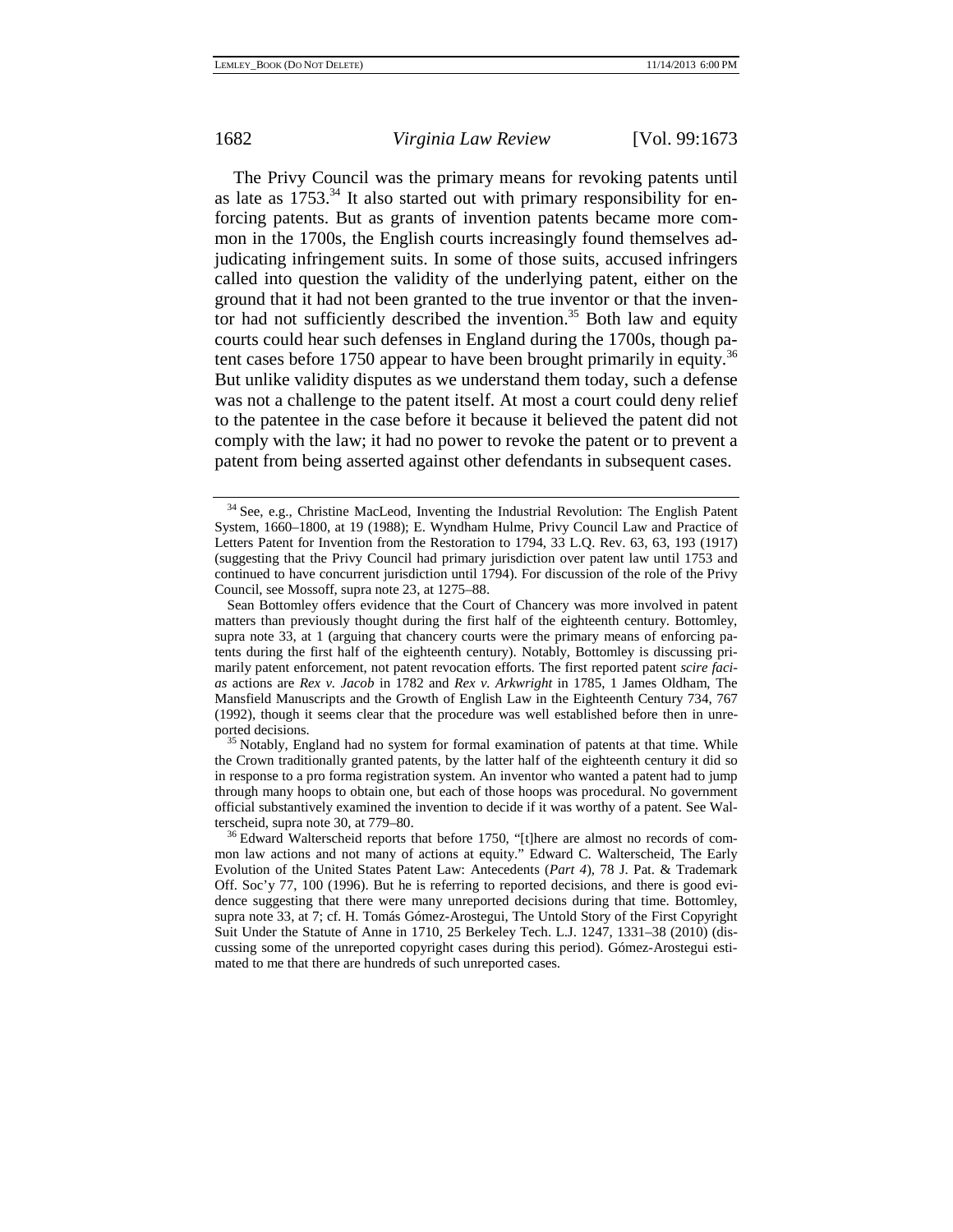In 1753, after a particularly complex patent case proceeded simultaneously in the Privy Council (via a request for revocation) and in the English courts (via a perjury proceeding based on testimony offered to the Privy Council), the Council granted the courts concurrent jurisdiction to revoke a patent.37 Under this post-1753 procedure, a party that wanted to revoke a patent proceeded by a writ of "*scire facias*," a writ that started out in the 1200s as a rough equivalent to the modern-day "order to show cause."38 The court could issue a writ of *scire facias*, requiring the owner of the patent to appear in court and defend the patent, lest the court issue an order to the Crown revoking the patent for inconveniency.39 Because the Crown granted the patent in the first instance, it was thought to have an interest in the proceeding, and so the Attorney General was a party and had to approve the proceeding,40 but any citizen could bring a *scire facias* action as of right in the name of the Crown.41 *Scire facias* was not the only way to revoke a patent—the Privy Council retained that power as well until  $1847$ —but it was the only judicial means to revoke a patent.<sup>42</sup> And once

other proceeding in England than a *scire facias* to repeal letters patent for an invention.");

 $37$  Bracha, supra note 31, at 60 n.127. Bottomley suggests that the case in question, involving a medicine patent by one Dr. James, constituted an embarrassment for the Privy Council because it ruled in the patentee's favor despite overwhelming evidence of prior invention, and that evidence was later published by the losing party. Bottomley, supra note 33, at 4.

<sup>&</sup>lt;sup>38</sup> Statute of Westminster, 2d, 1285, 13 Edw., c. 11, 39, *printed in* 1 The Statutes of the Realm 71 (n.p., 1810). "*Scire facias*" literally means "you are to make known." Black's Law Dictionary 1464 (9th ed. 2009). For detail on *scire facias*, see Thomas Campbell Foster, A

Treatise on the Writ of Scire Facias \*2–7 (London, V. & R. Stevens & G.S. Norton 1846). 39 English *scire facias* actions were available not only for what we would today call inequitable conduct ("fraud"), but also for invalidity of the patent grant. 2 William C. Robinson,

The Law of Patents for Useful Inventions § 726 (Boston, Little, Brown, & Co. 1890).<br><sup>40</sup> William Hands, The Law and Practice of Patents for Inventions 16 (London, W. Clarke & Sons 1808) ("[A] writ of scire facias . . . issues out of the Court of Chancery, at the instance of any private person, but in the name of the King, leave to issue it must therefore be previously obtained from the Attorney General.").

<sup>&</sup>quot;Where a patent is granted to the prejudice of the subject, the king, *of right*, is to permit him upon his petition to use his name for the repeal of it." Every person is presumed to have such an interest in a patent for an invention that, if he alleges that it is illegal or void, he is entitled, as of right, to a *scire facias in the name of the queen*, in order to repeal it.

Attorney Gen. ex rel. Hecker v. Rumford Chem. Works, 32 F. 608, 618 (C.C.R.I. 1876) (quoting R v. Butler, (1685) 83 Eng. Rep. 659 (K.B.) 659–61; 3 Lev. 220, 220–23) (citing Queen v. Aires, (1717) 88 Eng. Rep. 762 (K.B.); 10 Mod. 354). Professor Helen Gubby argues that *scire facias* actions were often brought at the instance of competitors. Helen Gubby, Developing a Legal Paradigm for Patents 20 (2012). 42 *Rumford Chem. Works*, 32 F. at 619 ("No instance can be found, it is believed, of any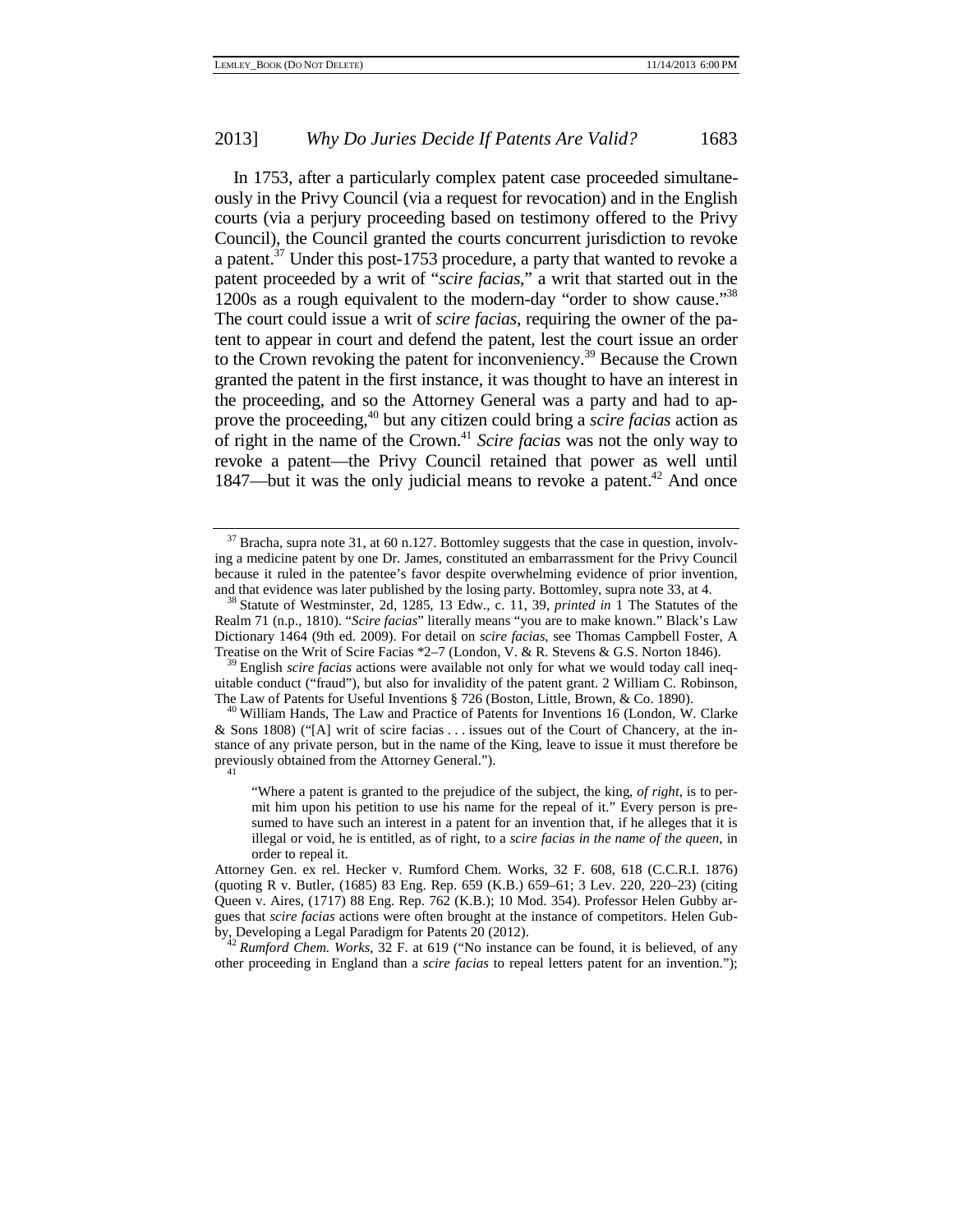the courts had the power to adjudge patent validity, the Privy Council largely got out of the business of doing so; it last revoked a patent in 1779, and few applications for revocation were filed after that time.<sup>43</sup>

The writ of *scire facias* "is in nature of a bill in Chancery" in patent cases.44 Indeed, the title "chancellor" was thought by Lord Coke to derive from the Latin *cancellando*, applied because of the power of the chancellor to cancel letters patent of the king.<sup>45</sup> Accordingly, in England in the eighteenth century, only chancery courts had the power to revoke a patent upon request of a private citizen.<sup>46</sup> And chancery courts had no power to convene a jury.<sup>47</sup>

is anything 'equitable' about *scire facias*."). 45 Coke, The Fourth Part of the Institutes of the Laws of England, supra note 17, at 88 (describing the "highest point of [the chancellor's] jurisdiction" as being "to cancell the kings letters patents under the great seal, and damming the inrolment thereof, by drawing strikes through it like a lettice"); 1 Joseph Story, Commentaries on Equity Jurisprudence as Administered in England and America § 40 (W.H. Lyon, Jr. ed., 14th ed. 1918) (1877). By contrast, some modern etymology traces the term to the Latin "*cancellarius*" and early English "cancel-<br>er," meaning "man at the barrier." Random House Unabridged Dictionary 344 (2d ed. 2005).

<sup>46</sup> The Crown, by contrast, could initiate a proceeding either in chancery or in the King's Bench, under the principle that "the King, by his prerogative, may sue in what Court he pleases." Magdalen College Case, (1615) 77 Eng. Rep. 1235 (K.B.) 1247–48; 11 Co. Rep. 66 b, 74 b–75 a.; AG v. Vernon, (1684) 23 Eng. Rep. 468 (Ch.) 469–70; 1 Vern. 277, 277–81. *Vernon*  was a suit to cancel a patent brought in equity, not law, though that seems to be because the patent was recorded in the records of the Chancellor of the Duchy of Lancaster rather than in the Court of Chancery, so the normal writ of *scire facias* was thought not to apply. Id. 47 3 Coke et al., supra note 17, at 328.

Hindmarch, supra note 29, at 64 ("The only means which the law provides for the repealing of letters patent, is by action of *scire facias* at the suit of the Queen.").<br><sup>43</sup> Bracha, supra note 31, at 61 n.129; Hulme, supra note 34, at 193–94.<br><sup>44</sup> 8 Matthew Bacon, A New Abridgement of the Law 620 (Henry Gwyllim

delphia, T. & J.W. Johnson rev. ed. 1852) (1809); 3 William Blackstone, Commentaries \*260– 61 ("Where the Crown has unadvisedly granted anything by letters patent, which ought not to be granted, or where the patentee has done an act that amounts to a forfeiture of the grant, the remedy to repeal the patent is by writ of *scire facias* in chancery."); William Hands, The Law and Practice of Patents for Inventions 16 (London, W. Clarke & Sons 1808) (stating a patent "may be absolutely *vacated* on a writ of scire facias, which issues out of the Court of Chancery"); Y.B. 12 & 13 Edw. 3 cvii. (1338), *reprinted in* Year Books of the Reign of King Edward III, at cvii (Luke Owen Pike ed., London, Longman & Co. 1885); cf. Foster, supra note 38, at v (noting that the writ of *scire facias* is "required in a great variety of instances, the practice in each being distinct, and in many of them depending on different rules"). Patent *scire facias* actions, then, could be brought only in chancery. But the chancery court, while a court of equity, also held a subsidiary legal jurisdiction—the so-called Petty Bag jurisdiction. See *Rumford Chem. Works*, 32 F. at 618. *Scire facias* actions seem to have been part of the chancery court's subsidiary common law jurisdiction. Theodore F.T. Plucknett, A Concise History of the Common Law 392 n.2 (5th ed. 1956) ("There seem no grounds for the suggestion . . . that there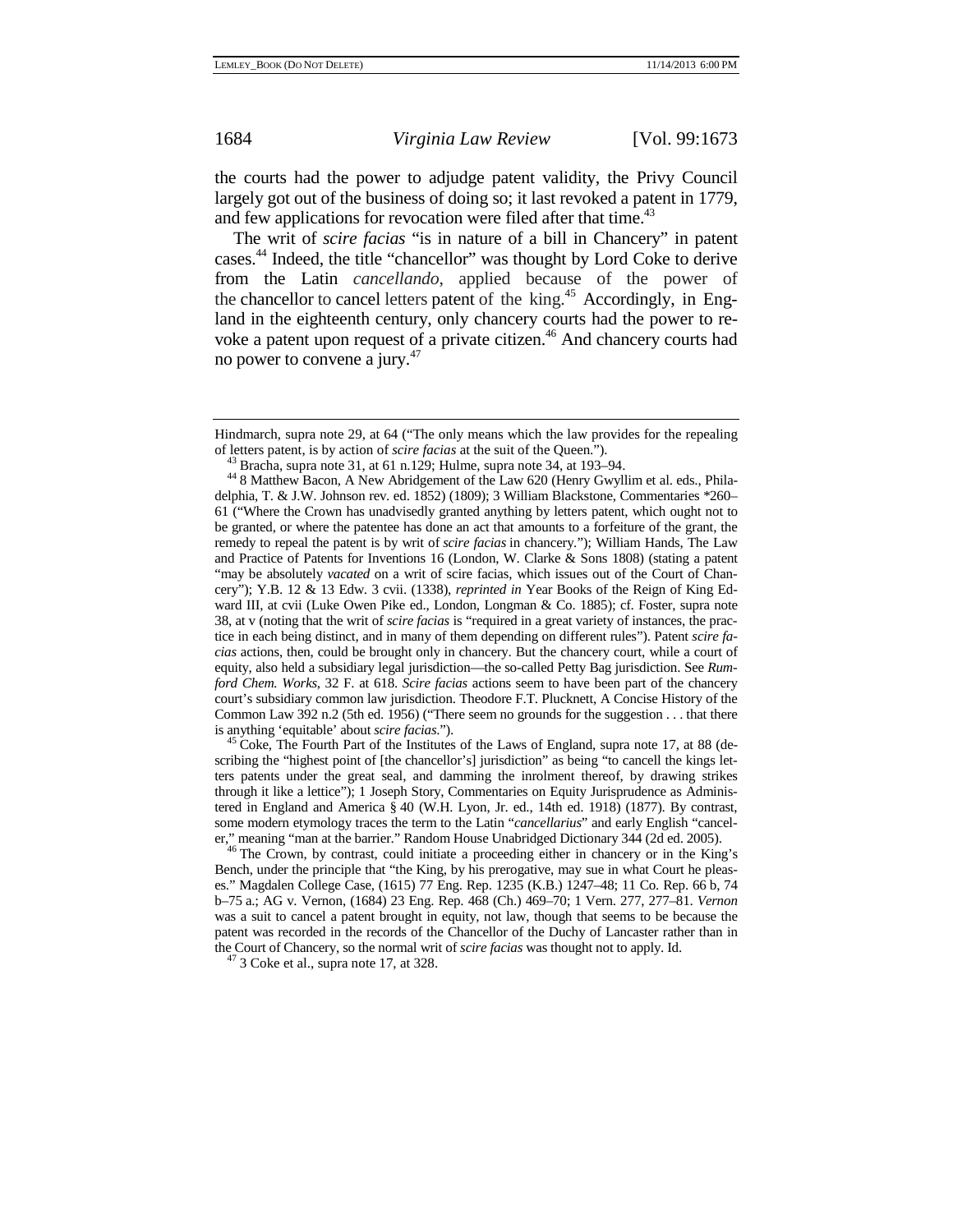That does not mean, however, that juries had no role in deciding the validity of patents in eighteenth-century England. Juries could pass on the validity of a patent in two circumstances. First, a chancery court might seek the advice of a jury in assessing the facts underlying a *scire facias* petition. Because chancery courts could not summon juries, the procedure in such a case was to have the Lord Chancellor deliver the record to the King's Bench for a jury trial and return the verdict to the Chancellor for consideration and judgment.<sup>48</sup> We have little evidence on how common this practice was in England in the 1700s, because there are few records of *scire facias* proceedings before 1785.<sup>49</sup> At least *R. v. Arkwight* and *Else* were sent by the Court of Chancery to the King's Bench for a jury trial, and it seems likely that others were as well. This practice is consistent with the idea that the jurisdiction of the chancery courts over *scire facias* actions was legal, not equitable. The Chancellor remained responsible for rendering judgment, though how much power the court had to ignore the jury verdict remained unclear until well into the nineteenth century. $50$ 

Second, and more commonly, when a patentee sued for damages at common law rather than seeking an injunction in equity, matters of fact—including what factual issues existed concerning validity—were given by the law courts to the jury.<sup>51</sup> This practice was fairly widespread by 1791; there are a number of English cases around that period in which a jury passed on either the novelty of the invention or the adequa-

<sup>&</sup>lt;sup>48</sup> Holdsworth, supra note 17, at 452.  $49$  That is not to say there were no such proceedings; rather, the problem is that they were not reported and are very hard to find. Starting in the late eighteenth century, reporting practices improved, and we have records of six patent *scire facias* actions between 1785 and 1800: Rex v. Arkwright, (1785) 1 CPC 53 (K.B.); R v. Eley, (1790) Times (Lon.), Dec. 9, 1790, at 3; Rex v. Else, (1785) 1 CPC 104 (K.B.); R v. Miles, (1797) Times (Lon.), Feb. 21, 1797, at 3; Rex v. Boileau (1799); Rex v. Jacob (1782); see also 1 Oldham, supra note 34, at

<sup>767. 50</sup> In 1846, in *Bynner v. The Queen*, (1846) 115 Eng. Rep. 1373, 1387; 9 Q.B. 523, 553, the Exchequer Chamber (the appeals court above the King's Bench) reviewed conflicting decisions on the power to revoke a patent and concluded that where a jury had found a patent invalid on referral from the Court of Chancery, the actual cancellation of the patent by the Chancery Court was "a mere ministerial act" the court was compelled to perform. On the advisory nature of a jury in equity practice, see, for example, 2 Joseph Story, Commentaries on the Constitution of the United States 553 (Melville M. Bigelow ed., William S. Hein & Co. 5th ed. 1994) (1891); Fleming James, Jr., Right to a Jury Trial in Civil Actions, 72 Yale L.J. 655, 655, 665 (1963).<br><sup>51</sup> Patentees could—and frequently did—request a "special jury": that is, a jury composed

entirely of lords and gentlemen, rather than commoners. Gubby, supra note 41, at 25–26.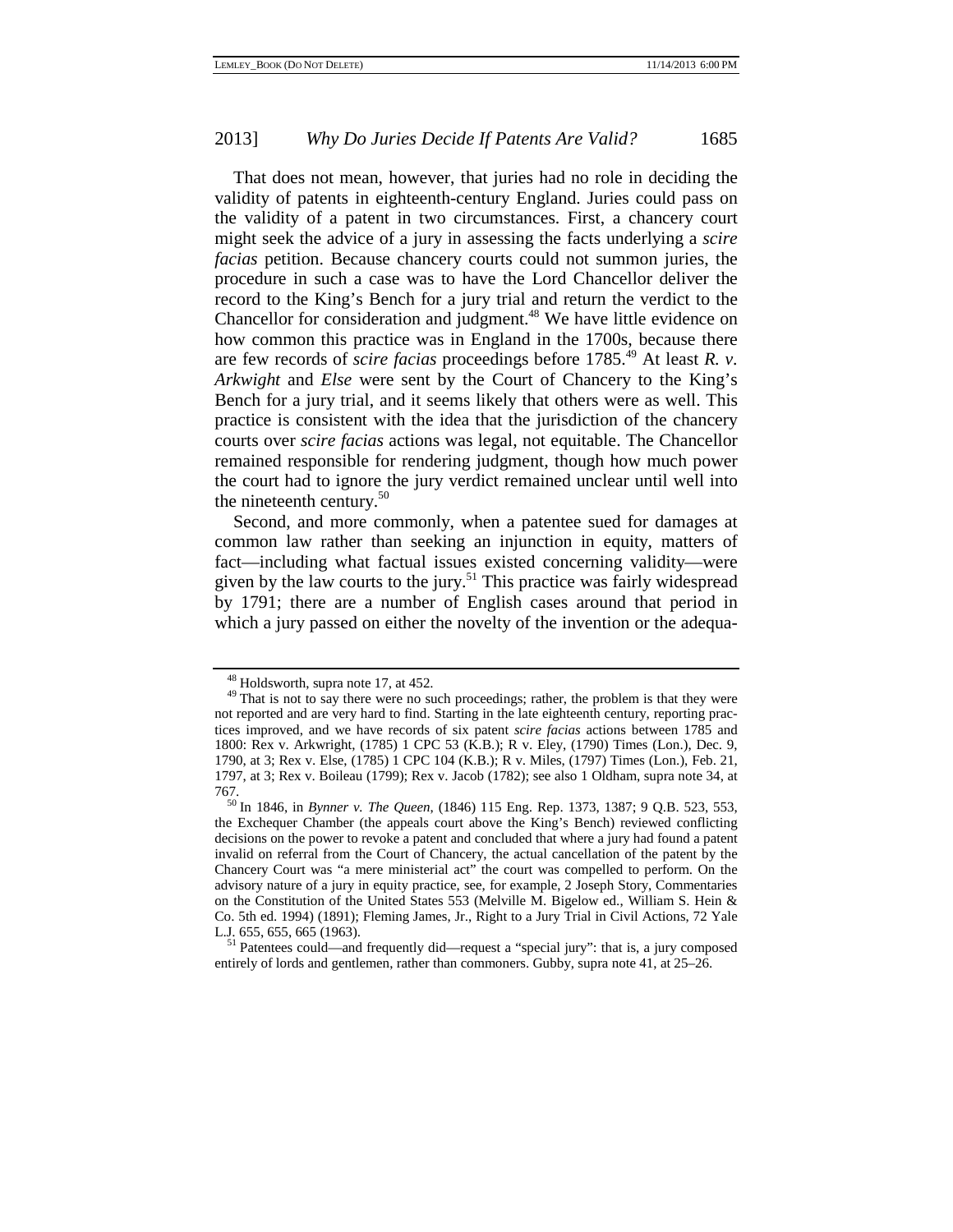cy of the patentee's written specification.<sup>52</sup> Indeed, even patent enforcement actions brought in chancery courts were often referred to the law courts for trial of patent validity when it was disputed.<sup>53</sup>

Before concluding from cases like *Boulton & Watt* and *Liardet* that modern patent validity claims require a jury trial under the Seventh Amendment, however, it is worth noting several differences between patent practice in England at the time and modern patent validity litigation. First, a ruling in the law courts could not invalidate a patent altogether, as a ruling of invalidity does today.<sup>54</sup> In the law courts, invalidity as we understand it today didn't exist. The doctrines we think of today as rendering a patent invalid instead provided personal defenses to a particular infringer. But a finding that such a defense applied had no application beyond that particular case. Patentees in eighteenth-century England could—and did—file suit to enforce a patent even after a court had concluded that the patent was invalid. Indeed, in the *Arkwright* cases, the patentee sued Mordaunt and lost for an inadequate specification, then sued Nightingale on the same patent and won, and then was sued by the government in a *scire facias* action and lost.55

junction, but only for a year, pending resolution of an action at common law where the parties were "to be bound by the event of such tryall of such action as to the validity of the said letters patent."<br><sup>54</sup> See Blonder-Tongue Labs. v. Univ. of Ill. Found., 402 U.S. 313, 334, 350 (1971) (estab-

<sup>52</sup> See, e.g., Boulton & Watt v. Bull, (1795) 126 Eng. Rep. 651 (C.P.) 656, 660; 2 H. BL. 463, 473, 480 (adequacy of specification was for jury to decide); Tennant, (1802), *in* John Dyer Collier, An Essay on the Law of Patents for New Inventions 117, 117 (London, A. Wilson 2d ed. 1803); Liardet v. Johnson, (1780) 62 Eng. Rep. 1000 (K.B.) 1002; 1 Y. & C. C. C. 527, 529–30 (novelty and adequacy of specification both submitted to the jury along with infringement); Hulme, supra note 34, at 283–88 (discussing *Liardet*). However, in *Boulton & Watt*, the issue seems to have been merely whether the specification was clear enough for the jury to understand it, not whether it violated what we would think of today as the enablement requirement. 126 Eng. Rep. 651 (C.P.) at 660; cf. 35 U.S.C. § 112(a) (2006) (requiring "exact terms as to enable any person skilled in the art to which it pertains, or with which it is most nearly connected, to make and use the same"). Some have also argued that *Liardet* represented a sharp break with the past in requiring a written specification sufficient to educate the reader about the invention. See John N. Adams & Gwen Averley, The Patent Specification: The Role of *Liardet v. Johnson*, 7 J. Legal Hist. 156, 156–59 (1986). <sup>53</sup> Thus, in *Kay v. Mills* (1747), PRO C33/383, fo. 698, the Chancery Court granted an in-

lishing the principle that a patentee whose patent is held invalid in court cannot sue others for infringing the same patent).<br><sup>55</sup> Arkwright v. Nightingale, (1785) Dav. Pat. Cas. 37 (C.P.) 37–39, 60 (finding specifica-

tion of the same patent sufficient; jury trial); R v. Arkwright, (1785) 1 Hayward's Pat. Cas. 263 (K.B.) (revoking patent in *scire facias* claim instituted by twenty-two makers of cotton goods challenging the Arkwright patent); Arkwright v. Mordaunt, (1781) (unreported) (cited in R v. Arkwright (1816) Dav. Pat. Cas. 61 (C.P.) 69) (finding specification insufficient; jury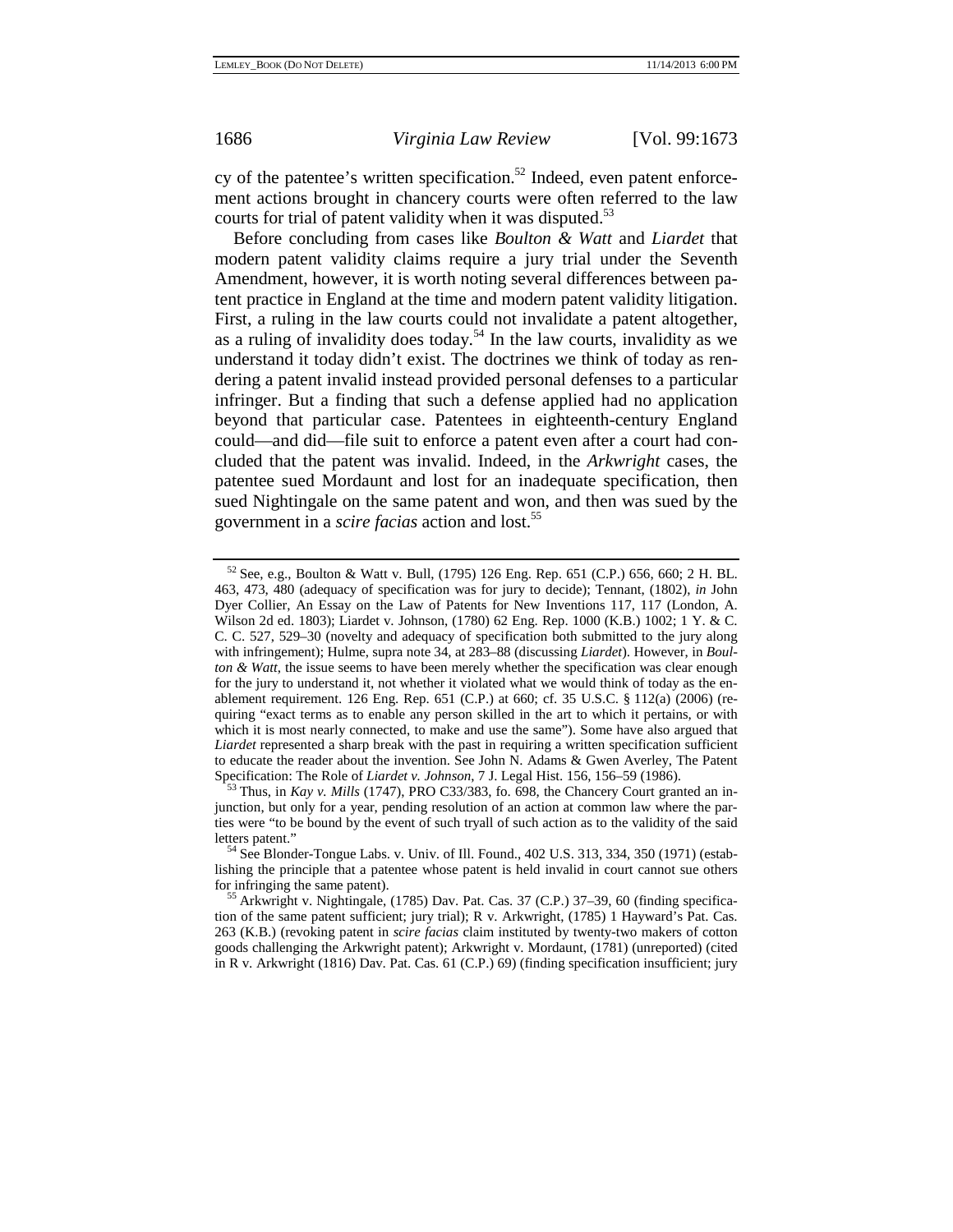Courts trying private patent disputes didn't worry too much about the validity of the patents; they viewed the private suit as a commercial dispute between two parties, not as something that implicated larger public interests. As Lord Loughborough wrote in *Arkwright v. Nightingale*:

[N]othing could be more essentially mischievous than that questions of property between A. and B. should ever be permitted to be decided upon considerations of public convenience or expediency. The only question that can be agitated here is, which of the two parties in law or justice ought to recover?<sup>56</sup>

That is not to say that the English courts thought patents had no public significance; rather, the courts treated the public interest in invalidating bad patents as a matter for a *scire facias* proceeding, as indeed later happened in *Arkwright*.

The only way to actually invalidate a patent in the modern sense of the word was to bring a *scire facias* action for revocation. And it was the Chancellor, not the jury, who held the final power to revoke a patent using *scire facias*. The fact that *scire facias* was a common law proceeding conducted in the first instance in an equity court meant that the distinction between legal and factual issues was more important than in the law courts. While chancery courts could and did refer validity questions to juries at common law, they did so only when there was a disputed issue of fact that was necessary to the resolution of the validity issue.<sup>57</sup> They

trial). The cases can be found in John Davies, A Collection of the Most Important Cases Respecting Patents of Invention and the Rights of Patentees 37, 61, 69 (London, W. Reed 1816). For discussions, see John Hewish, From Cromford to Chancery Lane: New Light on the Arkwright Patent Trials, 28 Tech. & Culture 80, 80–86 (1987) (discussing the *Arkwright*  cases); Waltersheid, supra note 36, at 101–02 n.132 (same). 56 Arkwright v. Nightingale, (1785) 1 Web. P.C. 60 (C.P.) 61. 57 See *The Queen v. Neilson*, (1842) 1 Web. P.C. 665 (Ch.) 668:

<sup>[</sup>T]his writ issues from the common law side of the Court of Chancery–it is returnable in Chancery; and being issued and returnable in that manner, the Chancellor has jurisdiction. In some cases, all the further proceedings are before the Chancellor, as, if there be a demurrer; and it is only when there are issues in fact that the record is sent to the Court of Queen's Bench.

See also Coke, The Fourth Part of the Institutes of the Laws of England, supra note 17, at 79: The Chancery "hath power to hold plea of [*scire facias*] for repeal of the kings letters patents . . . . In these if the parties descend to issue [of fact], this court cannot try it by jury, but the lord chancelour or lord keeper delivereth the record by his proper hands into the kings bench to be tried there; . . . and after triall had to be remanded into the chancery, and there judgement to be given. But if there be a demurrer in law, it shall be argued and adjudged in" the Court of Chancery.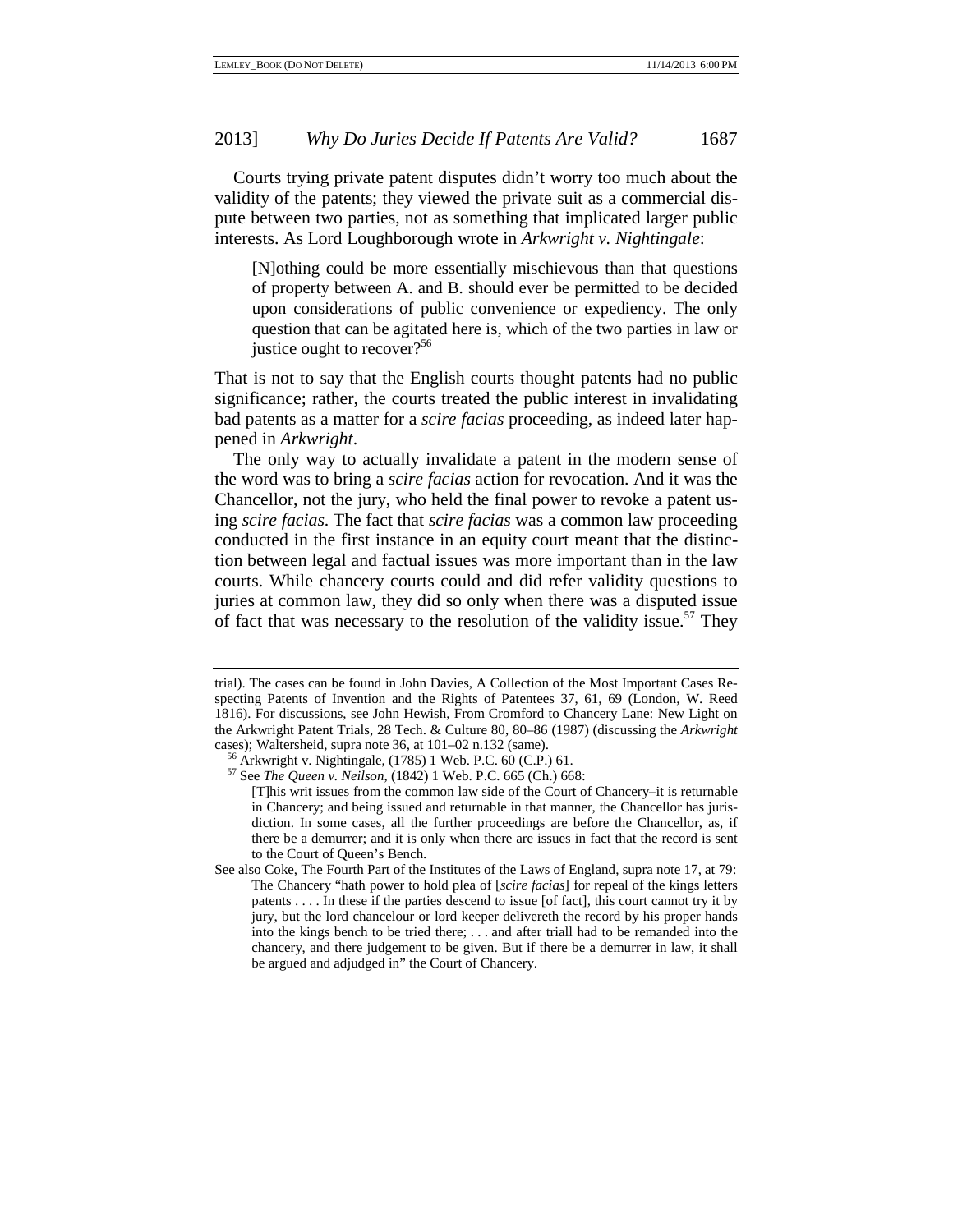decided legal issues for themselves. And the question of invalidity was not itself a question of fact. Rather, as the court said in *Arkwright*, the question of whether a patent was "contrary to the law, and mischievous to the state, and therefore void . . . was merely a consequential one; it stated no fact which could be tried by a jury."58 Similarly, in *Hill v. Thompson*, Lord Eldon stated that while the question of whether the description of the invention could be understood, was a fact question, the question of "whether or not the patent is defective in attempting to cover too much, [was] a question of law."59 The House of Lords affirmed a number of *scire facias* revocations by the chancery court in the period before 1791 without finding a jury necessary. $60$  Whether a jury was convened, then, depended on whether the case required resolution of a disputed issue of fact.<sup>61</sup>

Second, the scope of the patent right was very different in the eighteenth century than it is today, and accordingly so was the nature of validity proceedings. Patents today are defined by the scope of legal "claims" written by patent lawyers and approved by the PTO. Those claims are peripheral in nature; that is, they attempt to set the outer bounds of the patentee's legal right, in much the same way that a fence

See also 3 Blackstone, supra note 44, at \*49 ("[I]f any cause comes to issue in this court, that is, if any fact be disputed between the parties, the chancellor cannot try it, having no power

to summon a jury; but must deliver the record . . . into the court of king's bench . . . ."). 58 R v. Arkwright, (1785) 1 CPC 53 (K.B.) 61, *reported in* 1 Thomas Robert Williams, An Abridgement of Cases Decided in the Courts of Law 93 (London, 1798). In *R v. Arkwright*, Justice Buller rejected the idea that the jury should be given the question of inconvenience: "It is a question of law whether it is prejudicial or not." Id.; see also Collier, supra note 52, at 124. But while the court there refused to present the issue of inconvenience to the jury, it did so in part because the government's argument was made as a legal matter and the government had not pled particular facts to support that conclusion. To similar effect is *R v. Butler*, (1685) 83 Eng. Rep. 659 (K.B) 660–61; 3 Lev. 220, 221–22, where the Crown proceeded in chancery to annul a patent using *scire facias*, and the House of Lords approved the procedure, noting that a jury was unnecessary.<br><sup>59</sup> Hill v. Thompson, (1817) 36 Eng. Rep. 239 (Ch.) 242; 3 Mer. 622, 630.<br><sup>60</sup> R v. E. Archipelago Co., (1853) 118 Eng. Rep. 452 (K.B.) 452; 1 EL. & BL. 310, 310;

Cumming v. Forrester, (1820) 37 Eng. Rep. 656 (Ch.) 657; 2 JAC. & W. 334, 338; R v. Aires, (1717) 88 Eng. Rep. 762 (K.B.) 762; 10 Mod. 354, 354; *Butler*, (1685) 85 Eng. Rep. 659 (K.B) 659–61; 3 Lev. 220, 221–22; see also Hindmarch, supra note 29, at \*401–02.<br><sup>61</sup> When there was a disputed issue of fact and also a question of law, the Court of Chan-

cery could choose to transmit the whole record to the King's Bench and have the King's Bench rule on the legal question. Jeffreson v. Morton, (1668) 85 Eng. Rep. 540 (K.B.) 575– 78; 2 Wms. Saund. 6, 23, 24–28. But it was the judge, not the jury, who ruled on the legal issue in King's Bench.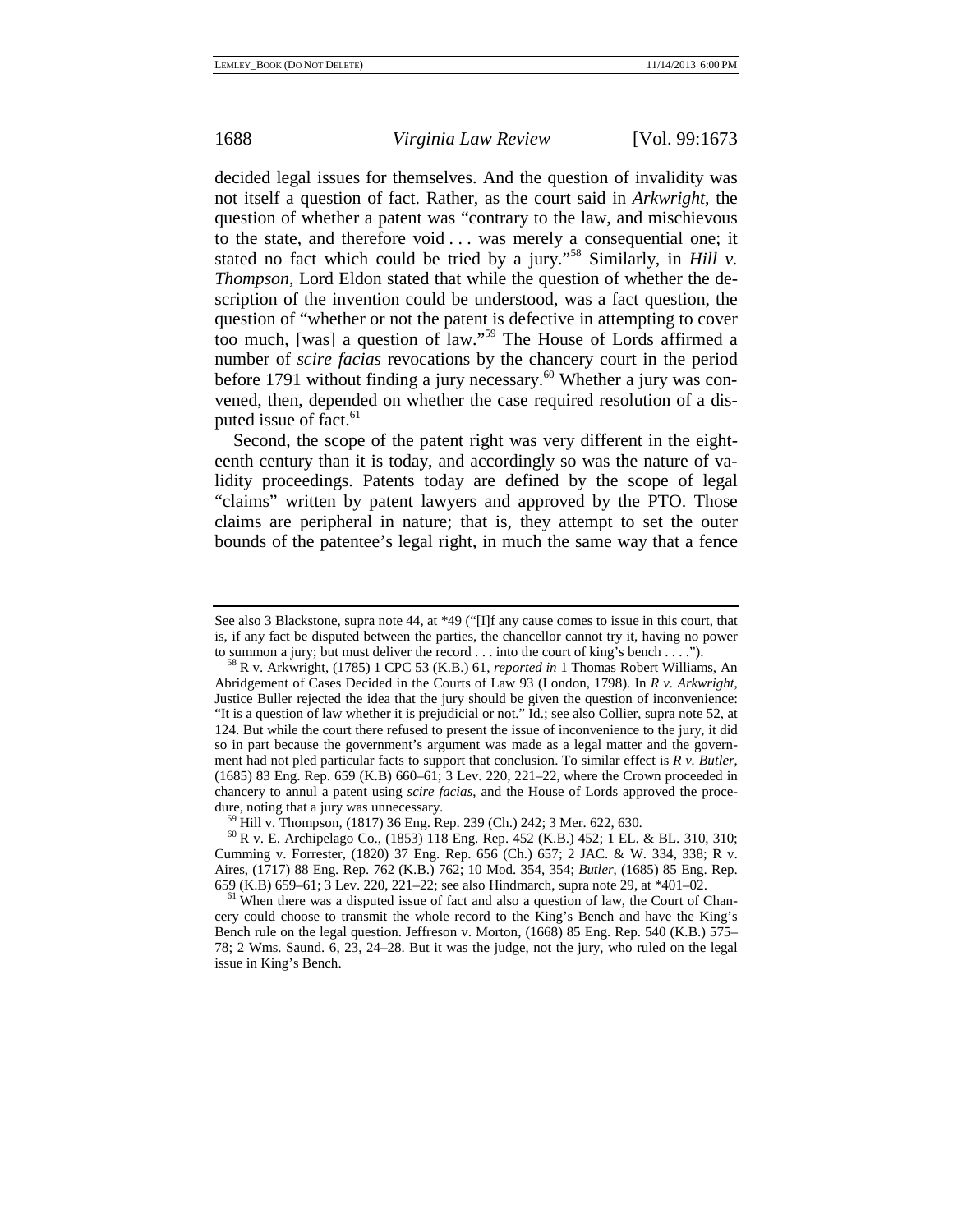might bound real property.<sup>62</sup> Patentees accordingly seek to write patent claims that are as broad as possible. And that breadth makes patent claims more likely to be invalid, because the patent must be for a new invention, and "that which infringes if later anticipates if earlier."<sup>63</sup> Put another way, a patent in the eighteenth century covered a specific machine. A patent today covers a potentially limitless group of machines that fit within the words of the claims. Because today's claims are broader, they are more likely to be invalid because they include within them machines that others have already invented. Further, because the patentee must describe and enable one of skill in the art to make and use the "full scope" of the patent claims, broader patent claims are more vulnerable to rejection for an insufficient description.<sup>64</sup>

By contrast, patents in the eighteenth century didn't have claims at all. The focus on the invention was not on how broadly the patentee claimed the principle but on the machine the patentee had in fact made.<sup>65</sup> Under this "central claiming" system, a patent was much less likely to be invalid for overreaching.<sup>66</sup> The invention was novel unless someone else happened to have built the very same machine before. There was no concept of "obviousness" of a novel invention, $67$  which is the invalidity doctrine that today we think of as the "ultimate condition" of patentability.68 And while courts in the eighteenth century did begin to require a written description of the invention, in a central claiming system, that description need be only of the machine the patentee actually developed, not the full range of possible devices that fit within the broad scope of a

 $62$  For a discussion of the move to peripheral claiming, see, for example, Dan L. Burk & Mark A. Lemley, Fence Posts or Sign Posts? Rethinking Patent Claim Construction, 157 U.

Pa. L. Rev. 1743, 1748–50 (2009).<br><sup>63</sup> Polaroid Corp. v. Eastman Kodak Co., 789 F.2d 1556, 1573 (Fed. Cir. 1986) (quoting Peters v. Active Mfg. Co., 129 U.S. 530, 537 (1889)).

 $^{64}$  The Incandescent Lamp Patent, 159 U.S. 465, 474–76 (1895) (enablement); Ariad Pharm., v. Eli Lilly & Co., 598 F.3d 1336, 1341–42, 1358 (Fed. Cir. 2010) (en banc) (written description). 65 "Prior to 1790 nothing in the nature of a claim had appeared either in British patent

practice or in that of the American states." Karl B. Lutz, Evolution of the Claims of U.S. Patents, 20 J. Pat. Off. Soc'y 134, 134 (1938).

<sup>&</sup>lt;sup>66</sup> Burk & Lemley, supra note 62, at 1788.  $\frac{67}{100}$  Tohn F. Duffy, Inventing Invention: A Case Study of Legal Innovation, 86 Tex. L. Rev. 1, 33 (2007) (discussing the absence of an obviousness doctrine in English law at this time). Obviousness was added to U.S. patent law by *Hotchkiss v. Greenwood*, 52 U.S. (11 How.)

<sup>&</sup>lt;sup>68</sup> See generally, John F. Witherspoon, Nonobviousness—The Ultimate Condition of Patentability (1980).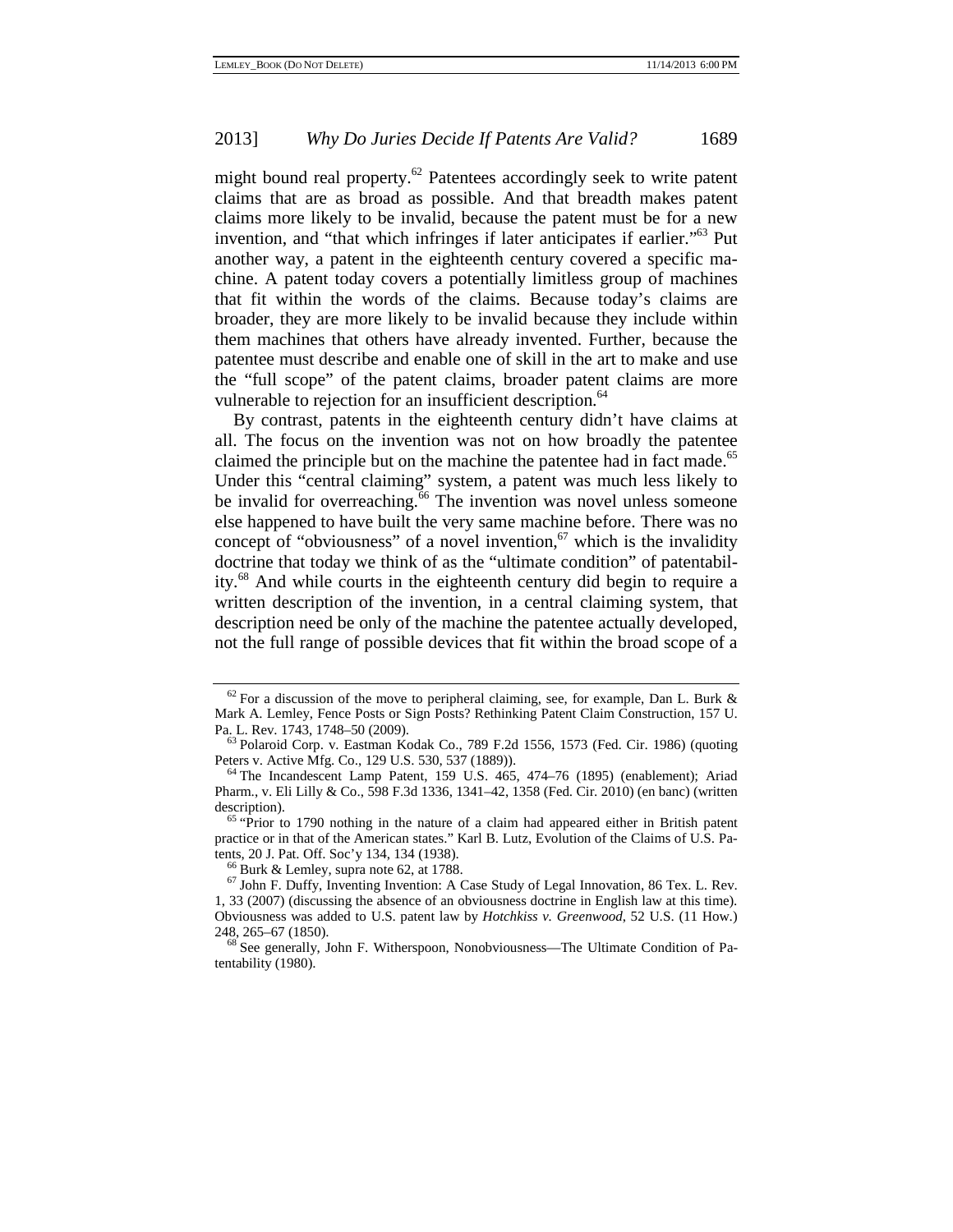modern peripheral patent claim.<sup>69</sup> Indeed, English patents in the eighteenth century often didn't even have what we would recognize today as a specification, instead providing a condensed "schedule" that sketched out the invention.<sup>70</sup> The result was that invalidity was a much less significant issue for patent law than it is today, which explains why there were many fewer cases raising the issue, whether as a defense to an infringement suit or in a *scire facias* action. And many of the most important issues of patent law, including patentable subject matter, obviousness, statutory bars, and written description, did not exist at all in England.

Third, the role of the jury was much more circumscribed in the 1700s than it is today. Today we tend to give juries responsibility for deciding ultimate questions as long as those questions involve issues of fact. We may ask a jury to render a general verdict (vote for patentee or defendant), or perhaps to render a special verdict on an ultimate legal question (is the patent obvious?). But we don't often ask juries to rule solely on specific issues of fact, leaving the normative questions for the judge. $^{71}$ 

That broad grant of authority to juries is a quite recent development in patent law. When courts gave patent issues to juries in eighteenthcentury England, they did so with very specific instructions that limited the role of the jury to resolving only truly factual disputes, such as the credibility of witnesses. They did not hesitate to give the jury their opinion as to which way the facts were leaning, and they often resolved the most important issues with instructions such as "if you believe witness *X*, you must find for the plaintiff."72 In *Arkwright v. Nightingale*, Lord Loughborough's charge to the jury was "simply whether you believe

<sup>&</sup>lt;sup>69</sup> Joseph S. Cianfrani, An Economic Analysis of the Doctrine of Equivalents, 1 Va. J.L. & Tech. 1,  $\P$  $\parallel$  5–8 (1997).

<sup>&</sup>lt;sup>70</sup> See, e.g., Edward C. Walterscheid, To Promote the Progress of Useful Arts: American Patent Law and Administration, 1798–1836, at 297 (1998); Michael J. Risch, America's First Patents, 64 Fla. L. Rev. 1279, 1288 (2012).<br><sup>71</sup> A notable exception is the Northern District of California Model Patent Jury Instructions

<sup>§ 4.3</sup>b (Nov. 2011), which provide alternative instructions on obviousness, one of which asks only for rulings on specific questions of fact. 72 For example, see 2 Thomas Green Fessenden, An Essay on the Law of Patents for New

Inventions 138 (Boston, Charles Ewer 1822) (reporting Judge Stevens's charge to the jury in a patent suit by Eli Whitney over the cotton gin) ("Judge Stevens remarked . . . that from the testimony now produced, his opinion is, that the plaintiff must have received his first impressions from a machine previously in use on a similar principle; and that an improvement had been made as to the teeth, by which the merit of Mr. Whitney's invention was diminished. . . . For these reasons, Judge Stevens had some doubts whether the plaintiff ought to recover.").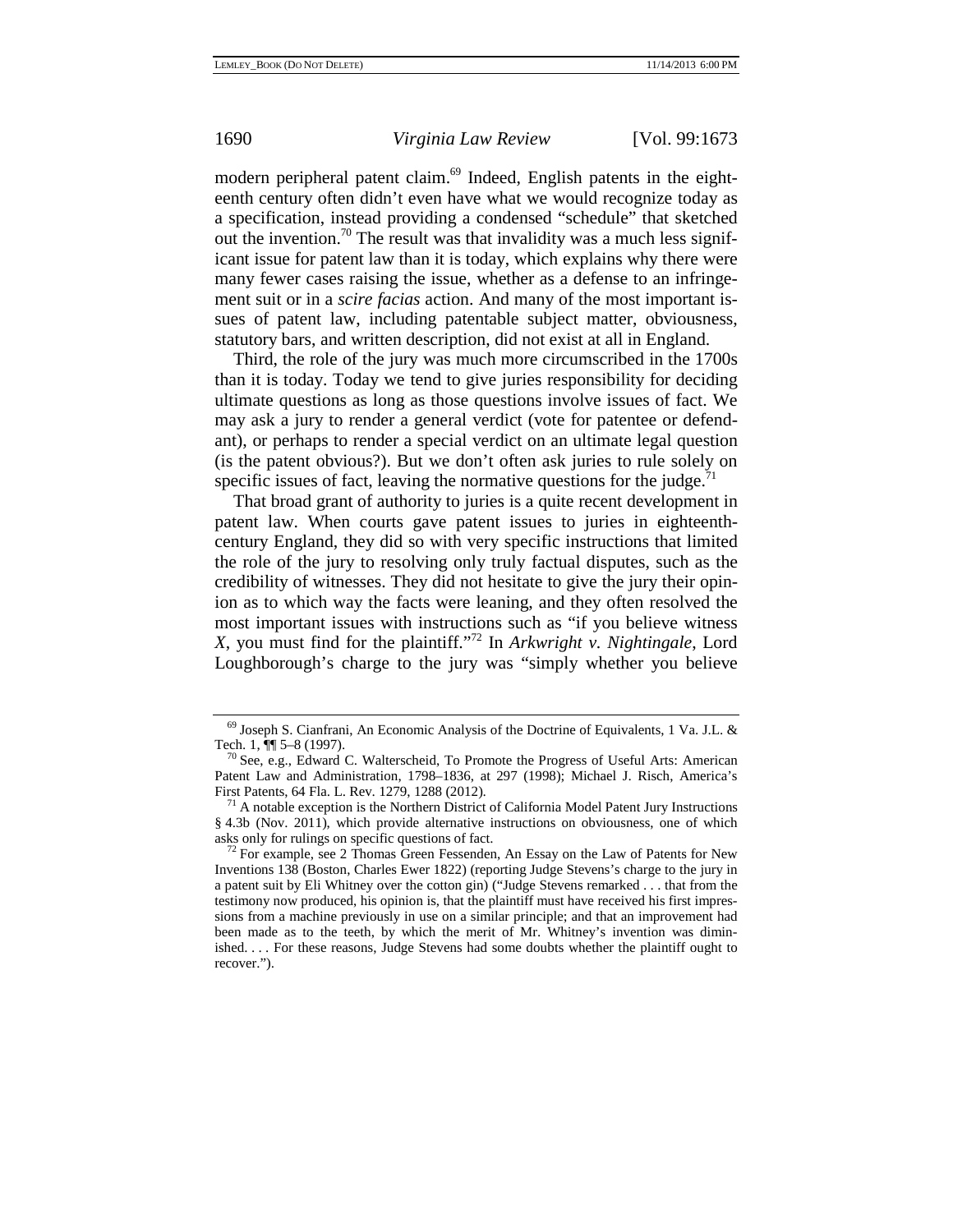five witnesses who have sworn to a positive fact."<sup>73</sup> Professor James Oldham suggests that these sorts of directions were common in patent cases at the time.<sup>74</sup> Jurors, in turn, could give their opinions on the evidence at any time, even before all the evidence had been heard,  $^{75}$  a procedure that sounds bizarre to modern ears but which might reflect the rather different role the jury was thought to play in English courts at the time.

The lessons from English history, then, are somewhat equivocal. Juries did often decide factual questions underlying issues of patent validity, though their decisions were much more circumscribed in scope and in number than they are today. What we think of today as a ruling of patent invalidity—the voiding of a patent—was reserved for the chancery courts under the writ of *scire facias*. Under that writ, the case would be sent to the law courts for a jury trial only if validity depended on a disputed issue of fact.

#### II. AMERICAN PRACTICE

### *A. The Early Divergence Between English and American Practice*

Early American courts, unlike their English counterparts, did not always maintain a sharp distinction between law and equity. Many, but not all, colonial courts had separate equity divisions, and the newly created federal courts gave both legal and equitable powers to the same judges, albeit sitting either "in law" or "in equity" depending on the nature of the action brought before them.

Patents existed in the colonies well before the revolution, though patents for invention were rare. The first patent in North America was granted in Massachusetts in  $1641<sup>76</sup>$  with occasional grants by various

 $73$  Gubby, supra note 41, at 197. Another example is the instruction of Judge Denman in *Cochrane v. Braithwaite*, 1 CPC 493, 501 (1832). He said:

Several of the defendants' witnesses have given it as their opinion that an apparatus constructed in the manner set forth in the plaintiffs' specification would not work, but I do not think any mere opinion of this sort is to be put in competition with the positive testimony of such men as Brunel, Bramah, Birkbeck, Turrell and Partington, who

all swore that they had actually seen the plaintiffs' apparatus at work.<br><sup>74</sup> James Oldham, English Common Law in the Age of Mansfield 68 (2004).<br><sup>75</sup> Gubby, supra note 41, at 29–30.<br><sup>76</sup> Manufactures of the United States Eighth Census, Under the Direction of the Secretary of the Interior, at cxcix (Washington, Gov't Printing Office 1865) ("Salt-making was commenced at Salem in 1636, and in 1641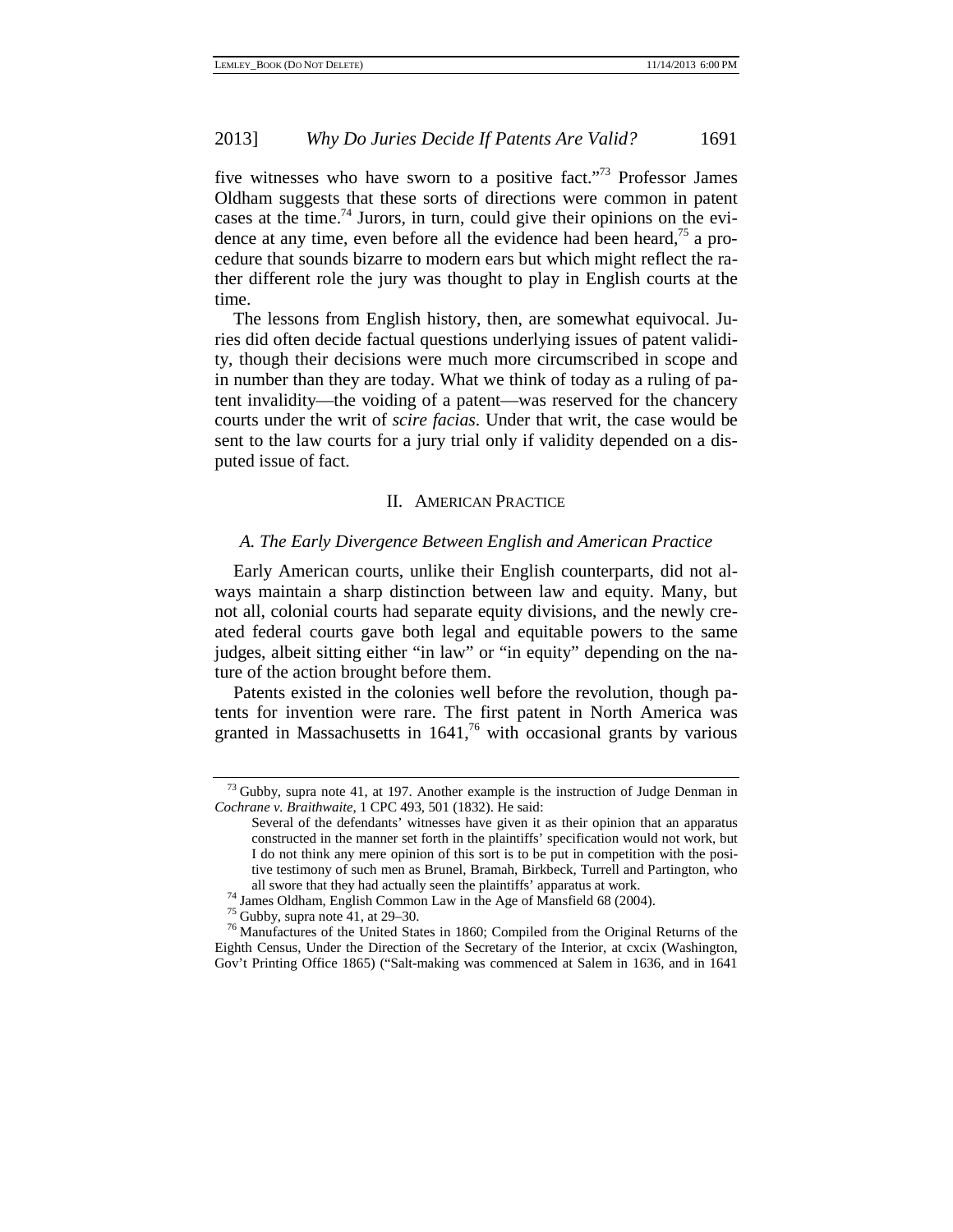colonies thereafter.<sup>77</sup> But most patents in the colonies were grants of government privilege over land or markets, not patents for invention.<sup>78</sup> As was common in the colonies (though not in England), the patent was granted by the Massachusetts General Court, the colony's legislature, not by the Crown or the governor.<sup>79</sup> And patent litigation was apparently unknown in the colonies; I can find no report of colonial patent lawsuits or revocation proceedings before the American Revolution. Instead, if a party wanted a legislative patent grant revoked, they petitioned the legislature to do so. $80$ 

In the 1780s, under the Articles of Confederation, the federal government had no power to issue patents. At that time, states became more active in granting patents for invention, and different states issued competing patents covering steamboats.<sup>81</sup> The conflict between the steamboat inventors over patent rights issued by different states was one of the driving forces behind assigning patent rights to the federal government in the U.S. Constitution. $82$ 

consequences of New York's revocation of the 1787 patent to John Fitch for the steamboat and a subsequent grant to Robert Livingston; both parties assumed the legislature had the power to revoke the patent it had granted). 81 See Jack L. Shagena, Who *Really* Invented the Steamboat? Fulton's *Clermont* Coup

Samuel Winslow was allowed, for 10 years, the exclusive right of making salt in Massachu-

setts by a new method.").<br>
<sup>77</sup> Bracha, supra note 31, at 97–102.<br>
<sup>78</sup> See, e.g., E. Burke Inlow, The Patent Grant 36 (1950) ("A careful study of the entire colonial period reveals that only the merest handful of patents were issued for industrial or manufacturing purposes . . . ."); Richard B. Morris, Government and Labor in Early America 33 (Columbia Univ. Press 1946) ("[T]he practice of issuing patents of monopoly to founders of new industries . . . never took deep root in the colonies.").  $\frac{79}{7}$  Bracha, supra note 31, at 108 ("[T]he colonial patent grant was a somewhat haphazard

institution that bore strong traces of its English origins and yet acquired different local character."). English patent owners could pay an additional fee to have their patents valid in the colonies, though only a minority ever did so, and there is no record of such a patent being enforced in the colonies.<br><sup>80</sup> Id. at 110; cf. Livingston v. Van Ingen, 9 Johns. 507, 508–09 (N.Y. 1812) (litigating the

<sup>113–390 (2004) (</sup>mentioning eight different inventors, including Robert Fulton, but also William Henry, James Rumsey, John Fitch, Oliver Evans, Nathan Read, Samuel Morey, and John Stephens). For discussion of these conflicts, see Michael F. Martin, The End of the First-to-Invent Rule: A Concise History of Its Origin, 49 IDEA 435, 451–53 (2009); Frank D. Prager, The Steam Boat Interference, 1787–1793, 40 J. Pat. Off. Soc'y 611, 613–15 (1958); Edward C. Walterscheid, Priority of Invention: How the United States Came to Have

a "First-to-Invent" Patent System, 23 AIPLA Q.J. 263, 270 (1995).<br><sup>82</sup> See, e.g., Robert P. Merges et al., Intellectual Property in the New Technological Age 127 (5th ed. 2010) (identifying the conflict between the states over the inventor of the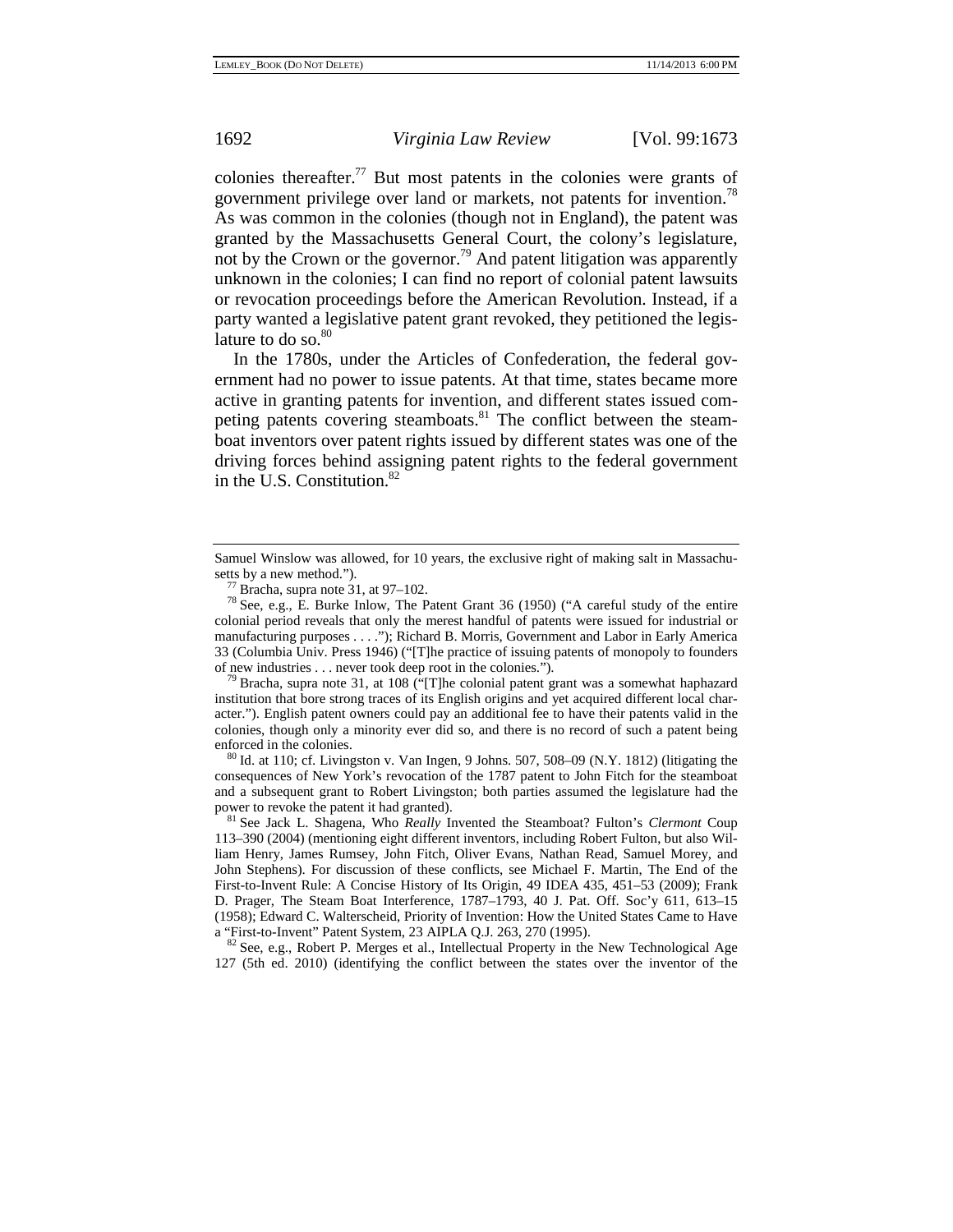The first federal patent statute was enacted in 1790 in the first Congress.<sup>83</sup> Building on the English patent system, in which the Crown issued the patent, the new Patent Act provided for high-level ministerial involvement in deciding whether to grant a patent. Under the 1790 Act, three cabinet secretaries had to review each patent application, and two of them had to agree in order to issue a patent.<sup>84</sup> The Act provided that any party could petition a court to cancel a patent, but only for fraud or what we would describe today as inequitable conduct, and only within the first year after the patent was issued.<sup>85</sup> Section 6 of the Act provided that a defendant suing for infringement could raise a challenge to the adequacy of the patent specification, and its language—"verdict and judgment shall be for the defendant"—seems to contemplate juries as well as judges considering the issue.<sup>86</sup> Notably, however, that language disappeared from the parallel section of the 1793 Act.<sup>87</sup>

Only fifty-seven patents were issued between 1790 and 1793.<sup>88</sup> We know very little about most of them, in part because a fire destroyed early patent office records.<sup>89</sup> Very few of those patents were enforced before 1800, though one case was decided: a New York case at common law, but tried without a jury.<sup>90</sup> We do know, however, that in the one reported instance of an effort to revoke a 1790 Act patent, the complainant didn't go to court at all, in law or in equity. Instead, following the colonial practice, he went to Congress, which appointed a committee in 1794

steamboat as a motivator for the constitutional grant of patent power to the federal govern-

ment).<br><sup>83</sup> Act of April 10, 1790, ch. 7, § 1, 1 Stat. 109, 109 (amended 1794).<br><sup>84</sup> Patent Act of 1790, ch. 7, § 1, 1 Stat. 109–112. For discussion of the Act, see P.J. Federico, Operation of the Patent Act of 1790, 18 J. Pat. Off. Soc'y 237, 237 (1936). <sup>85</sup> Patent Act of 1790, ch. 7, § 5, 1 Stat. 109–112. Inequitable conduct involves deliberate

misrepresentations to the patent office that cause them to issue a patent they otherwise would not, either by affirmatively lying to the PTO or hiding critical pieces of prior art. Therasense, Inc. v. Becton, Dickinson & Co., 649 F.3d 1276, 1292–93 (Fed. Cir. 2011) (en banc). 86 Patent Act of 1790, ch. 7, § 6, 1 Stat. 109–112; see also B.D. Daniel, The Right of Trial

by Jury in Patent Infringement Cases, 28 Rev. Litig. 735, 756 (2009) (making this point).<br><sup>87</sup> Act of Feb. 21, 1793, ch. 11, § 6, 1 Stat. 318, 322.<br><sup>88</sup> Federico, supra note 84, at 244.<br><sup>89</sup> See, e.g, Kenneth W. Dobyns, T

Office 107–08 (1994).<br><sup>90</sup> B. Zorina Khan, Property Rights and Patent Litigation in Early Nineteenth-Century

America, 55 J. Econ. Hist. 58, 90 tbl.8 (1995). There appear to have been other cases filed that did not result in a judgment. A bill enacted in June 1794 restored patent actions that had been cut off by the replacement of the 1790 Act with the new 1793 Patent Act. Act of June 7, 1794, ch. 58, 1 Stat. 318, 393. That bill would have been entirely unnecessary if there were no patent disputes pending in February 1793.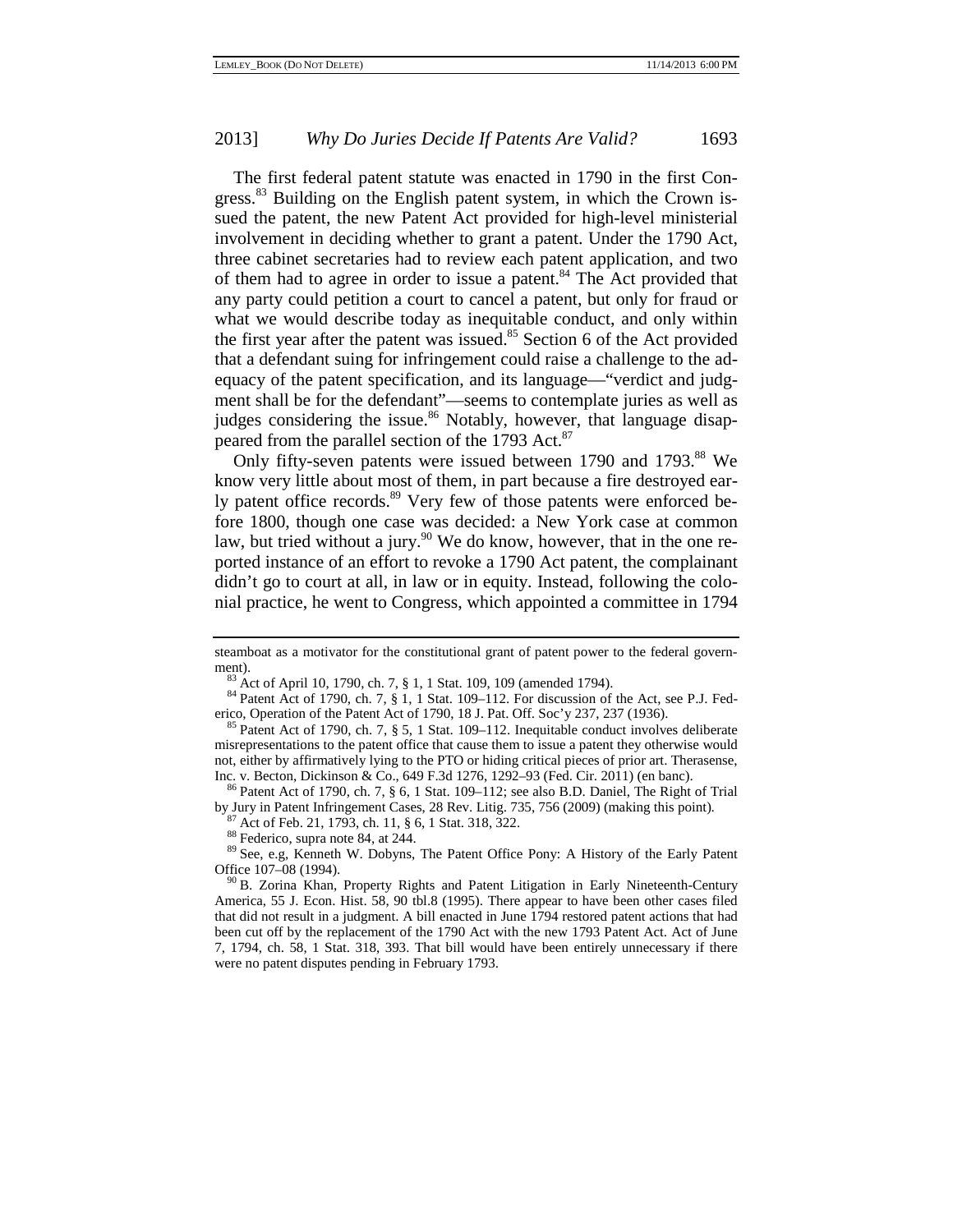to consider whether to revoke the patent as improvidently granted.<sup>91</sup> The committee in turn referred the matter to the courts for adjudication.<sup>92</sup>

The idea that cabinet secretaries must review every patent application quickly proved unworkable. In 1793, Congress went to the opposite extreme, eliminating the requirement that *anyone* in government evaluate patents for validity. Instead, from 1793 to 1836 the United States operated a registration system, under which anyone who filed a patent application was entitled to a patent, the validity of which was tested (if at all) in the courts.<sup>93</sup>

After 1800, federal subject matter jurisdiction was exclusive; patentees could no longer sue in state court.<sup>94</sup> Importantly, unlike English practice, the 1790 and 1793 Acts provided federal subject matter jurisdiction only in law, not in equity, courts.<sup>95</sup> It wasn't until 1819 that Congress enacted federal subject matter jurisdiction over patent cases in equity.<sup>96</sup> That doesn't mean federal equity courts never heard patent cases; they often did, but only when the parties were of diverse citizenship. Nonetheless, the fact that patentees couldn't necessarily file suit in equity in the early days of the Republic skewed American patent litigation and thus validity defenses—towards law, not equity, courts because they were the only federal courts in which the patentee could be sure his case would be heard.<sup>97</sup>

 $91$  H.R. Journal, 3d Cong., 1st Sess. 206 (1794) (reporting a petition of Jonathan Jenkins requesting a repeal of letters patent granted to Benjamin Folger for separating and rendering whale oil to produce candles; Jenkins argued that the patent had been obtained "surrepti-

tiously, and from false suggestions").<br><sup>92</sup> See A.W. Greely, Public Documents of the First Fourteen Congresses, 1789–1817, at 149 (Gov't Printing Office 1900). I can find no record of further action being taken.

<sup>&</sup>lt;sup>93</sup> Act of Feb. 21, 1793, ch. 11, § 1, 1 Stat. 318, 318–20.<br><sup>94</sup> Patent Act of 1800, ch. 25, § 3, 2 Stat. 37, 38. That Act eliminated the phrase "or any other court having competent jurisdiction" from the 1793 Patent Act, leaving patent suits to be brought only "in the circuit court of the United States, having jurisdiction thereof." For discussion of this history, see Donald Shelby Chisum, The Allocation of Jurisdiction Be-<br>tween State and Federal Courts in Patent Litigation, 46 Wash. L. Rev. 633, 635–36 (1971).

 $55$  Root v. Ry. Co., 105 U.S. 189, 191 (1881) (discussing the history of the Acts); Livingston v. Van Ingen, 15 F. Cas. 697, 699 (C.C.D.N.Y. 1811) (No. 8420). <sup>96</sup> Act of Feb. 15, 1819, ch. 19, 3 Stat. 481, 481. <sup>97</sup> Because jurisdiction over patent cases is exclusively in the federal courts, Rev. Stat.

<sup>§ 629, ¶9 (1897) (</sup>codified at 28 U.S.C. § 1338(a)), patentees cannot simply sue in state court. If they could not get diversity jurisdiction in equity, they had no choice but to seek relief in the law courts.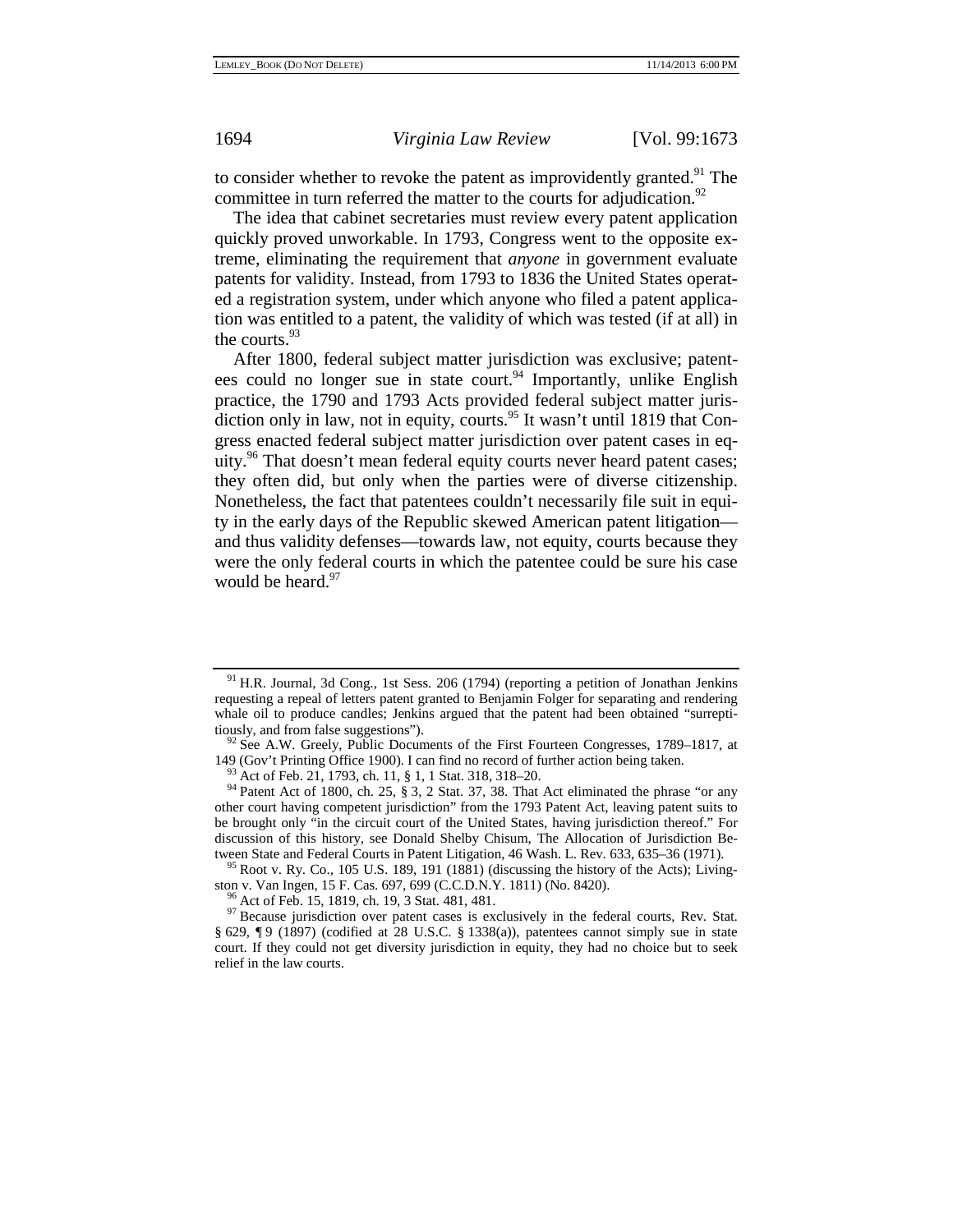Patent litigation gradually increased over this period as more patents issued under the registration system.<sup>98</sup> Defendants in infringement suits tended to raise validity issues as personal defenses to the suit in question. Some of that litigation occurred at law, and some at equity, depending largely on diversity of citizenship and (especially after 1819) on whether the patentee sought injunctive relief or damages.<sup>99</sup> Indeed, some equity courts refused injunctive relief if a patent was of doubtful validity, preferring to leave the determination of the validity issue to the law courts.<sup>100</sup> This was a departure from the normal equity practice in nonpatent cases at the time, suggesting a willingness to treat patent validity as a legal matter even when filed in an equity court.<sup>101</sup>

The defendant challenged validity in roughly a third of the litigated cases<sup>102</sup> and won about sixty percent of those cases.<sup>103</sup> By several decades into the nineteenth century, the norm was for a validity issue to come to the courts as a defense to an infringement suit, for that suit to occur at law, and for the validity issues to be tried before a jury.<sup>104</sup>

<sup>&</sup>lt;sup>98</sup> Professor Zorina Khan reports a total of six patent cases decided between 1800 and 1809, compared with thirty-seven in the 1810s, thirty-six in the 1820s, and thirty-seven in the 1830s. Patent litigation took off after the Patent Act of 1836, with 198 cases filed in the 1840s and 415 in the 1850s. Khan, supra note 90, at 63 tbl.1. The first U.S. patent case to empanel a jury was in 1804. Reutgen v. Kanowrs, 20 F. Cas. 555 (C.C.D. Pa. 1804) (No.

<sup>11,710).&</sup>lt;br><sup>99</sup> While the same courts heard both law and equity cases, during this period, a case was either filed in law or in equity, so a plaintiff had to choose in any given action between seeking damages and seeing injunctive relief. Zorina Khan reports that between 1800 and 1839, 24.1% of all patent disputes were filed in equity, with the balance in law. Khan, supra note 90, at 65 n.18. It was not until the Patent Act of 1870 that patentees were authorized to obtain both damages and injunctive relief in the same proceeding. See Patent Act of 1870, ch.

<sup>230, § 52, 16</sup> Stat. 198.<br><sup>100</sup> See Winans v. Eaton, 30 F. Cas. 181, 187 (C.C.N.D.N.Y. 1854) (No. 17,861); Sullivan v. Redfield, 23 F. Cas. 441, 452 (C.C.N.Y. 1825) (No. 13,597). But while *Sullivan* traces that practice to English equity, it does not appear to have been common in England before 1791. As we have seen, the actual English practice was to grant injunctive relief for a limited period and then await a decision at law confirming the validity of the patent. See supra note<br>53.<br><sup>101</sup> Indeed, only five years later the Supreme Court declared that "filt is well known, that in

Indeed, only five years later the Supreme Court declared that "[i]t is well known, that in civil causes, in courts of equity and admiralty, juries do not intervene, and that courts of equity use the trial by jury only in extraordinary cases to inform the conscience of the court."

Parsons v. Bedford, 28 U.S. (3 Pet.) 433, 446 (1830).<br><sup>102</sup> Khan reports a total of 41 validity challenges out of the 116 cases decided between 1800 and 1839, or 35.6%. Khan, supra note 90, at 63 tbl.1, 78 tbl.6.

<sup>&</sup>lt;sup>103</sup> Id. at 71 tbl.5 (reporting patentees won 29 cases and lost 47, for a win rate of 38.2%).<br><sup>104</sup> See, e.g., Washburn v. Gould, 29 F. Cas. 312, 320 (C.C.D. Mass. 1844) (No. 17,214) (charging jury that "if it should so happen, that your minds are led to a reasonable doubt on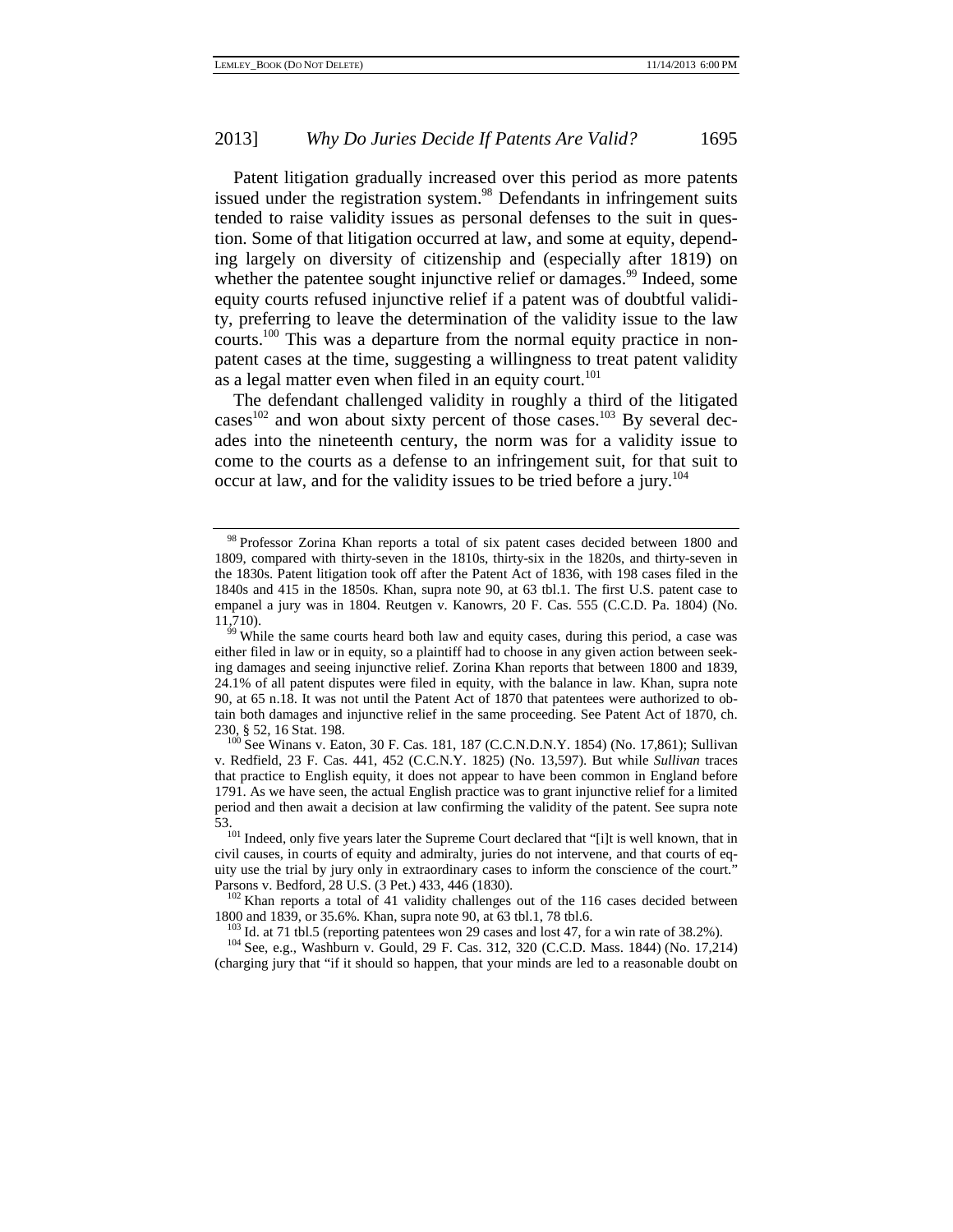The growing practice of litigating patents in the law courts during that period coincided with a rarity of *scire facias* actions or their American equivalent. The 1793 Act, like its 1790 predecessor, did contain a provision allowing a court to cancel a patent for what we would think of today as inequitable conduct—actual deception in the filing of the patent.105 Unlike the 1790 Act, which envisioned cancellation when the public was actually misled regardless of the patentee's intent,<sup>106</sup> the 1793 Act introduced the requirement that the deception "shall fully appear to have been made, for the purpose of deceiving the public."<sup>107</sup> In one early Supreme Court case involving litigation over that section, the Court rejected the claim that a patent could be revoked for fraud on the basis of a summary proceeding. Nor could it happen in an infringement proceeding. Instead, the Court said Section 10 required an action "in the nature of a *scire facias*."108 Justice Story went on to say that that action was one on which a jury must decide any factual questions at issue.<sup>109</sup> But the issue was not entirely clear; in 1815, Chief Justice Marshall wrote in the analogous context of revocation of land patents that "a Court of equity appears to be a tribunal better adapted to this object than a Court of  $\overline{\text{law}}$ ."110

In England, the Attorney General was a party to a *scire facias* action, because the Crown was thought to have an interest in the question of whether the King's grant would be revoked. Like the English *scire facias* proceeding, Justice Story held that revocations in the United States, while proceedings brought by private complainants, required the partici-

the question, inasmuch as it is incumbent on the defendant to satisfy you beyond that doubt,

 $^{105}$  Patent Act of 1793, ch. 11, § 10, 1 Stat. 318, 323; Patent Act of 1790, ch. 7, § 5, 1 Stat. 109, 111. *Stearns v. Barrett* held that "[t]he scire facias in such a case ought to contain a direct allegation or suggestion that the patent was obtained surreptitiously or upon false suggestion; and to call upon the defendant for that cause only, to show cause why the patent should not be repealed." Patent Act of 1793, ch. 11 n.(a), 1 Stat. 318, 320 (citing Stearns v. Barrett, 22 F. Cas. 1175, 1180 (C.C.D. Mass. 1816) (No. 13,337)). For discussion of the ambiguity on the patentee's state of mind required, see David McGowan, Inequitable Conduct,

<sup>43</sup> Loy. L.A. L. Rev. 945, 948 (2010).<br><sup>106</sup> Patent Act of 1790, ch. 7, § 5, 1 Stat. 109, 109–12.<br><sup>107</sup> Patent Act of 1793, ch. 11, § 6, 1 Stat. 318, 322.<br><sup>108</sup> Ex Parte Wood & Brundage, 22 U.S. (9 Wheat.) 603, 614 (1824);

 $^{109}Ex$  *Parte Wood*, 22 U.S. at 615. Justice Story was an expert on equity jurisprudence. See 1 Joseph Story, Commentaries on Equity Jurisprudence, as Administered in England and America, at i (n.p., 13th ed. 1886).<br><sup>110</sup> Polk's Lessee v. Wendal, 13 U.S. (9 Cranch) 87, 99 (1815).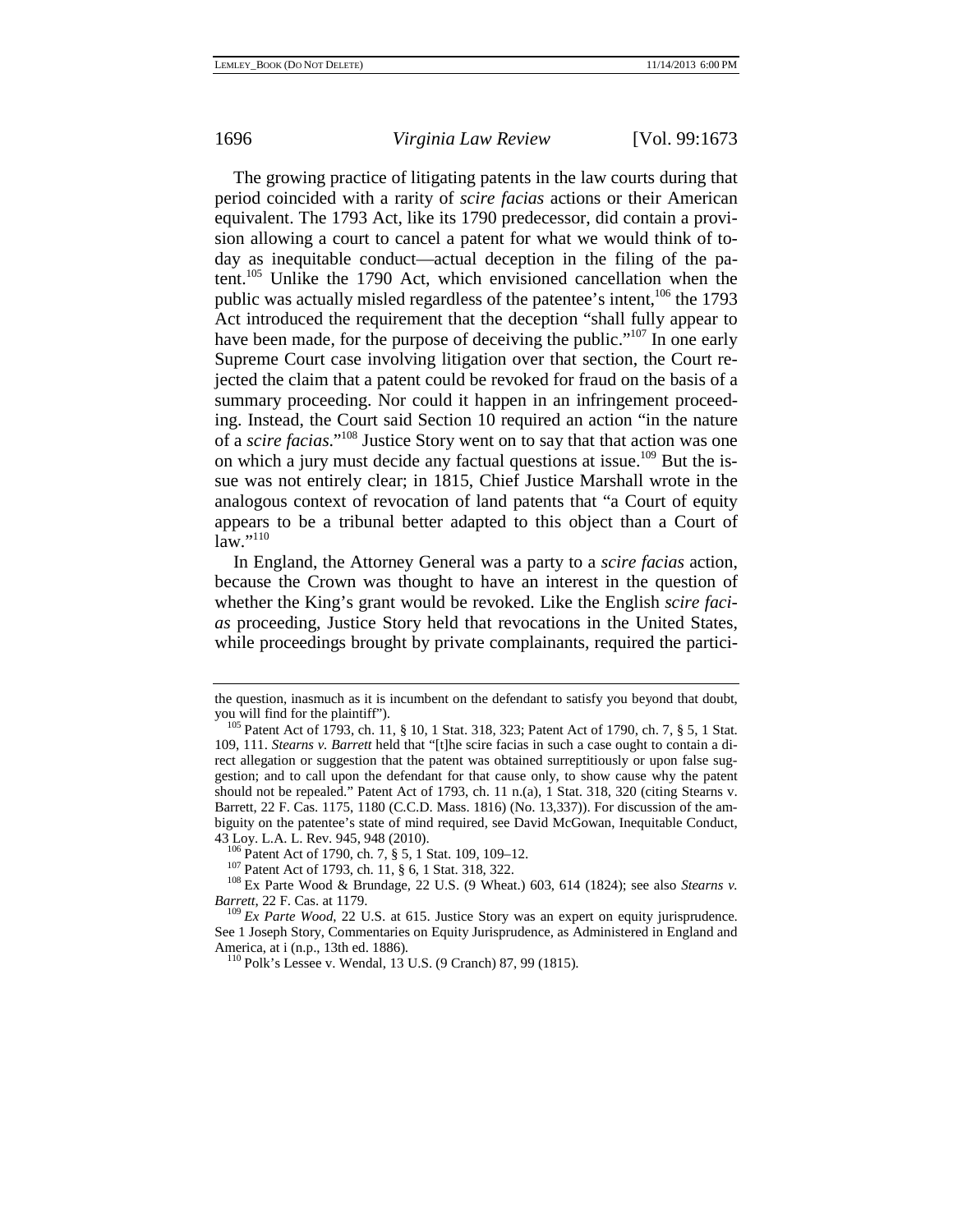pation of the government.<sup>111</sup> Indeed, the role of the government was viewed as so central to the revocation of a patent that a patentee whose patent had been held invalid in a jury proceeding could not even voluntarily declare his own patent void; instead, he had to petition the Secretary of State to repeal the patent.112 Patentees would seek to repeal their own patents in order to obtain a (possibly valid) replacement patent; the 1793 Act permitted the issuance of a replacement patent, but did not permit the patentee to hold more than one patent at a time.<sup>113</sup>

The distinction between a crown-approved patent in England and the registration system of the 1793 Act, coupled with statutory changes to the jurisdiction of U.S. courts that moved some actions from equity to law, meant that early American patent practice diverged rather quickly from prior English practice.<sup>114</sup> The most relevant American analogy the 1790 Act—provides little guidance, simply because there is so little precedent involving patents granted between 1790 and 1793. Nonetheless, the limited precedent from the 1790 Act suggests that, as in England, juries could and did consider factual questions in validity disputes when they were presented as defenses to an infringement suit filed at law. And juries also considered fact questions (though not legal issues) in the rare revocation proceedings under the 1793 Act.

#### *B. The Jury in U.S. Patent Litigation from 1836 to 1938*

#### *1. The 1836 Act and the Development of a Modern Patent System*

In 1836, Congress passed the first thing that could be called a modern patent statute.115 Neither a grant by high-level government officials nor a pro forma registration system, the 1836 Act established what we know today as the Patent and Trademark Office, an administrative agency devoted to examining and issuing patents.<sup>116</sup> Administrative agencies were

<sup>&</sup>lt;sup>111</sup> *Ex Parte Wood*, 22 U.S. at 615.<br><sup>112</sup> Morris v. Huntington, 17 F. Cas. 818, 821 (C.C.D.N.Y. 1824) (No. 9831). <sup>113</sup> Shaw v. Cooper, 32 U.S. (7 Pet.) 292, 306 (1833); Odiorne v. Amesbury Nail Factory, 18 F. Cas. 578, 579 (C.C.D. Mass. 1819) (No. 10,430).<br><sup>114</sup> Cf. Andrew P. Morriss & Craig Allen Nard, Institutional Choice & Interest Groups in

the Development of American Patent Law: 1790–1865, 19 Sup. Ct. Econ. Rev. 143, 144 (2011) (noting significant early changes in U.S. patent law). <sup>115</sup> Patent Act of 1836, ch. 357, § 1, 5 Stat. 117, 117–18.<br><sup>116</sup> For discussion of the workings of the early patent office, see Dobyns, supra note 89, at

<sup>4;</sup> see also Kara W. Swanson, Authoring an Invention: Patent Production in the Nineteenth-Century United States, *in* Making and Unmaking Intellectual Property: Creative Production in Legal and Cultural Perspective 41, 42–45 (Mario Biagioli et al. eds., 2011).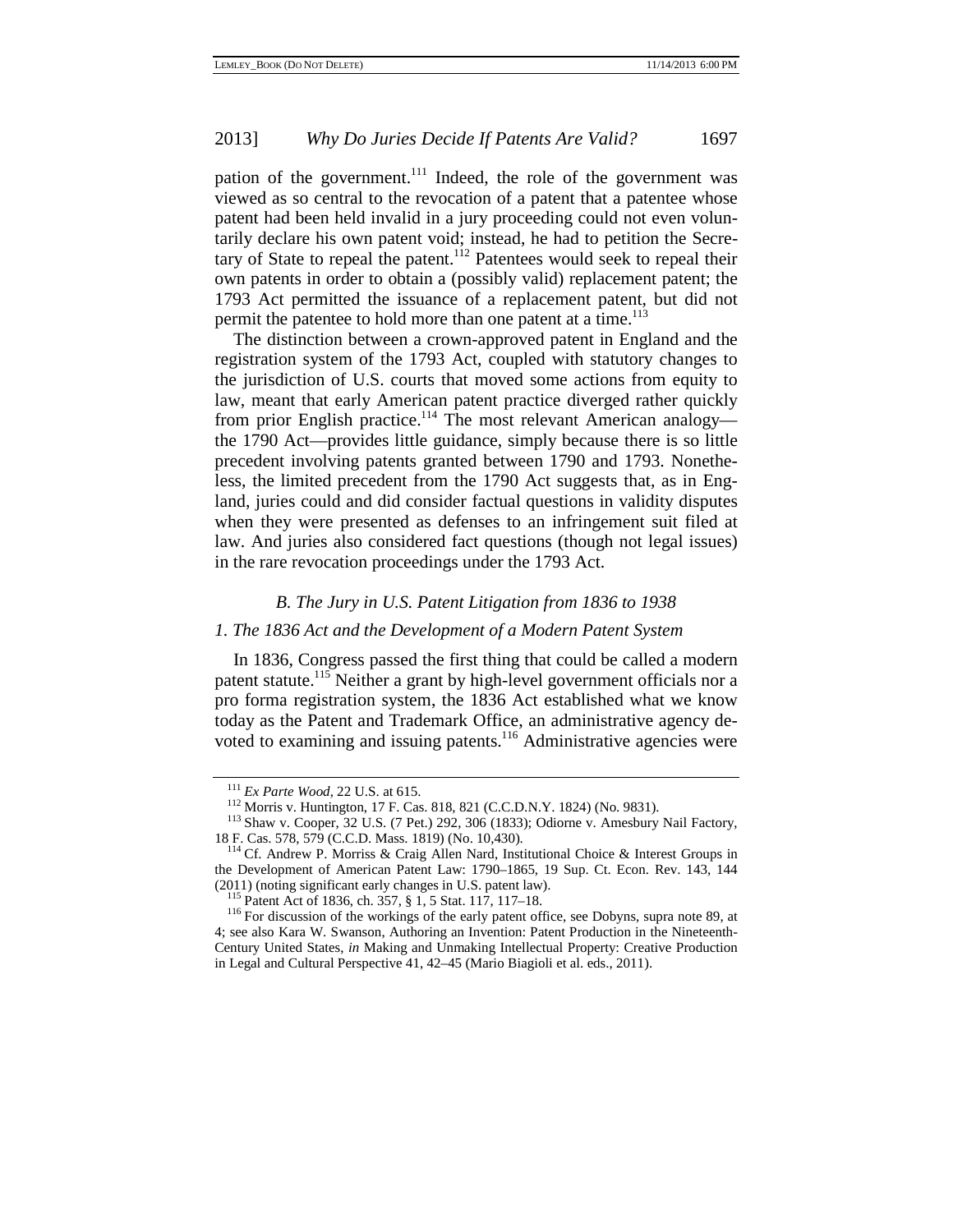a rare species in 1836, and did not exist at all in England before the Revolution, where patents were granted as matters of formality and without examination.<sup>117</sup> Judicial review of this new agency was accordingly not a continuation of English practice but a new thing entirely. Courts in the nineteenth century were willing to allow juries to review decisions of the new agencies that sprung up with the Industrial Revolution, at least to the extent that a wrongful decision could give rise to tort liability.118 But they never suggested that jury review of those decisions was required by the Constitution, because there was no analogous practice in England before 1791. Indeed, the Supreme Court has since held that there is no constitutional right to jury review of administrative agency decisions.<sup>119</sup>

The period from 1836 to 1870 also saw the introduction of many of the doctrines of patent validity we would recognize today. Courts considered whether inventions were known or used by others, not just in the context of inventorship disputes, but in the context we recognize today as invalidation by prior  $art^{120}$ . They introduced the doctrine of obviousness for the first time.<sup>121</sup> They developed limitations on patentable subject matter and a scope-based doctrine of undue breadth that survives today in the doctrines of enablement and written description.<sup>122</sup> And most importantly, lawyers began to rely on patent claims to define the scope of their invention, meaning that these new validity doctrines were judged for the first time against a peripheral claim rather than merely being compared to the patentee's actual device. $123$ 

Juries heard certain sorts of challenges to the legitimacy of the new agency's decisions under the 1836 Act as validity defenses in cases brought at law rather than equity.<sup>124</sup> And as in England, the successful

<sup>&</sup>lt;sup>117</sup> Gubby, supra note 41, at 196; Adams & Averley, supra note 52, at 160.<br><sup>118</sup> E.g., Miller v. Horton, 26 N.E. 100, 103 (Mass. 1891) (permitting a tort suit against government health commissioners who had a horse killed). Notably, there is a significant difference between holding a government agency liable for a tortious act and giving a jury the power to review the decision to take the act in the first place.

 $t^{119}$  Cox v. United States, 332 U.S. 442, 453 (1947) (citing Yakus v. United States, 321 U.S. 414 (1944)).

<sup>&</sup>lt;sup>120</sup> See Duffy, supra note 67, at 33–43.<br><sup>121</sup> Hotchkiss v. Greenwood, 52 U.S. (11 How.) 248, 269 (1851).<br><sup>122</sup> O'Reilly v. Morse, 56 U.S. (15 How.) 62, 113 (1854).<br><sup>123</sup> Burk & Lemley, supra note 62, at 1744.<br><sup>124</sup> Whil courts by this time, whether a patentee proceeded in law or in equity depended on whether the patentee wanted money damages or injunctive relief.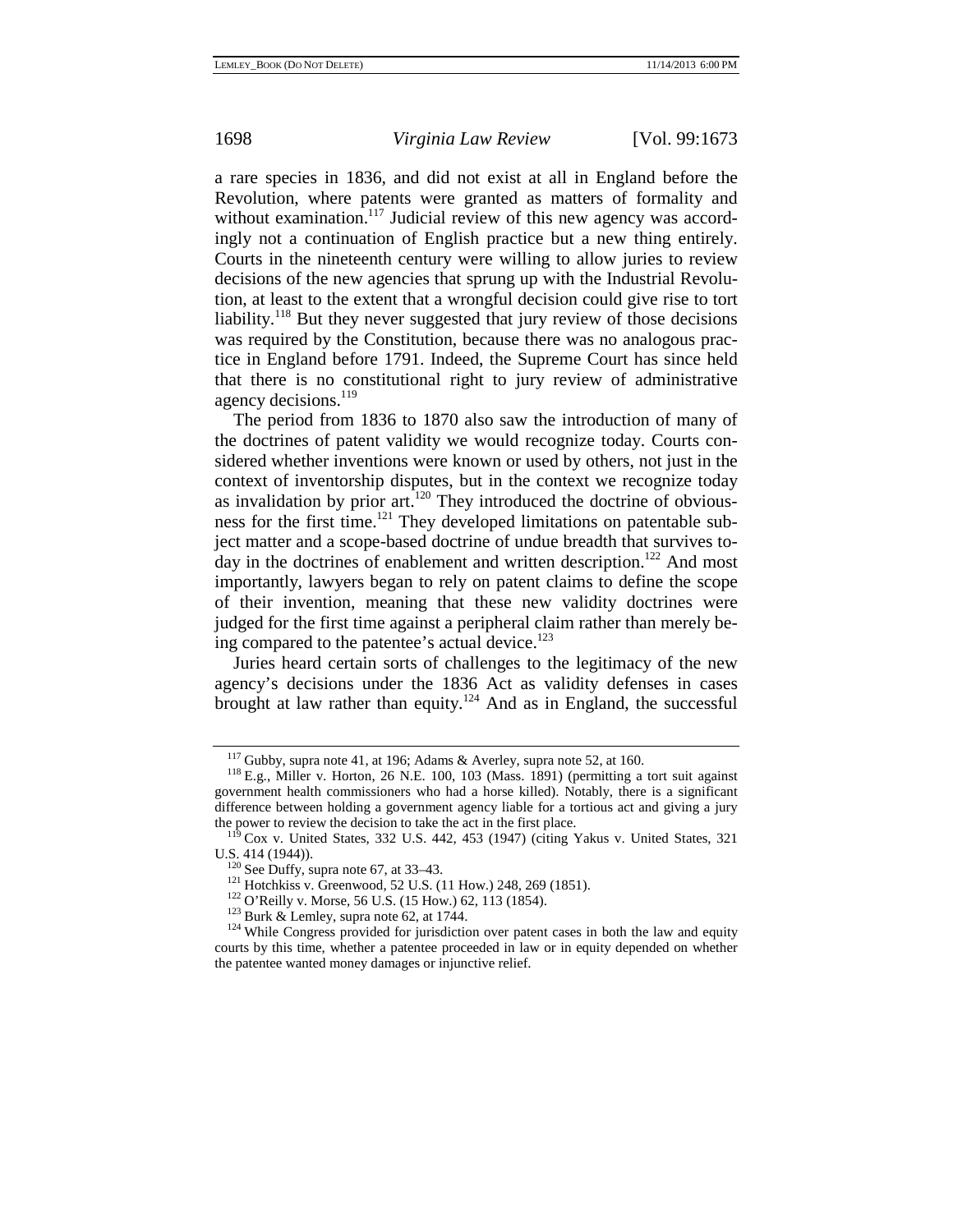assertion of such a defense benefited only the defendant, and did not revoke the patent.<sup>125</sup> Indeed, a number of early U.S. cases involved juries reaching contradictory decisions on patent validity.<sup>126</sup>

The 1836 Patent Act did not include a specific private cause of action for *scire facias* cancellation for fraud or inequitable conduct, but only in the case of what we would today call an interference proceeding between competing inventors.<sup>127</sup> As a result, revocation proceedings that would actually declare a patent invalid and therefore void all but disappeared from U.S. law after 1836.

But even if the statute didn't provide a private cause of action for revocation, why not proceed by *scire facias* in equity? The answer is that in the nineteenth century, the Supreme Court indicated that the *scire facias*  writ was not generally available in U.S. courts as a matter of equity jurisdiction.128 When Congress narrowed the legal cancellation proceeding in the 1836 Act, litigants and courts seemed to assume that because the statute didn't create a private right of action to cancel a patent, only the U.S. government could bring a *scire facias* action.<sup>129</sup> And the government rarely did so.<sup>130</sup>

Nonetheless, there were two circumstances in which private parties could seek to declare a patent void under the 1836 Act. First, despite the elimination of private *scire facias*, a party who could show inequitable conduct by the patentee could prevent that patentee from enforcing the patent in a court of equity, originally under the equitable doctrine of "unclean hands,"<sup>131</sup> but eventually in its own right under the doctrine of

 $125$  See infra notes 185–87 and accompanying text (discussing the elimination of that doctrine in 1971).

 $t^{126}$  See, e.g., Blake v. Smith, 3 F. Cas. 604, 605–07 (C.C.S.D.N.Y. 1845) (No. 1502) (noting that a jury in New York had overturned a patent that a jury in Connecticut had upheld, Blake v. Sperry, 3 F. Cas. 607 (C.C.D. Conn. 1843) (No. 1503), and ordering a new trial in New York in hopes of reaching consistent conclusions).<br><sup>127</sup> Patent Act of 1836, ch. 357, § 16, 5 Stat. 117, 123–24.<br><sup>128</sup> See, e.g., Mowry v. Whitney, 81 U.S. (14 Wall.) 434, 440 (1871); cf. United States v.

Stone, 69 U.S. (2 Wall.) 525, 535 (1864) ("A patent is the highest evidence of title, and is conclusive as against the Government, and all claiming under junior patents or titles, until it is set aside or annulled by some judicial tribunal. In England this was originally done

by *scire facias*, but a bill in chancery is found a more convenient remedy.").<br><sup>129</sup> See *Mowry*, 81 U.S. at 440–41; see also United States v. Am. Bell Tel. Co., 128 U.S.<br>315, 369 (1888).

<sup>&</sup>lt;sup>130</sup> *American Bell* discusses six prior cases in which the United States brought suit to can-<br>cel a patent. But many of those were land patent cases. See 128 U.S. at 365–68.

 $^{131}$  Keystone Driller Co. v. Gen. Excavator Co., 290 U.S. 240, 244 (1933).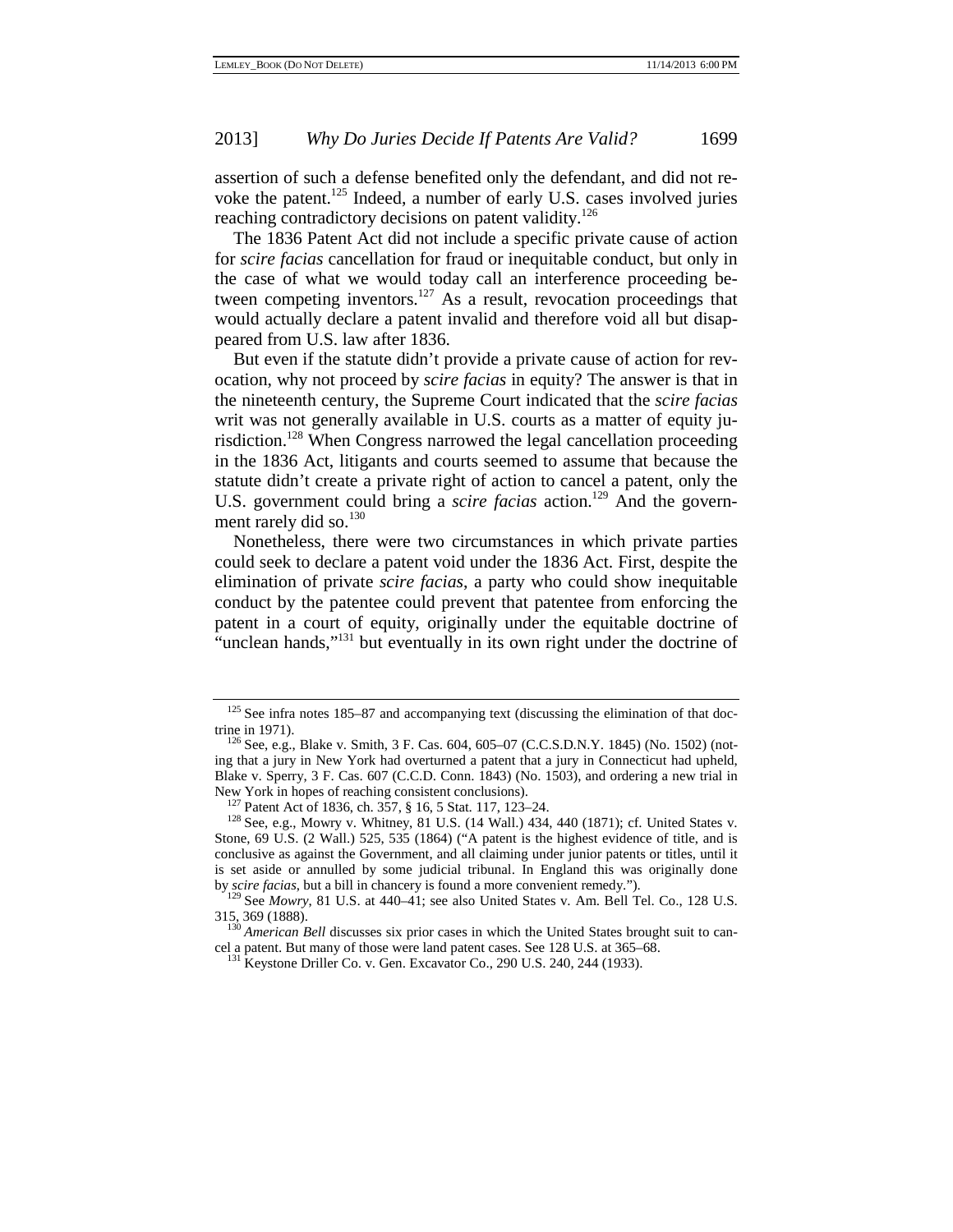unenforceability for inequitable conduct.<sup>132</sup> While inequitable conduct does render a patent unenforceable in equity, it is not a revocation proceeding in a true sense, as it applied in the nineteenth century only as a limit on the power of equity courts to aid a wrongdoer, and did not limit the law courts from awarding damages.<sup>133</sup> Nonetheless, it is worth noting that at that time and even today, inequitable conduct is an equitable doctrine to be decided by the judge, not a jury. $134$ 

A closer analogy to a revocation proceeding was the sole provision in the 1836 Act for private *scire facias*, which was available only in the case of a disagreement between two patentees over which one was the true inventor.<sup>135</sup> This is the equivalent of Section 102(g) of the 1952 Act, providing for invalidity of a patent first invented by another,  $136$  and Section 102(a) of the 2011 America Invents Act, providing for invalidity of a patent first filed by another.<sup>137</sup> Notably, the Supreme Court held that a proceeding of this sort was a proceeding in equity, not law. As the Court said in *Mowry v. Whitney*, "though in this country the writ of *scire facias* is not in use as a chancery proceeding, the nature of the chancery jurisdiction and its mode of proceeding have established it as the appropriate tribunal for the annulling of a grant or patent from the government."138

Similarly, when the government brought a proceeding to annul a patent, that case proceeded in equity, not law. The principle was well established in land grant patent cases.<sup>139</sup> But it was also the practice in invention patent cases. In *United States v. American Bell Telephone Co.*, the United States brought an action in equity to cancel two pioneering

 $132$  See Therasense, Inc. v. Becton, Dickinson & Co., 649 F.3d 1276, 1292–93 (Fed. Cir. 2011) (en banc) (discussing the early development of the inequitable conduct doctrine out of

<sup>&</sup>lt;sup>133</sup> Keystone Driller, 290 U.S. at 244–45.<br><sup>134</sup> See Agfa Corp. v. Creo Prods., 451 F.3d 1366, 1373 (Fed. Cir. 2006).<br><sup>135</sup> Patent Act of 1836, ch. 357, § 16, 5 Stat. 117, 123–24.<br><sup>136</sup> 35 U.S.C. § 102(g) (2006).<br><sup>137</sup> 3

It is contended here, by the counsel of the United States, that the land for which a patent was granted to the appellant was reserved from sale for the use of the Government, and, consequently, that the patent is void. And although no fraud is charged in the bill, we have no doubt that such a proceeding in chancery is the proper remedy, and that if the allegations of the bill are supported, that the decree of the court below cancelling the patent should be affirmed.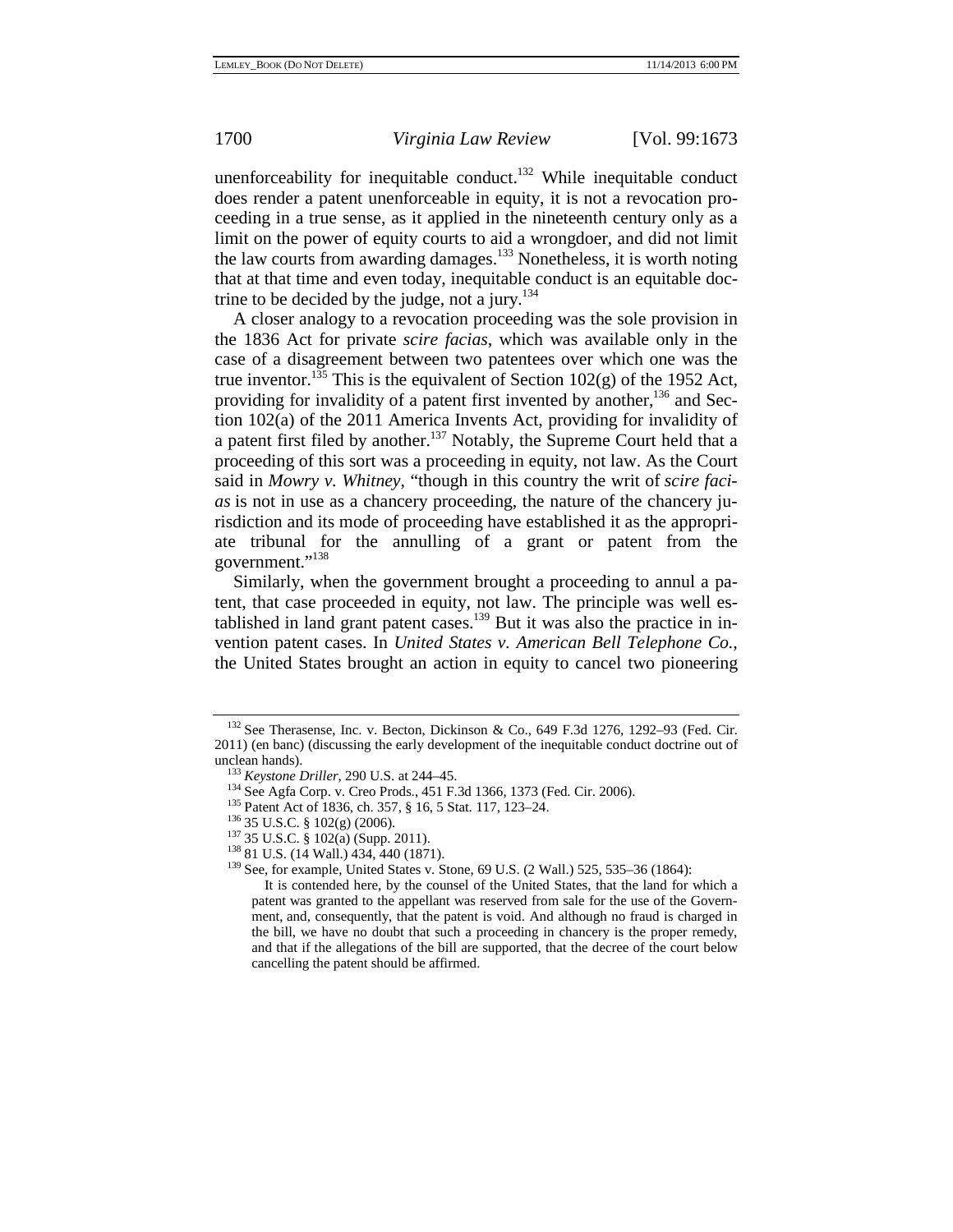patents issued to Alexander Graham Bell for the telephone on grounds of fraud on the patent office.<sup>140</sup> The case was consolidated with private claims to cancel those patents by others claiming to be the true inventors.<sup>141</sup> Bell objected that the government had no power under the patent statute to revoke or annul a patent because the 1836 Act had eliminated the statutory action for *scire facias*. The Court rejected that argument, noting that it would be remarkable for the government to have no power to undo a grant it had been induced to make by fraud (the claim in *American Bell*). Rather, only the courts had the power to reject the grant; the proper procedure was for the United States, having concluded that the patent was invalid or fraudulently obtained, to file suit to have a court nullify that patent.<sup>142</sup> And the Court concluded that the United States could exercise that power only through a bill in equity. Noting that the Statute of 1870 provided for an applicant who was denied a patent to bring a proceeding in equity in the District of Columbia courts, $143$  the Court said proceedings to revoke a patent similarly belonged in equity:

These provisions, while they do not in express terms confer upon the courts of equity of the United States the power to annul or vacate a patent, show very clearly the sense of Congress that if such power is to be exercised anywhere it should be in the equity jurisdiction of those courts. The only authority competent to set a patent aside, or to annul it, or to correct it, for any reason whatever, is vested in the judicial department of the government, and this can only be effected by proper proceedings taken in the courts of the United States.

. . . .

. . . [T]hough in this country the writ of *scire facias* is not in use as a chancery proceeding, the nature of the chancery jurisdiction and its

<sup>&</sup>lt;sup>140</sup> *Am. Bell*, 128 U.S. at 316.  $\frac{141}{141}$  Dolbear v. Am. Bell Tel. Co., 126 U.S. 1, 3 (1888). For a discussion of the history, see Christopher Beauchamp, The Telephone Patents: Intellectual Property, Business, and the Law in the United States and Britain, 1876–1900, 9 Enterprise & Soc'y: Int'l J. Legal Hist.

 $142$  See McCormick Harvesting Mach. Co. v. Aultman, 169 U.S. 606, 612 (1898) ("Had the original patent been procured by fraud or deception it would have been the duty of the Commissioner of Patents to have had the matter referred to the Attorney General with the recommendation that a suit be instituted to cancel the patent . . . ."). <sup>143</sup> Patent Act of 1870, ch. 230, § 52, 16 Stat. 198.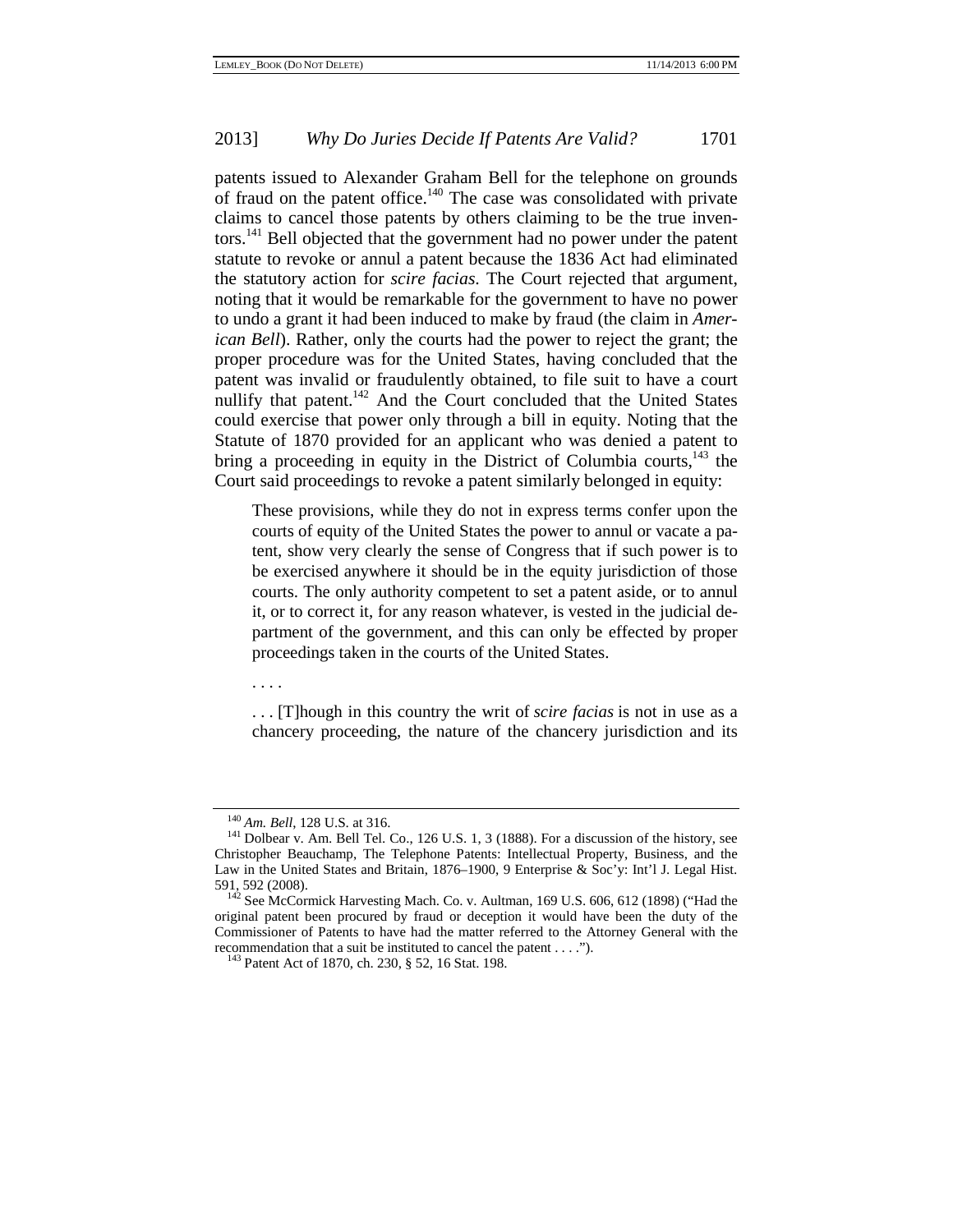mode of proceeding have established it as the appropriate tribunal for the annulling of a grant or patent from the government.<sup>144</sup>

What is notable about these cases is that in all three circumstances in which a party (public or private) sought to annul or revoke a patent under the 1836 Act, that party had to proceed in equity. Courts at law could consider arguments going to the validity of patents in denying relief, just as English law courts could, and those arguments could be presented to juries. But when it came to actually invalidating a patent under the new validity issues developed by the courts during this period, as Chief Justice Marshall wrote in the analogous context of land patents, "a Court of equity appears to be a tribunal better adapted to this object than a Court of law."<sup>145</sup>

#### *2. The 1870 Act and the Disappearance of Law Courts*

The Patent Act of 1870 made a number of modifications to the patent system, from solidifying the PTO bureaucracy<sup>146</sup> to the establishment of various requirements for novelty, statutory bars, enablement, and inventorship that continue in much the same language to this day. It also required that patentees include claims, giving rise to the modern peripheral claiming system (and hence making validity a more important issue than it had been).<sup>147</sup> For our purposes, the most important provision was Section 55, which vested in all federal courts, whether sitting in equity or in law, the power to award damages for patent infringement.<sup>148</sup> Because a

<sup>&</sup>lt;sup>144</sup> *Am. Bell*, 128 U.S. at 364, 369.<br><sup>145</sup> Polk's Lessee v. Wendal, 13 U.S. (9 Cranch) 87, 99 (1815).<br><sup>146</sup> The statute provided for a specific number of individual PTO employees, including examiners, and permitted the hiring of various other lower-level employees, including, remarkably, "copyists of drawings" and, separately, "female copyists." Patent Act of 1870, ch. 230, §§ 2–3, 16 Stat. 198, 198–99.

 $^{147}$  Id. § 26. For discussion of this history, see 1 Anthony W. Deller, Patent Claims § 4 (2d) ed. 1971); Burk & Lemley, supra note 62, at 1766–71. Claims existed before that time, but only optionally, and they were frequently central rather than peripheral claims. See Risch, supra note 70, at 1288.

*And be it further enacted*, That all actions, suits, controversies, and cases arising under the patent laws of the United States *shall be originally cognizable, as well in equity as at law*, by the circuit courts of the United States, or any district court having the powers and jurisdiction of a circuit court, or by the supreme court of the District of Columbia, or of any Territory; *and the court shall have power, upon bill in equity filed by any party aggrieved, to grant injunctions according to the course and principles of courts of equity*, to prevent the violation of any right secured by patent, on such terms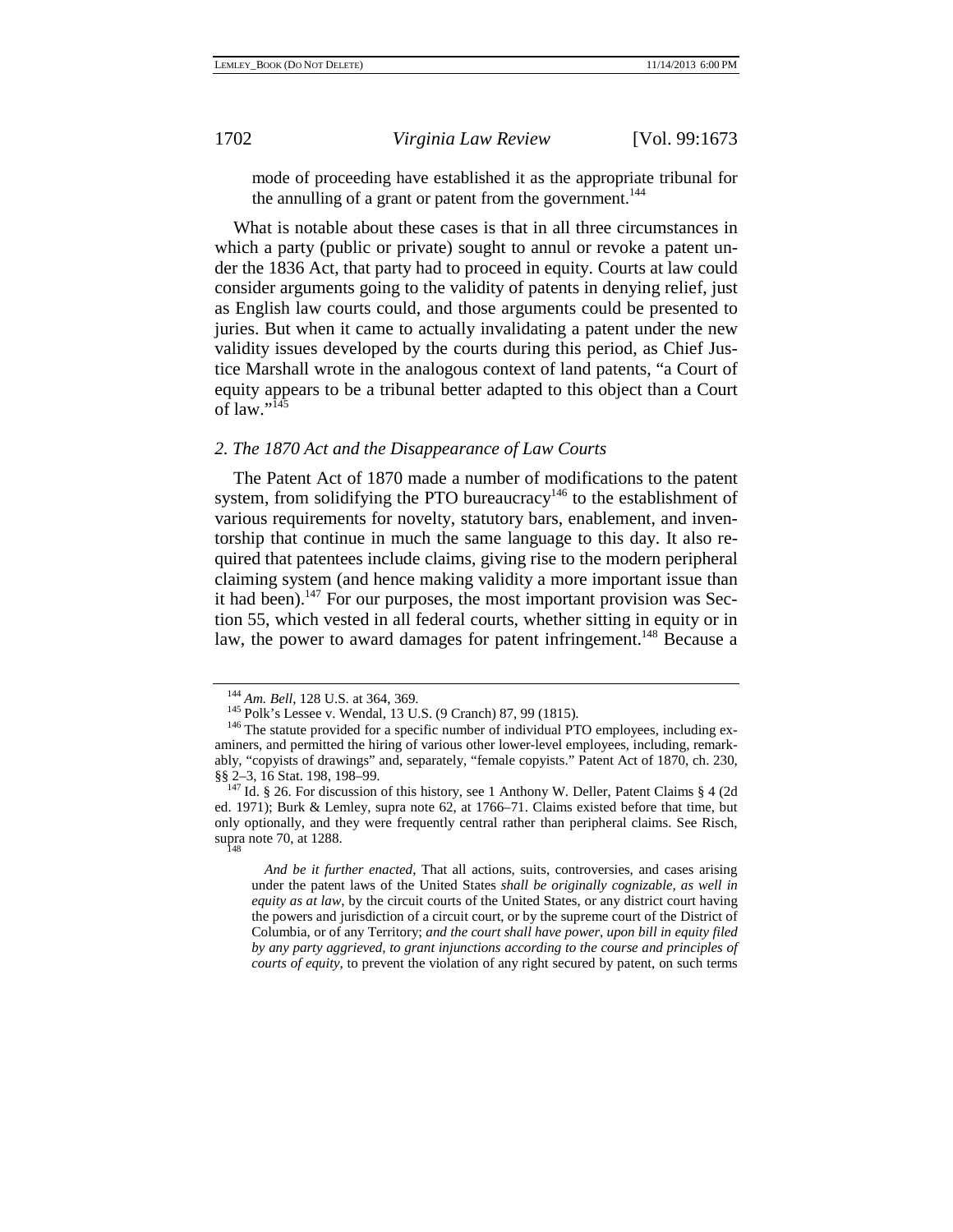court could order an injunction only "upon a bill in equity," the effect of this provision was that a patentee no longer had to sue in one court to obtain damages and in a different court to seek injunctive relief. The patentee could have both damages and an injunction from the same judge—but only if they sued in equity.

Patent litigation took off beginning in the 1870s and 1880s, as many of the iconic inventions of American life (including the sewing machine, the telephone, and the light bulb) made their way into court.<sup>149</sup> And that trend only accelerated over the intervening decades, as courts were called upon to resolve patent disputes involving barbed wire,  $150$  railroad inventions,<sup>151</sup> movie projectors,<sup>152</sup> automobiles,<sup>153</sup> airplanes,<sup>154</sup> and radios,155 among other foundational technologies.156 And because peripheral

W. Usselman, Regulating Railroad Innovation: Business, Technology, and Politics in Amer-

ica, 1840–1920, at 97–154 (2002).<br><sup>152</sup> David E. Fisher & Marshall Jon Fisher, Tube: The Invention of Television 41 (1996) (discussing litigation over the invention of the movie projector).  $^{153}$  See, e.g., Columbia Motor Car Co. v. C.A. Duerr & Co., 184 F. 893, 901 (2d Cir.

<sup>155</sup> See, e.g., Marconi Wireless Tel. Co. of Am. v. United States, 320 U.S. 1, 38 (1943); Radio Corp. of Am. v. Radio Eng'g Labs., 293 U.S. 1, 2–11 (1934).

<sup>156</sup> See Lemley, supra note 149, at 715–33 (discussing these various disputes).

as the court may deem reasonable; and *upon a decree being rendered in any such case for an infringement, the claimant [complainant] shall be entitled to recover, in addition to the profits to be accounted for by the defendant, the damages the complainant has sustained thereby*, and the court shall assess the same or cause the same to be assessed under its direction, and the court shall have the same powers to increase the same in its discretion that are given by this act to increase the damages found by verdicts in actions upon the case; but all actions shall be brought during the term for which the letters-patent shall be granted or extended, or within six years after the expiration thereof.<br>Patent Act of 1870, ch. 230, § 55, 16 Stat. 198, 206 (emphasis added).

 $^{149}$  For discussion of the litigation surrounding each invention, see, for example, Mark A. Lemley, The Myth of the Sole Inventor, 110 Mich. L. Rev. 709, 715–45 (2012); Adam Mossoff, The Rise and Fall of the First American Patent Thicket: The Sewing Machine War of the 1850s, 53 Ariz. L. Rev. 165, 193–94 (2011); Lea Shaver, Illuminating Innovation: From Patent Racing to Patent War, 69 Wash. & Lee L. Rev. 1891, 1926–33 (2012); Ryan L. Lampe & Petra Moser, Do Patent Pools Encourage Innovation? Evidence from the 19th-Century Sewing Machine Industry 9 (Nat'l Bureau of Econ. Research, Working Paper No. 15,061, 2009), available at http://ideas.repec.org/p/nbr/nberwo/15061.html.<br><sup>150</sup> The Barbed Wire Patent, 143 U.S. 275, 275–77 (1892) (equity case).<br><sup>151</sup> See, e.g., Westinghouse v. Boyden Power Brake Co., 170 U.S. 537, 5

<sup>1911). 154</sup> See, e.g., Wright Co. v. Paulhan, 177 F. 261, 264 (C.C.S.D.N.Y. 1910) (L. Hand, J.)

<sup>(</sup>holding the Wright brothers' patent to be pioneering and so entitled to broad scope), rev'd, 180 F. 112 (2d Cir. 1910).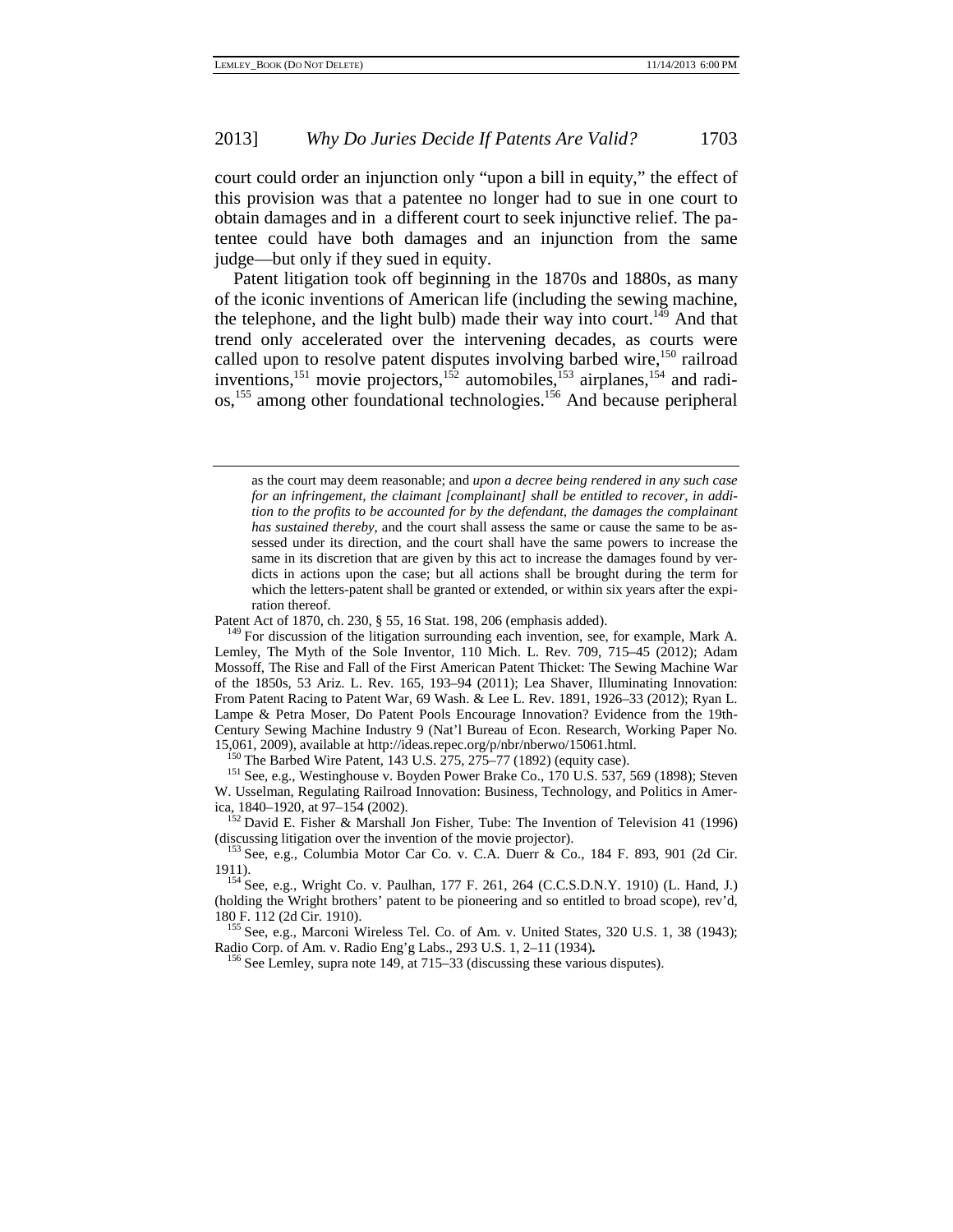claiming came into its own with the  $1870$  Act,<sup>157</sup> validity as we understand the term today became a real issue in patent litigation for the first time in these decades. But because under the 1870 Act a patentee who wanted both an injunction and damages had to proceed in a court of equity, virtually none of the patent cases decided in this period were tried to a jury.158 Indeed, the dominance of equity in patent litigation was so complete that by 1940, seventy years after the Patent Act of 1870 and the first year for which we have records, only 2.5% of patent suits were tried to a jury,<sup>159</sup> and most were likely cases where the patent had reached the end of its life and so only damages, not an injunction, were at issue.

Before 1870, in short, juries did resolve validity questions when they were raised as a personal defense in an infringement suit at law, just as they did in England at common law. But when courts considered whether to invalidate a patent altogether during that period, they did so at equity. After 1870, the use of juries in patent cases essentially disappeared, and judges took over not only the role of invalidating patents in revocation proceedings but also the job of deciding personal defenses in patent infringement suits. By 1940, the jury was a forgotten memory in patent litigation; no one living could recall a time when it was otherwise.

### *C. The Jury, Rediscovered: Practice from 1938 to 1982*

In 1938, law and equity were merged in the U.S. courts.<sup>160</sup> After 1938, patentees had no reason to prefer equity over law; they could get both injunctive relief and damages from the same court without styling the proceeding as equitable. Freed of this constraint, we might reasonably expect to see jury trials spike immediately after 1938, returning at least to their mid-nineteenth-century levels. That, however, didn't happen. As Figure 1 shows, jury trials remained uncommon for decades after the

<sup>&</sup>lt;sup>157</sup> Although, as one historian has observed, as early as 1850 "judges were . . . beginning to express more frequently the idea that in seeking to ascertain the invention 'claimed' in a patent the inquiry should be limited to interpreting the summary, or 'claim.'" Lutz, supra note 65, at 145. "The idea that the claim is just as important if not more important than the description and drawings did not develop until the Act of 1870 or thereabouts." 1 Deller, supra

note 147, § 4.<br><sup>158</sup> See, e.g., 3 William C. Robinson, The Law of Patents for Useful Inventions § 932 n.5 (1890) (noting that almost all cases were tried in equity).

<sup>&</sup>lt;sup>159</sup> See Gary M. Ropski, Constitutional and Procedural Aspects of the Use of Juries in Patent Litigation (Part I), 58 J. Pat. Off. Soc'y 609, 610 (1976).

 $^{160}$  Fed. R. Civ. P. 2 (effective Sept. 16, 1938, as amended to Dec. 1, 2012).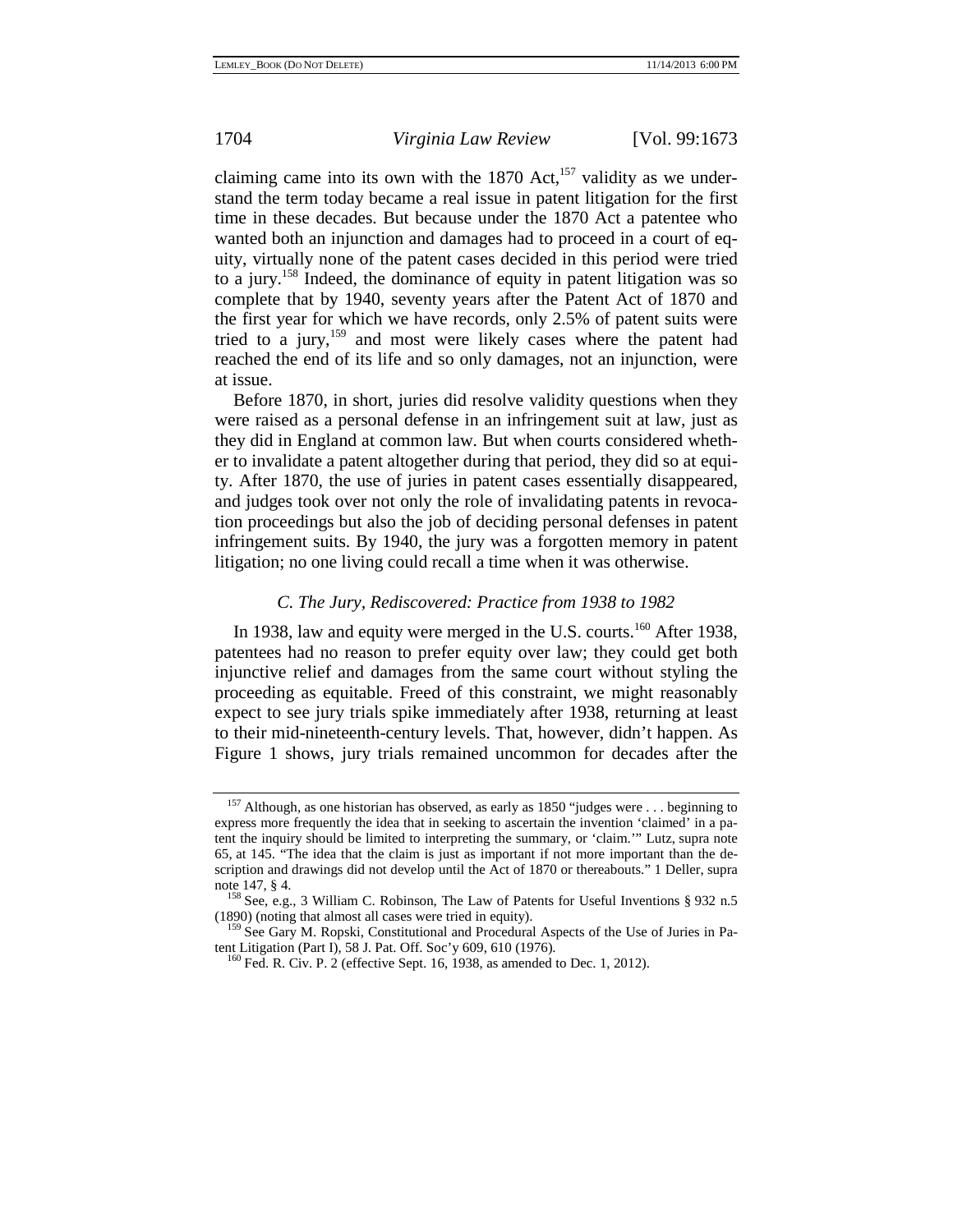merger of law and equity. Only 3.4% of the patent cases tried between 1940 and 1959 were tried to a jury.<sup>161</sup>

We don't know exactly why neither party sought a jury trial in the decades after 1938. One possible explanation is innate conservatism. From the perspective of a patent lawyer trying a case in the 1940s, convening a jury was something new and untested—neither they nor anyone in their firms had likely ever done it that way before. If they even knew that people a century before had done so, they might have dismissed it as a product of a bygone era of simpler technologies. Modern (1950s) technology was judged too complex for a jury to understand, so it made no sense to give them the patent questions. And trying a complex technical case to a jury involved very different skills than trying the same case to a judge. As one prominent patent lawyer put it in 1993, looking back on this era, patent lawyers "used to always have a fear of juries."162

### **Figure 1: Rise of Patent Jury Trials**



<sup>&</sup>lt;sup>161</sup> Ropski, supra note 159.<br><sup>162</sup> Don W. Martens, Remarks at the Tenth Annual Judicial Conference of the United States Court of Appeals for the Federal Circuit, 146 F.R.D. 205, 375 (1993).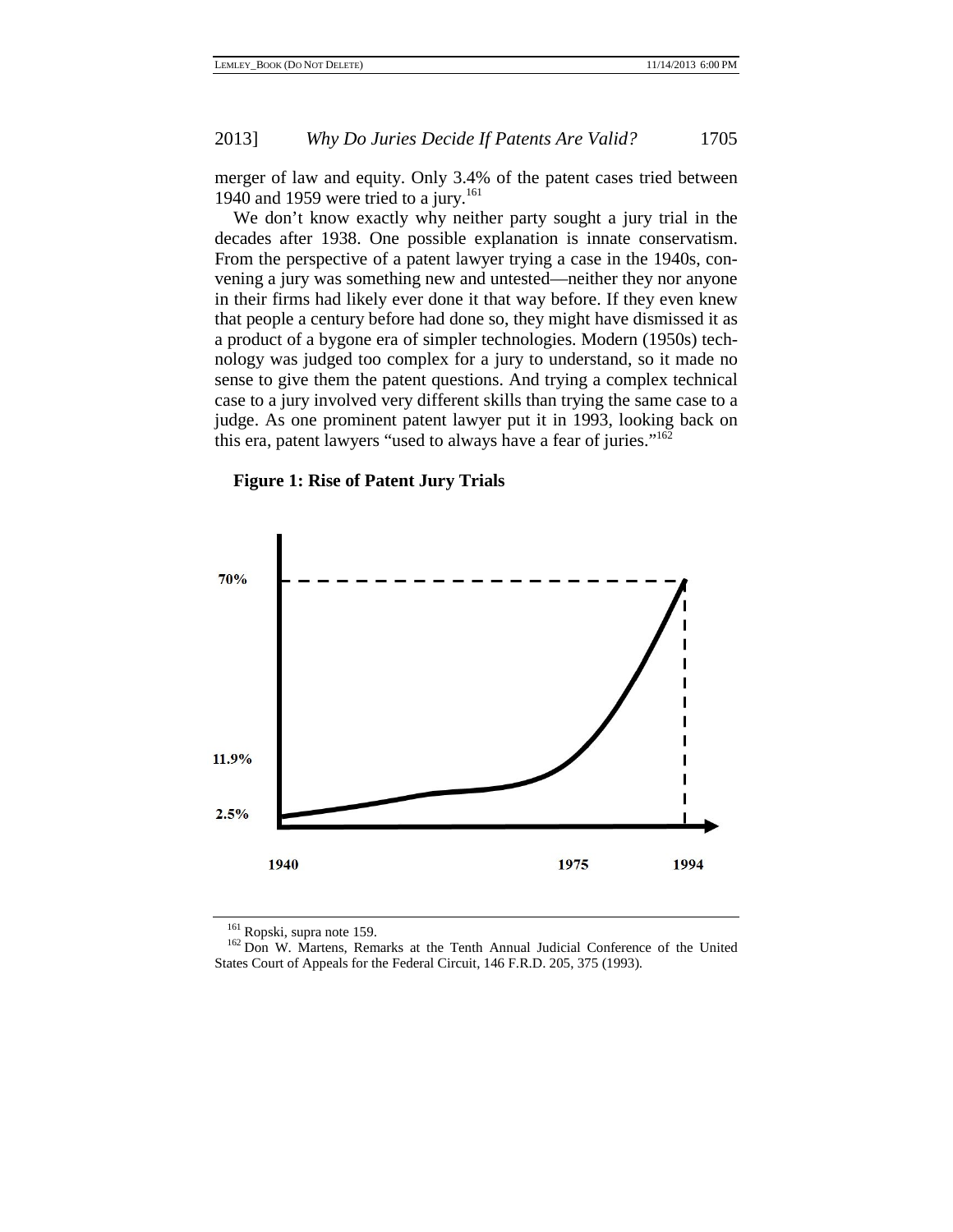Nonetheless, the conservatism explanation is not entirely satisfactory. The evidence that juries favor patentees is overwhelming.<sup>163</sup> Even assuming no one knew that at the time, it wouldn't have taken too much experimentation to figure it out. And indeed lawyers did figure it out beginning in the late 1970s, as jury trials skyrocketed from 8.3% in 1978 to 70% in 1994 and have remained over 70% ever since.<sup>164</sup> When information about the desirability of juries did get out, it traveled fast. The question is why no one figured it out in the forty years after the merger of law and equity.

A second plausible explanation is that while patentees were free in theory to seek juries after the merger, in practice courts deprived them of the ability to do so. There is some reason to think that early post-1938 courts confronted with a jury trial demand made it a general practice to try the equitable claim first and the legal claim thereafter.<sup>165</sup> Because most of those equitable and legal issues, including validity, overlapped, the party who lost in the equitable phase of the trial would be collaterally estopped from rearguing the same facts in front of the jury.<sup>166</sup> In practice, because judges treated both validity and infringement as part of the equitable portion of the case, this meant that juries would hear only damages issues. Dividing the trial in this way made sense to judges, not only because it was consistent with the almost-universal practice before 1938, but because there was no need to convene a jury at all unless the patent had already been held valid and infringed.

The common practice of holding jury trials after bench trials on validity may explain why only 3.4% of patent cases ended up being tried to juries in the two decades after 1938. But it can't be the whole explanation. In 1959, the Supreme Court held in *Beacon Theatres v. Westover* that the Seventh Amendment prevented judges from deciding an equitable issue first if there was a right to a jury trial on the related legal is-

<sup>&</sup>lt;sup>163</sup> See, e.g., Lemley, Kendall & Martin, supra note 1, at 175.<br><sup>164</sup> Herbert F. Schwartz, Fed. Jud. Ctr., Patent Law and Practice 130 (2d. ed. 1995) (tabulating data through 1994); Lemley, Kendall & Martin, supra note 1, at 175 (reporting data since 2000).<br><sup>165</sup> See, e.g., Bellavance v. Plastic-Craft Novelty Co., 30 F. Supp. 37, 38–39 (D. Mass.

<sup>1939).</sup>  $\frac{166}{6}$  For discussion of this practice, see Ralph W. Launius, Some Aspects of the Right to

Trial by Jury in Patent Cases, 49 J. Pat. Off. Soc'y 112, 112–13 (1967); see also Thermo-Stitch, Inc. v. Chemi-Cord Processing Corp., 294 F.2d 486, 488–91 (5th Cir. 1961).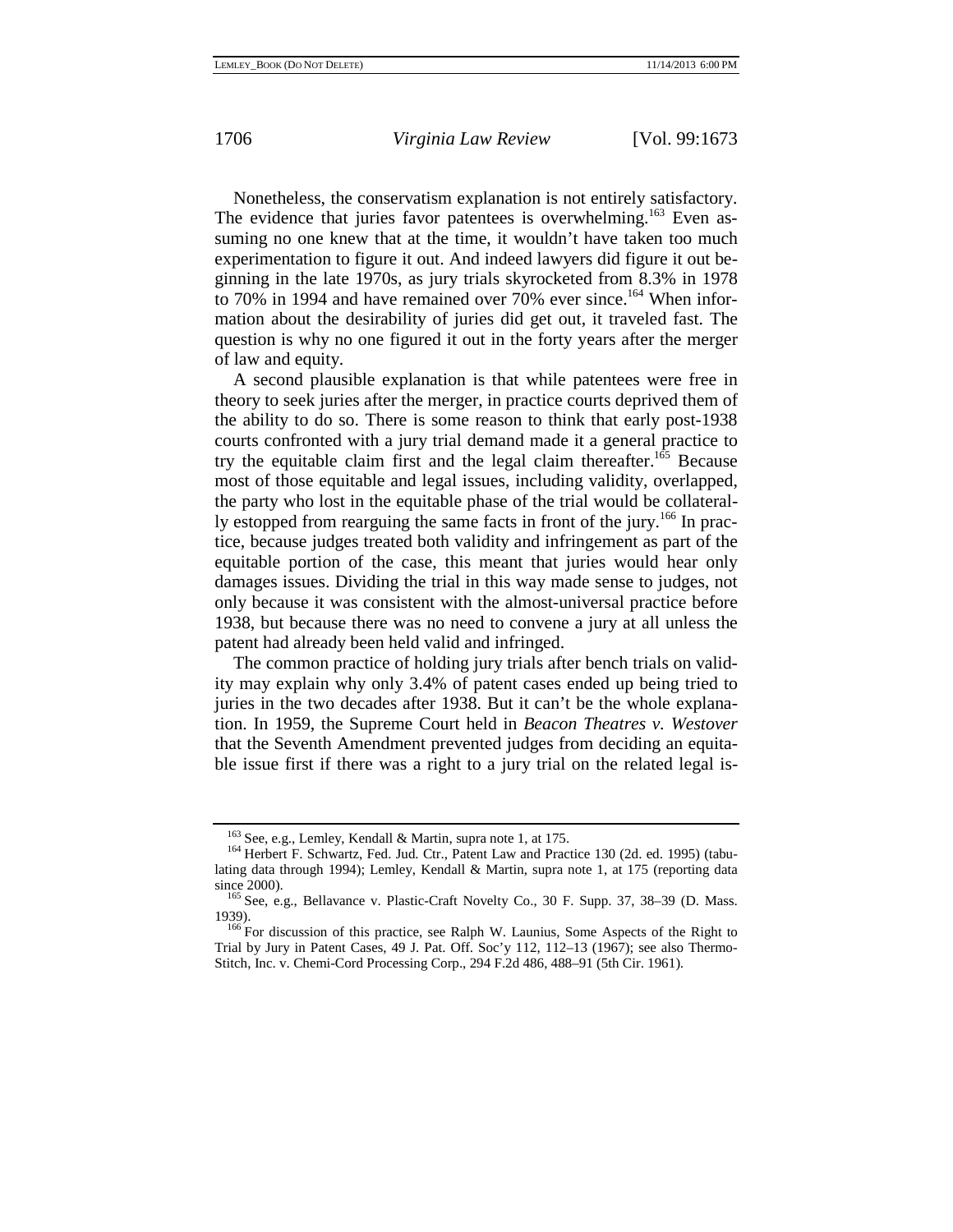sue.167 *Beacon Theatres* involved a declaratory judgment action in which the plaintiff sought a declaration that it was not violating the antitrust laws; the defendant counterclaimed, alleging that it did violate the antitrust laws. The Court held that the plaintiff could not avoid the defendant's right to a jury trial on the antitrust claims by first trying the equitable declaratory judgment claims; to do so would effectively undo the Seventh Amendment right to a jury trial on the underlying claims.

After *Beacon Theatres*, it was clear that if there was a Seventh Amendment right to a jury trial on validity issues, district courts could no longer avoid that jury trial by resolving validity as an equitable matter; instead, they would have to try the validity issues to the jury first and conform their decision in equity to the jury's verdict. And after *Dairy Queen v. Wood*, if there was a right to a jury trial, the fact that most of the issues in the case were equitable, not legal, wouldn't matter either—the jury must take precedence.<sup>168</sup>

Nonetheless, patentees still didn't turn to juries in the wake of *Beacon Theatres*. From 1960 through 1970, less than five percent of patent cases were tried to juries, $169$  though toward the end of that period commentators began to discuss the possibility.<sup>170</sup> Perhaps this too was innate conservatism. But it is equally possible that no one involved with the patent system thought there was a Seventh Amendment right to a jury trial of patent validity issues.

One reason they might have thought there was no such right is that since 1836, a patent has been granted by an administrative agency after substantive review. There was not much developed administrative law in the early nineteenth century, because there weren't many administrative agencies. But by 1946 the enormous growth of the administrative state had given rise to the Administrative Procedure Act, which set out in detail the procedures administrative agencies must follow in making decisions and the standards for judicial review of those agency decisions.<sup>171</sup> Notably, those procedures all presuppose that a judge, not a jury, is reviewing the agency decision. They involve review of agency adjudica-

<sup>&</sup>lt;sup>167</sup> 359 U.S. 500, 510–11 (1959).<br><sup>168</sup> 369 U.S. 469, 472–73 (1962).<br><sup>169</sup> Ropski, supra note 159, at 610–11.<br><sup>170</sup> For discussion, see, for example, George B. Newitt & Jon O. Nelson, The Patent Lawyer and Trial by Jury, 1 J. Marshall J. Prac. & Proc. 59, 59–63 (1967); Donald Zarley, Jury Trials in Patent Litigation, 20 Drake L. Rev. 243, 243–44 (1971).<br><sup>171</sup> 5 U.S.C. §§ 551–559 (2006).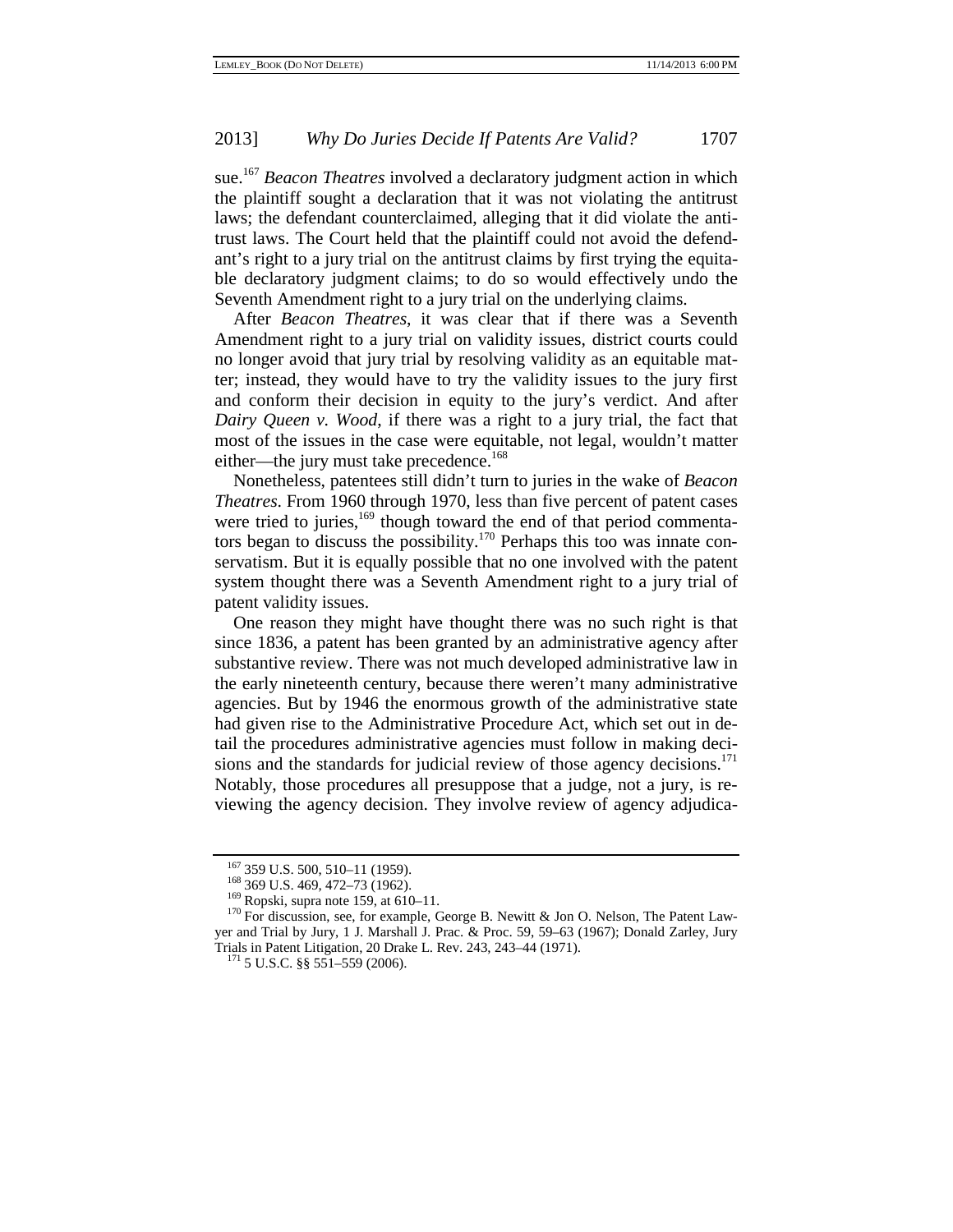tions for legal errors or determination of whether an agency's factual conclusions were supported by "substantial evidence."172 Courts are expected to defer to agency decisions. Outside of the criminal context, juries are not usually required to pass on agency decisions, and certainly not while applying a deferential standard of review, which the 1952 Patent Act requires.<sup> $173$ </sup> It is judges, not juries, who traditionally review the decisions of administrative agencies.

Indeed, shortly after the passage of the APA, the Supreme Court held that, even in a criminal proceeding, there is no right to a jury trial to review an administrative agency decision.174 In *Cox v. United States*, the defendants were convicted of leaving a wartime civilian labor camp, to which they had been sent after objecting to military service during World War II.<sup>175</sup> The Selective Service Board had classed them as conscientious objectors; the defendants argued that they should have been classed instead as ministers of religion exempt from civilian service. The statute in question made the Board's decision final on the classification issue.176 But defendants Cox and Thompson challenged that determination, arguing that it violated their rights to a jury trial to be unable to present the misclassification argument to the jury. The Court rejected that argument in sweeping terms:

The concept of a jury passing independently on an issue previously determined by an administrative body or reviewing the action of an administrative body is contrary to settled federal administrative practice; the constitutional right to jury trial does not include the right to have a jury pass on the validity of an administrative order.<sup>177</sup>

In the wake of *Cox*, it seems plausible that parties and courts thought that while they might be able to take a patent damages case to the jury, they would have no right to have the jury decide questions of patent validity in that case. This is especially plausible because the Supreme Court has repeatedly described the ultimate question of patent validity as

<sup>172</sup> 5 U.S.C. § 706 (2006). 173 35 U.S.C. § 282 (2006). In *Microsoft Corp. v. i4i Ltd. Partnership*, 131 S. Ct. 2238, 2242–43 (2011), the Court held that the statutory presumption of validity must be overcome by "clear and convincing evidence."<br>
<sup>174</sup> Cox v. United States, 332 U.S. 442, 453 (1947).<br>
<sup>175</sup> Id. at 443. <sup>176</sup> Id. at 448. <sup>177</sup> Id. at 453.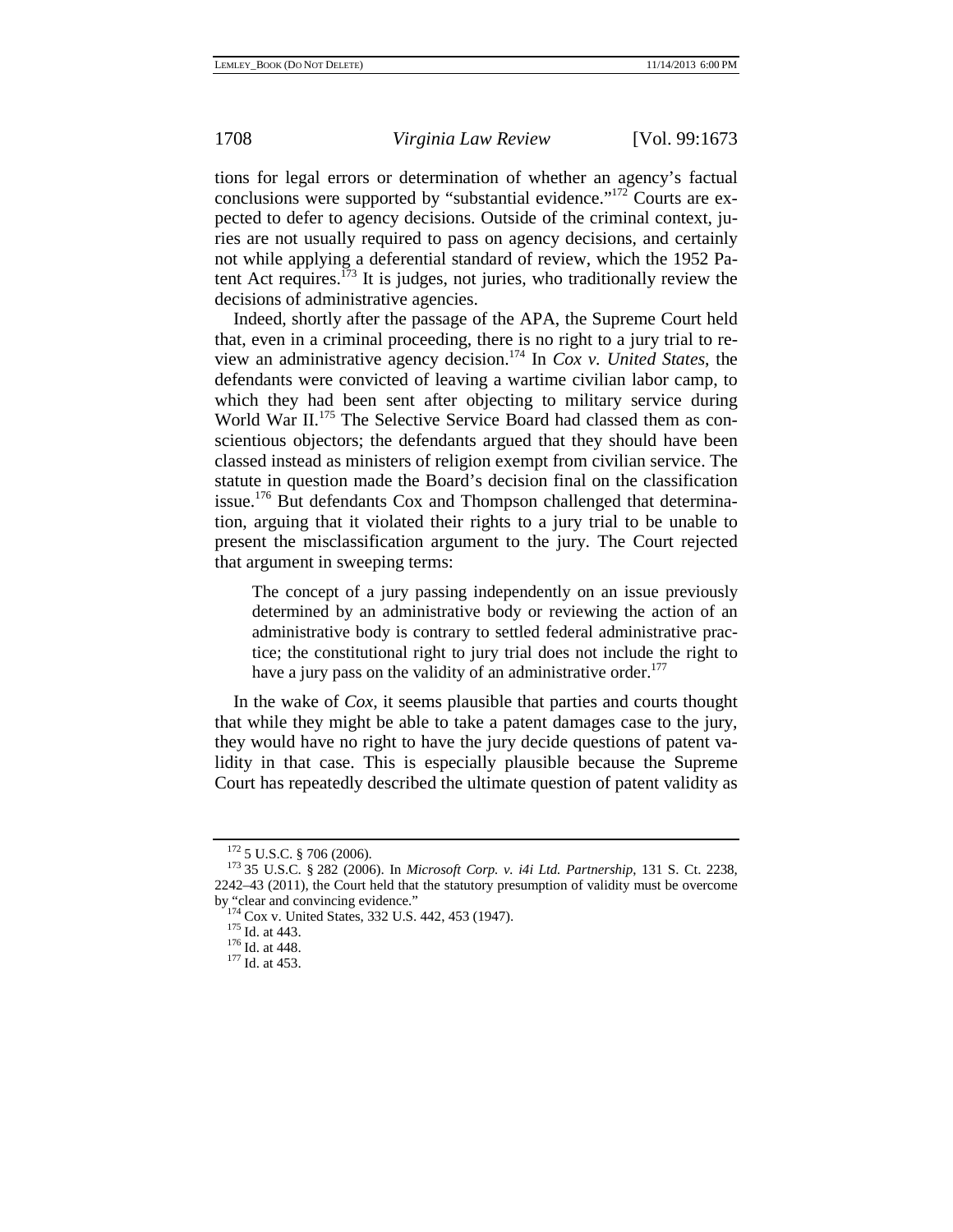a question of law, not fact.<sup>178</sup> While juries can sometimes rule on legal questions,<sup>179</sup> there is no Seventh Amendment right to have those questions decided by a jury; a jury's ruling on a legal question is always advisory. And if there were no Seventh Amendment right to a jury trial on validity, *Beacon Theatres* did not require trial courts to change their practice of deciding the equitable issues first and estopping the jury from reaching a different conclusion.

But if this was the attitude, it wasn't unanimous. Scholars in the 1960s began to suggest that there might be a right to a jury trial in a pa-

2012).

<sup>178</sup> See, e.g., KSR Int'l Corp. v. Teleflex, Inc., 550 U.S. 398, 427 (2007) (holding that "[t]he ultimate judgment of obviousness is a legal determination"); Graham v. John Deere Co., 383 U.S. 1, 17 (1966) (citing Great Atl. & Pac. Tea Co. v. Supermarket Equip. Corp., 340 U.S. 147, 155 (1950) (Douglas, J., concurring)). Nor was *Graham* alone. It was common in the nineteenth century for the Court to refer to validity as a question of law. See, e.g., Mahn v. Harwood, 112 U.S. 354, 358 (1884) ("In cases of patents for inventions, a valid defense not given by the statute often arises where the question is, whether the thing patented amounts to a patentable invention. This being a question of law, the courts are not bound by the decision of the commissioner . . . ."); cf. Dunbar v. Myers, 94 U.S. 187, 196 (1876) ("[T]he question is now well settled, that the question whether the alleged improvement is or is not patentable, is, in an equity suit, a question for the court."). Indeed, the Supreme Court in the nineteenth century even spoke of invalidity as a jurisdictional requirement that the court could raise on its own motion in equity. See Richards v. Chase Elevator Co., 158 U.S. 299, 301 (1895) ("We have repeatedly held that a patent may be declared invalid for want of novelty, though no such defense be set up in the answer."); Slawson v. Grand St., P.P. & F.R. Co., 107 U.S. 649, 652 (1883) (holding that the question of validity is always open to the consideration of the court whether raised as a defense or not); Glue Co. v. Upton, 97 U.S. 3, 4 (1877) (finding it unnecessary to decide the issue presented because the Court concluded on its own motion that the patent was invalid); Brown v. Piper, 91 U.S. 37, 43–44 (1873) (same). Many of these cases arose in disputes over priority of invention, where the Court was troubled that both parties had an incentive to argue the invention was patentable, since each hoped to obtain a patent for it. Thus, in *Hill v. Wooster*, the Court said:

The parties to the present suit appear to have been willing to ignore the question as to patentability in the present case, and to have litigated merely the question of priority of invention, on the assumption that the invention was patentable. But neither the circuit court nor this court can overlook the question of patentability.

<sup>132</sup> U.S. 693, 698 (1890). While one might today question the idea that invalidity is unwaivable, the rule that it is a question of law remains. In *Microsoft Corp. v. i4i Ltd. Partnership*, the Court reiterated that "the ultimate question of patent validity is one of law." 131 S. Ct. at 2242–43 (quoting *Graham*, 383 U.S. at 17). Justice Breyer, concurring, emphasized that many of the most important validity issues are legal, not factual questions, to which the presumption of validity did not apply. Id. at 2253; see also In re Lockwood, 50 F.3d 966, 970 n.4 (Fed. Cir. 1995) ("[T]he inquiry into obviousness is but one component of the ultimate legal conclusion of validity *vel non* . . . .").<br><sup>179</sup> Kinetic Concepts, Inc. v. Smith & Nephew, Inc., 688 F.3d 1342, 1356–58 (Fed. Cir.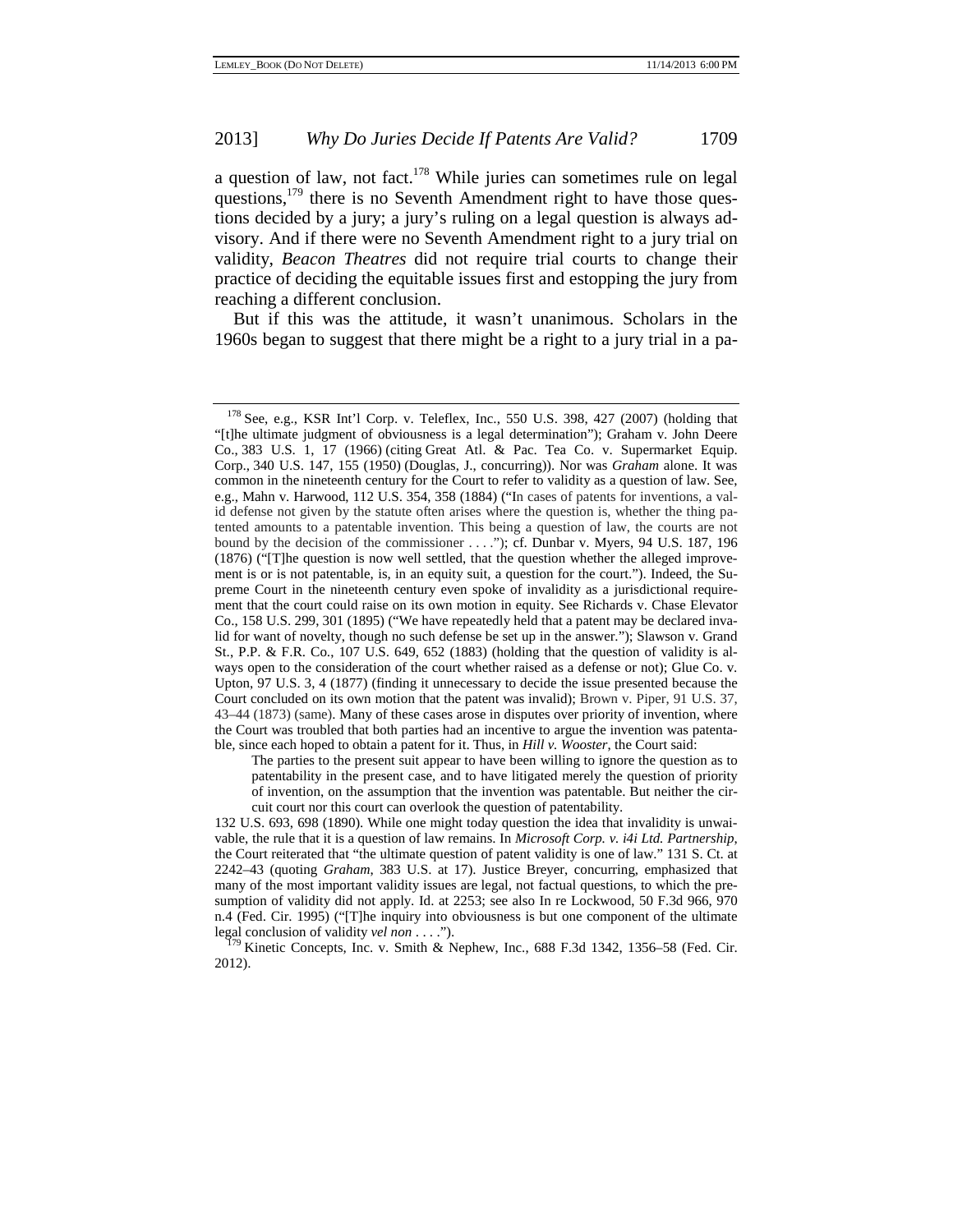tent case.<sup>180</sup> And at least some lawyers began to listen in the 1970s. By 1979, more than ten percent of patent cases were tried to juries for the first time in over a century. $^{181}$ 

As courts began to give patent cases to juries in the late 1970s, they began to confront the question of what issues belonged before the jury. Notably, when it came to validity, the regional circuits were hesitant to give juries unfettered power to decide questions of patent validity. None of the circuits simply gave the validity question to the jury outright. Rather, circuits took two approaches. Some circuits, including the Ninth, took the position that the ultimate question of validity was a question of law reserved for the judge, $182$  but that if there was a dispute of fact, juries could hear the validity issues at trial and render an advisory verdict that the court was free to disregard.<sup>183</sup> Other circuits thought that even that went too far, because once a jury rendered a verdict on an issue the judge would be tempted to (improperly) defer to the jury's decision rather than render its own independent judgment. Accordingly, the Seventh Circuit refused to let juries render even an advisory verdict on the ultimate question of validity and, instead, submitted particular fact questions to the jury for resolution.<sup>184</sup> None of these courts thought there was a Seventh Amendment right to have the jury try the ultimate validity issue. To the contrary, even when a jury was called upon to resolve a disputed question of fact related to validity, courts were reluctant to let the jury have even an advisory role on an issue they clearly thought the judge was obligated to resolve.

One final development in this period is worthy of note. Throughout U.S. and English history, a jury had no power to nullify a patent. While accused infringers could assert a defense of invalidity, that defense was

<sup>&</sup>lt;sup>180</sup> See, e.g., Launius, supra note 166, at 116; Newitt & Nelson, supra note 170, at 59; Zarley, supra note 170, at 254–55; Zachary Shimer, Comment, Jury Trials in Declaratory Relief Actions: The Right Exists, But Under What Circumstances?, 6 UCLA L. Rev. 678, 682, 686, 692 (1959); John Michael Townsend, Comment, Right to Trial by Jury in Declaratory Judg-

<sup>&</sup>lt;sup>181</sup> Schwartz, supra note 164.<br><sup>182</sup> See, e.g., Bergman v. Aluminum Lock Shingle Corp. of Am., 251 F.2d 801, 809 (9th Cir. 1958) (Pope, J., concurring) ("I think that [the court's] opinion performs a particularly useful service in doing away with a frequent misapprehension that the question of the validity of a claim of a patent is solely one of fact.").<br><sup>183</sup> See, e.g., Sarkisian v. Winn-Proof Corp., 688 F.2d 647, 651 (9th Cir. 1982) (en banc)

<sup>(</sup>per curiam).<br><sup>184</sup> See, e.g., Roberts v. Sears, Roebuck & Co., 723 F.2d 1324, 1333 (7th Cir. 1983) (en

banc).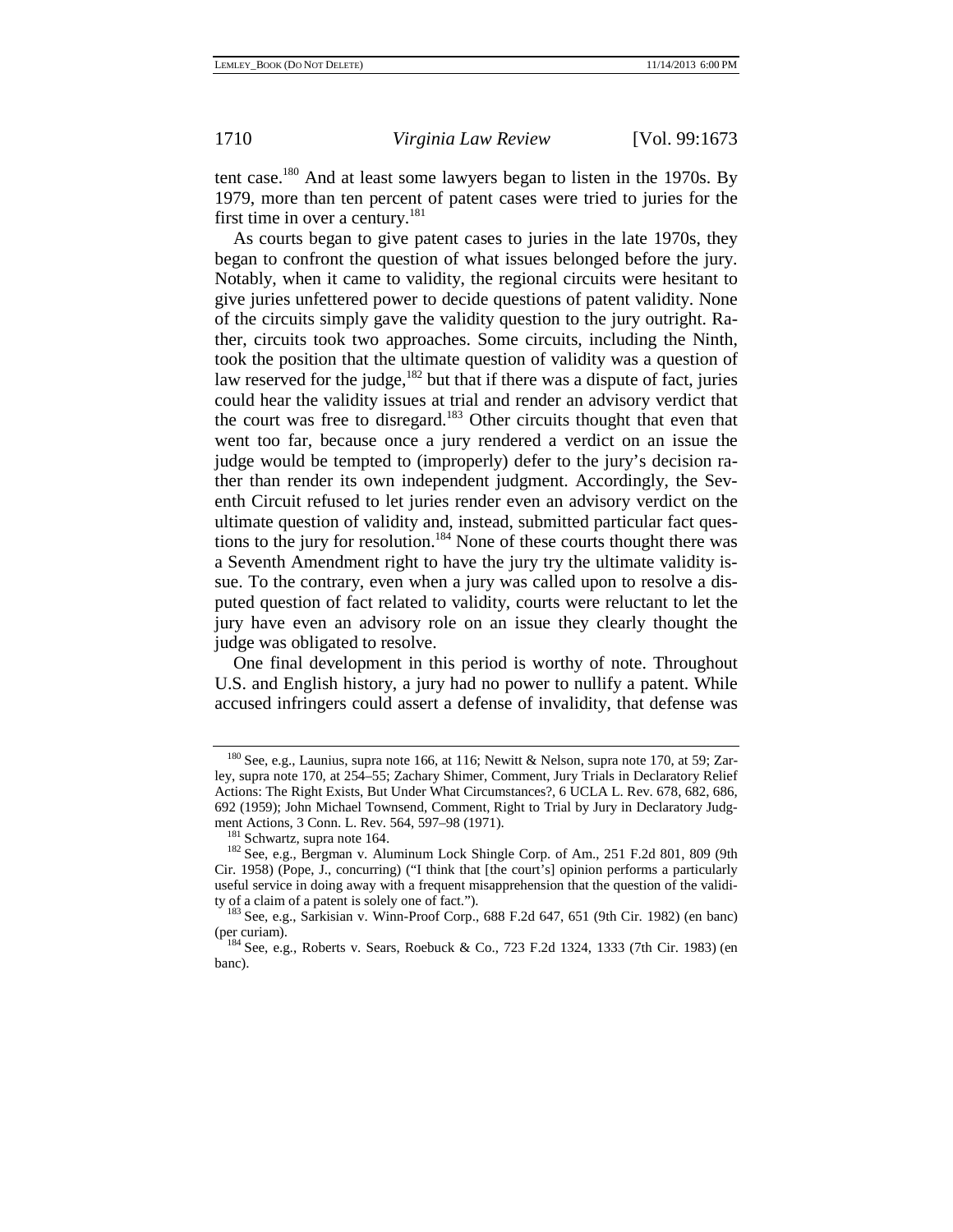personal to them; the patent was not invalid unless it was nullified in a *scire facias* proceeding or revoked by the government. Patentees could and did enforce "invalid" patents against others. That ended in 1971. In *Blonder-Tongue Laboratories v. University of Illinois Foundation*, the Supreme Court held that the doctrine of collateral estoppel extended to bar a patentee from asserting a patent held invalid in one proceeding against any other defendant in a subsequent case.<sup>185</sup> This doctrine of "offensive, non-mutual" collateral estoppel represented a fundamental shift in patent litigation. After *Blonder-Tongue*, a patentee puts its legal right at risk every time it files a patent suit.<sup>186</sup> Lose on infringement, and you are free to sue someone else whose device works in a different way. But lose on validity in one case and your rights of enforcement end as to everyone else. *Blonder-Tongue* emphasized the public interest in weeding out invalid patents, pointing to a series of Supreme Court cases of the same era concerned with the social costs of invalid patents.<sup>187</sup>

The result of *Blonder-Tongue* is that an invalidity defense in litigation now looks more like a revocation proceeding than a personal defense to infringement. Indeed, courts have recognized that infringement and invalidity are now different proceedings with different scopes. In *Cardinal Chemical*, the Supreme Court held that a finding of non-infringement no longer rendered a claim for invalidity moot, because after *Blonder-Tongue*, a ruling of invalidity has a greater effect than simply defeating the infringement case before the court.<sup>188</sup>

Before 1971, an invalidity defense in an infringement case looked somewhat like an old English infringement case, which could have been brought either in law or in equity. A jury's decision on invalidity had no effect beyond preventing the plaintiff from recovering in that case. After 1971, an invalidity defense looks a lot more like a revocation proceeding

<sup>&</sup>lt;sup>185</sup> 402 U.S. 313, 350 (1971).<br><sup>186</sup> See, e.g., John R. Allison, Mark A. Lemley & Joshua Walker, Patent Quality and Settlement Among Repeat Patent Litigants, 99 Geo. L.J. 677, 678–79 (2011) (discussing how *Blonder-Tongue* makes patentees more risk averse).

<sup>&</sup>lt;sup>187</sup> See, e.g., Lear, Inc. v. Adkins, 395 U.S. 653, 663–64 (1969) (quoting Pope Mfg. Co. v. Gormully, 144 U.S. 224, 234 (1892)); Walker Process Equip. v. Food Mach. & Chem. Corp., 382 U.S. 172, 177 (1965) (quoting Precision Instrument Mfg. Co. v. Auto. Maint. Mach. Co., 324 U.S. 806, 816 (1945)). 188 Cardinal Chem. Co. v. Morton Int'l, Inc., 508 U.S. 83, 98 (1993). For similar reasons,

the Federal Circuit has held that if a defendant wins infringement in the district court, it cannot defend that judgment on appeal by showing invalidity; if it wants to argue invalidity, it must separately appeal a finding on validity, because the two rulings are no longer coterminous. Radio Sys. Corp. v. Lalor, 709 F.3d 1124, 1132 (Fed. Cir. 2013).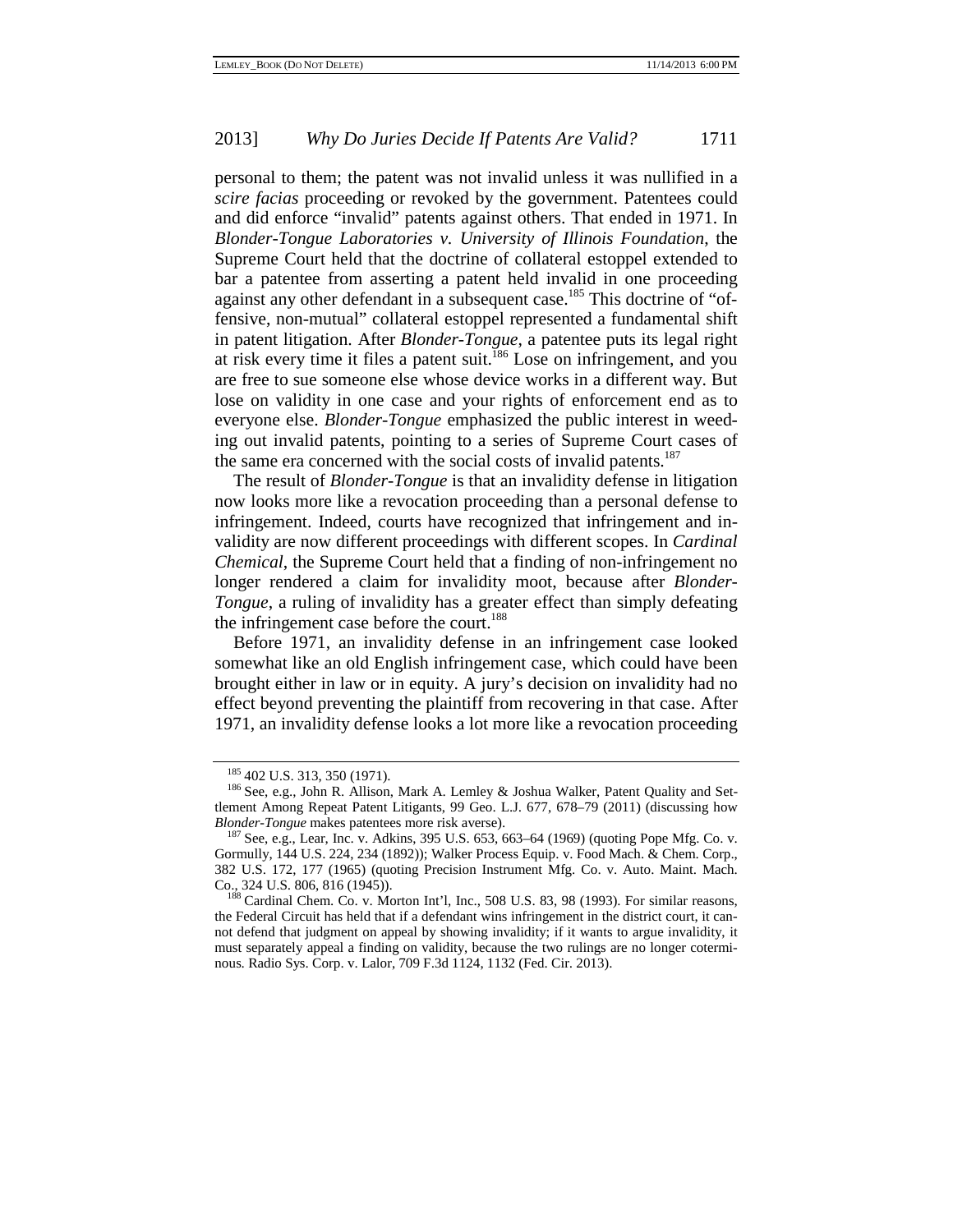or an old *scire facias* action. Indeed, once an invalidity ruling defeats a patent for all time, it's hard to imagine what purpose would be served by a separate nullity proceeding.

### *D. Juries and the Seventh Amendment in the Federal Circuit*

The United States Court of Appeals for the Federal Circuit was created in 1982 to unify all patent appeals in a single appellate court.<sup>189</sup> It also had the effect, and arguably the purpose, of moving the law substantively in a more patent-friendly direction.<sup>190</sup> Because the creation of the Federal Circuit followed quickly on the wave of jury trials in patent cases, the Federal Circuit was quickly confronted with a number of appeals from jury verdicts on patent validity. In a number of early cases, the Federal Circuit affirmed jury verdicts that ruled on patent validity, either by implicitly deciding the ultimate question in rendering a general verdict or by issuing an advisory opinion in the circuits that permitted those opinions.<sup>191</sup> While those early opinions did not confront the Seventh Amendment question directly, some early Federal Circuit decisions suggested that the court would follow the Seventh Circuit's approach, limiting the role of a jury to answering specific factual questions. In *Structural Rubber Products Co. v. Park Rubber Co.*, for example, the trial court had given the issues of novelty and non-obviousness to the jury.<sup>192</sup> The Federal Circuit remanded for a new trial, chastising the district court for ignoring the teaching of *Graham* that obviousness was a question of law, explaining that juries were unlikely to know what obviousness was, and suggesting that an appropriate solution would be to use special verdict forms that gave the jury only the specific factual questions at issue, not the underlying legal question of obviousness.<sup>193</sup>

Further, it quoted extensively from James W. Moore et al., Moore's Manual: Federal Practice and Procedure § 22.08[1] (1983), to the effect that only the specific disputed facts, not the ultimate legal question, would be given to the jury under a special verdict approach. And

<sup>189</sup> Federal Courts Improvement Act of 1982, Pub. L. No. 97-164, 96 Stat. 25, 37–39 (1982) (codified as amended at 28 U.S.C. § 1295 (2012)). <sup>190</sup> See, e.g., William M. Landes & Richard A. Posner, An Empirical Analysis of the Pa-

tent Court,  $71$  U. Chi. L. Rev. 111, 112 (2004) (demonstrating that the creation of the Feder-<br>al Circuit was associated with the strengthening of patent rights).

<sup>&</sup>lt;sup>191</sup> Sun Studs, Inc. v. ATA Equip. Leasing,  $872$  F.2d 978, 984, reh'g en banc granted, 882 F.2d 1583, 1584, reh'g en banc declined and original opinion reinstated, 892 F.2d 73 (Fed. Cir. 1989); DMI, Inc. v. Deere & Co., 802 F.2d 421, 427 (Fed. Cir. 1986); Connell v. Sears, Roebuck & Co., 722 F.2d 1542, 1547 (Fed. Cir. 1983). <sup>192</sup> 749 F.2d 707, 709 (Fed. Cir. 1984). <sup>193</sup> Id. at 723–24. While the court did not require such a procedure, it strongly suggested it.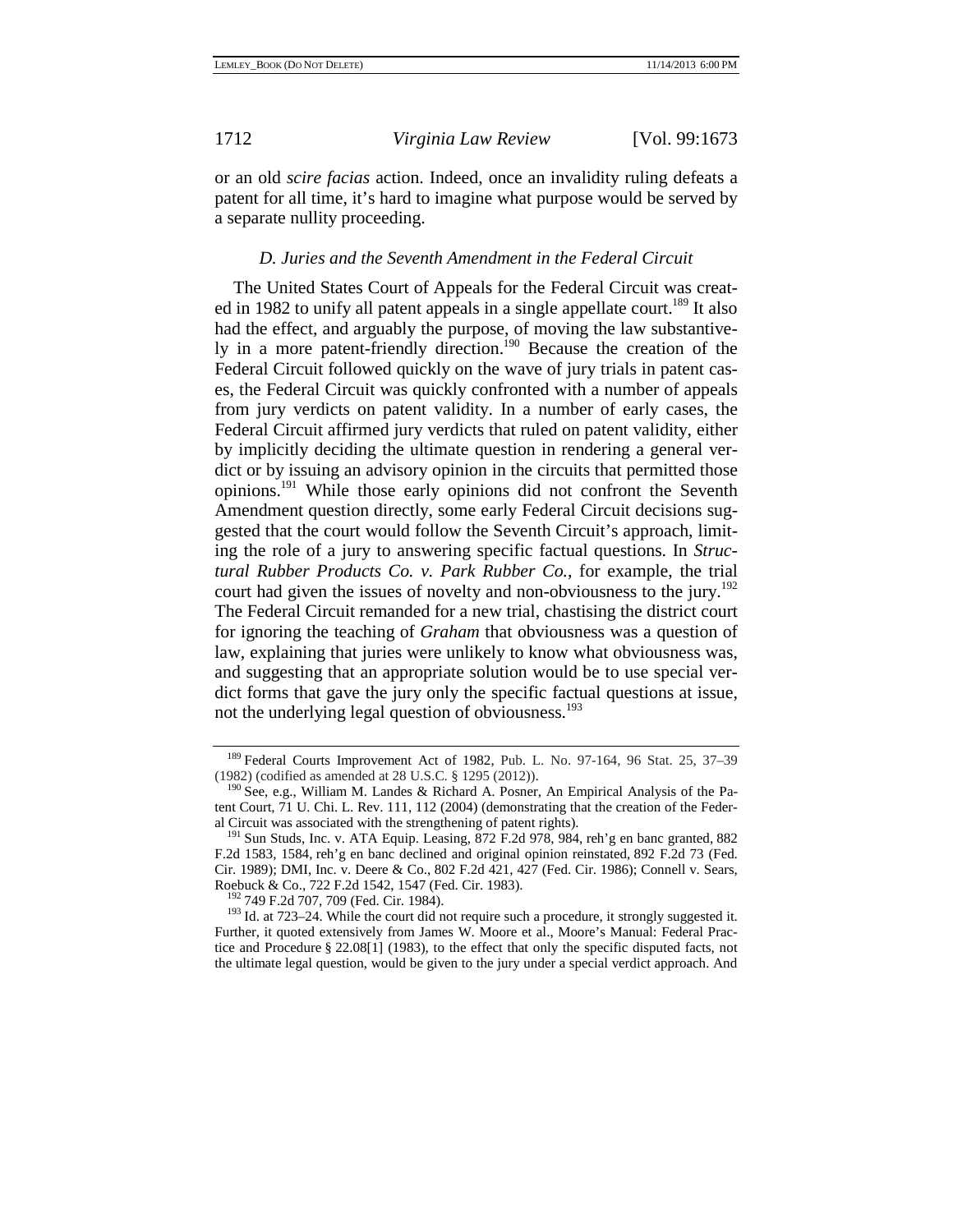The Seventh Amendment issue was not squarely presented to the Federal Circuit until 1995. In *In re Lockwood*, the patentee lost his infringement case on summary judgment, but the defendant's declaratory judgment counterclaim for invalidity was still pending.<sup>194</sup> The defendant moved to strike the patentee's jury demand, arguing that with the ruling on infringement there was no longer any legal damages remedy at issue in the case and hence no need for a jury trial. Lockwood sought a writ of mandamus to reinstate the jury demand. The three-judge Federal Circuit panel granted the writ, holding that the history described in Part I indicated that juries were deciding the validity of patents in England before 1791.195 Three other Federal Circuit judges dissented from the court's refusal to rehear the case en banc; they concluded that the English history did not support the conclusion that patent validity was an issue primarily for the jury before 1791, and also decided that the validity of a patent was affected with a public interest, thereby invoking the "public rights" exception to the Seventh Amendment.196 The Supreme Court granted certiorari to resolve the issue.<sup>197</sup> While the case was pending in the Supreme Court, Lockwood withdrew his jury demand in an effort to make the case go away.<sup>198</sup> Because the case was rendered irrelevant by the deliberate act of the party who had prevailed below, the Court vacated the Federal Circuit's opinion in *Lockwood* under the voluntary cessation doctrine.<sup>199</sup> When that happens, the Federal Circuit's opinion is eliminated as precedent, and the district court's ruling (in this case striking the jury demand) is reinstated. Indeed, the Supreme Court instructed the district court to "proceed with the case," presumably without a jury.<sup>200</sup>

it seems clear that the court meant a special verdict to be something more than just the jury deciding obviousness separately from other issues, for the district court had done that in the first trial and the Federal Circuit found that insufficient. *Structural Rubber*, 749 F.2d at 712,

<sup>720–21.&</sup>lt;br><sup>194</sup> In re Lockwood, 50 F.3d 966, 968–69 (Fed. Cir. 1995).<br><sup>195</sup> Id. at 969, 976.<br><sup>196</sup> Id. at 980–81 (Nies, J., dissenting from order denying rehearing en banc).<br><sup>197</sup> Am. Airlines v. Lockwood, 515 U.S. 1121 (19

<sup>1995</sup> WL 848568, at \*1.<br><sup>199</sup> *Am. Airlines*, 515 U.S. at 1182.<br><sup>200</sup> Id.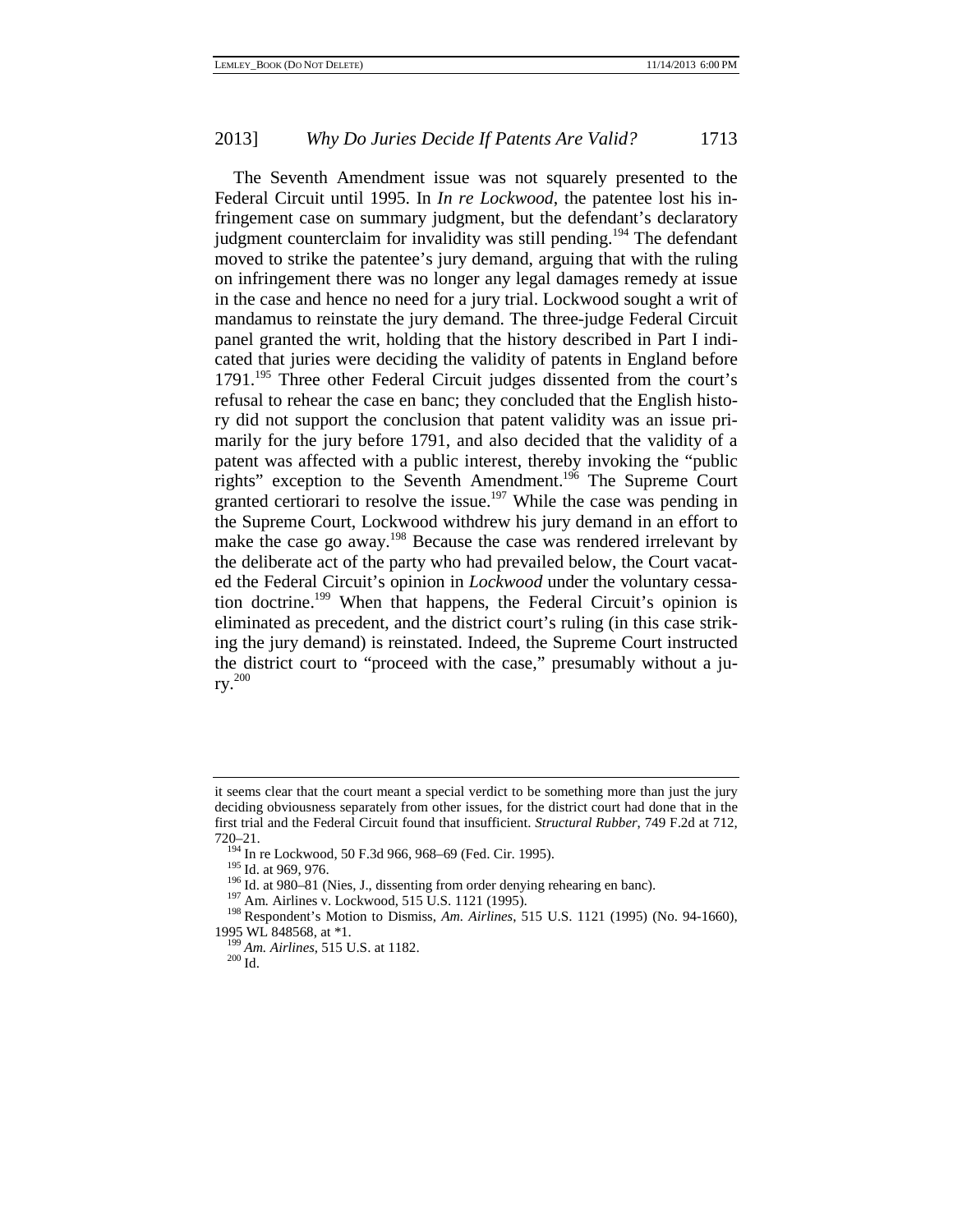The result has been a curious vacuum on this important issue.<sup>201</sup> In the last decade, only three Federal Circuit panel decisions have confronted the Seventh Amendment issue, and none directly on the question of validity. Those Federal Circuit decisions have followed the *Lockwood* opinion without much further analysis, notwithstanding its vacatur, $^{202}$ though district court opinions have questioned the application of *Lockwood* to declaratory judgment actions.<sup>203</sup> But there is no particularly clean statement of the law one way or the other, given the clear split among Federal Circuit judges and the unresolved interest at the Supreme Court. And there is no precedential Federal Circuit decision holding

<sup>&</sup>lt;sup>201</sup> Commentators have focused on the Seventh Amendment issue in the context of infringement, not invalidity. See, e.g., Eileen M. Herlihy, The Ripple Effect of Seventh Amendment Decisions on the Development of Substantive Patent Law, 27 Santa Clara Computer & High Tech. L.J. 333,  $341-42$  (2011) (focusing on claim construction, the doctrine of equivalents, and prosecution history estoppel); Devon Curtis Beane, Note, Whose Right Is It Anyway?: The Evisceration of an Infringer's Seventh Amendment Right in Patent Litigation, 2011 U. Ill. L. Rev. 1853, 1853–55. One exception is Barry S. Wilson, Comment, Patent Invalidity and the Seventh Amendment: Is the Jury Out?, 34 San Diego L. Rev. 1787, 1789–90 (1997) (noting just after *Lockwood* was vacated that this important issue remained

unresolved). 202 In *Tegal Corp. v. Tokyo Electron America, Inc.*, 257 F.3d 1331, 1340 (Fed. Cir. 2001), the first precedential decision to consider a Seventh Amendment issue after *Lockwood*, the Federal Circuit said "our analysis [in *Lockwood*] has been neither supplanted nor questioned. Although no longer binding, we find its reasoning pertinent." The court in that case found no right to a jury trial where there was no claim for damages at issue. Id. at 1339. So there was no need to rely on *Lockwood* at all. Nonetheless, *Tegal* seems to have worked a *sub rosa* rehabilitation of a controverted and vacated decision into binding law. *In re Tech. Licensing Corp.*, 423 F.3d 1286, 1291 (Fed. Cir. 2005), presented the same issue and followed *Tegal*. *Lockwood* was distinguished in *Agfa Corp. v. Creo Products*, 451 F.3d 1366, 1373–75 (Fed. Cir. 2006), which rejected *Lockwood*'s conclusion that *scire facias* proceedings in England were applicable only to issues like inequitable conduct. The court pointed out that "fraud" under the English patent registration system encompassed a much broader array of conduct than does modern inequitable conduct law. Id. at 1374–75. *Agfa* concluded that there was no right to a jury trial on inequitable conduct because it was analogous to the *scire facias* procedure. Id. at 1375. The court thought that meant that it was therefore equitable, not legal, though as we have seen the English history doesn't support that conclusion. The writ of *scire facias* issued from the Court of Chancery, but as part of its subsidiary common law jurisdiction.  $^{203}$  See, e.g., MedImmune, Inc. v. Genentech, Inc., 535 F. Supp. 2d 1020, 1026–28 (C.D.

Cal. 2008). In that case the declaratory judgment plaintiff was licensed, so the patentee could not sue for infringement, but the Supreme Court opinion allowed the licensee to sue to invalidate the patent. MedImmune, Inc., v. Genentech, Inc., 549 U.S. 118, 138 (2007). The district court concluded that the fact that the patentee could not sue for infringement made this unlike a case typically tried at law in England, because damages were not an available remedy. Accordingly, the court struck the patentee's jury trial demand. The case settled while a petition for a writ of mandamus was pending.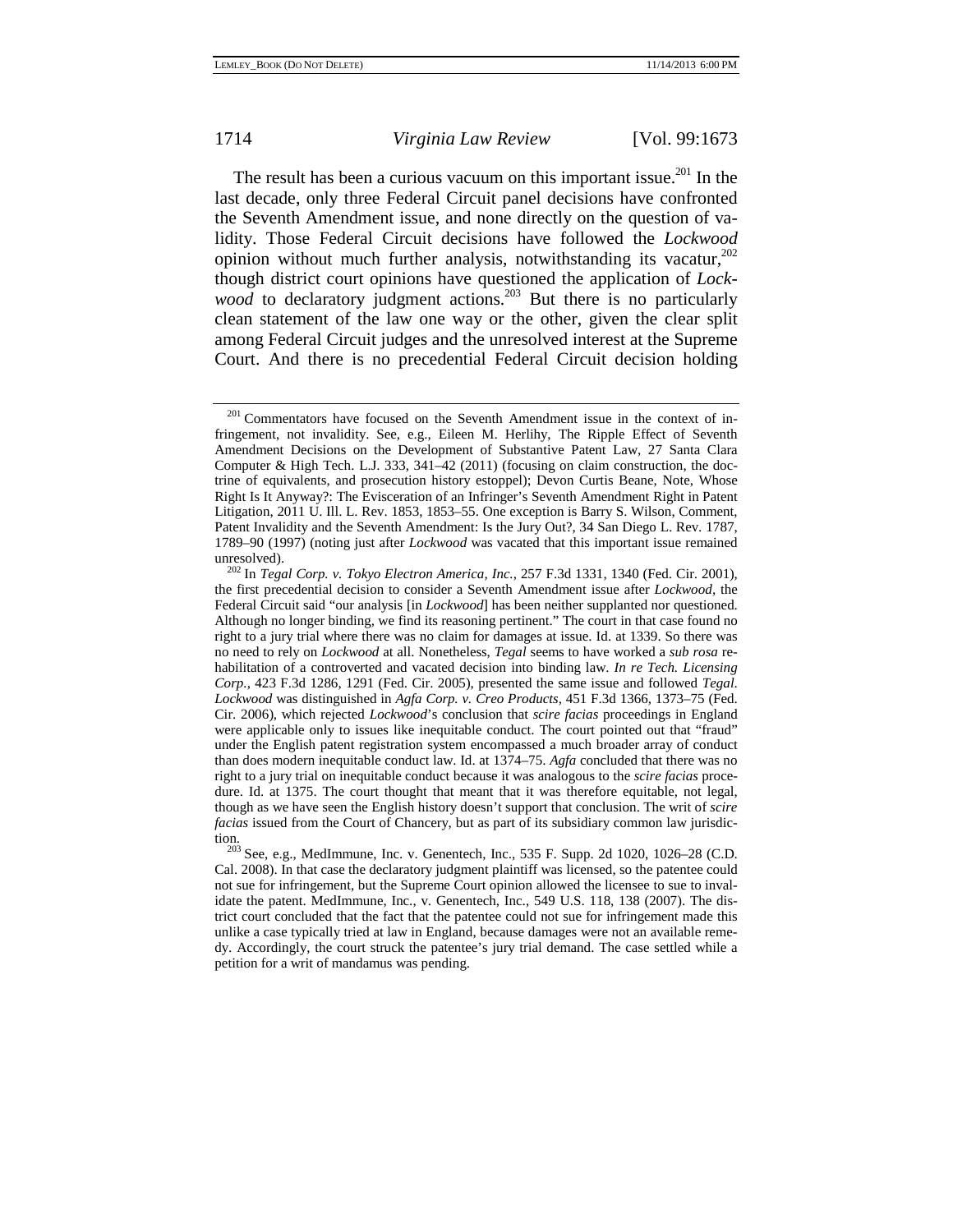what *Lockwood* held before it was vacated—that there is a Seventh Amendment right to a jury trial on validity issues. Each of the precedential cases citing *Lockwood* in fact found that there was no right to a jury trial on the facts of the case before it.<sup>204</sup> Instead, despite some unpublished case law to the contrary,<sup>205</sup> there seems to be an assumption in the Federal Circuit and among patent lawyers that there is a Seventh Amendment right to a jury trial, but no clear doctrinal basis supports that assumption.

So the prevailing practice today requires jury trials on patent validity—or at least sometimes it does. In fact, there are at least five sets of circumstances in which the validity of a patent is decided by a court or administrative agency without any right to a jury trial. First, since 1980, the patent statute has provided a number of administrative revocation procedures: ex parte re-examination, inter partes re-examination, and after the America Invents Act of 2011, post-grant opposition, supplemental examination, and a special post-grant opposition proceeding for business method patents.206 These administrative proceedings before the patent office can narrow a patent or invalidate it entirely at the behest of a third party. Indeed, they can even invalidate for all time a patent that the Federal Circuit has previously held valid and infringed.<sup>207</sup> And as with court invalidations, once the patent is gone, it's gone, even though previous courts had held the same patent valid. The patentee has the right of direct appeal to the Federal Circuit from these administrative revocation proceedings, but no right to seek jury review of the administrative agency's decision.<sup>208</sup> Similarly, when a patent applicant is dissatisfied with the PTO's refusal to grant a patent, it can either appeal that

<sup>&</sup>lt;sup>204</sup> See supra note 202.<br><sup>205</sup> See In re Impax Lab. Inc., 171 F. App'x 839, 840 (Fed. Cir. 2006). In *Impax*, the patentee had sued for both damages and injunctive relief, but later withdrew its damages claim and moved to strike the defendant's jury demand, since the only remedies remaining in the case were equitable. That situation is analogous to *Lockwood*, where the case started off as a case at common law but the possibility of damages was removed during litigation. Nonetheless, the Federal Circuit concluded that *Technology Licensing Corp.* did not allow a jury trial once the only remaining issues were equitable. The ruling seems at odds with the vacated

*Lockwood* opinion, which the court did not discuss.<br><sup>206</sup> Leahy-Smith America Invents Act, Pub. L. No. 112-19, 125 Stat. 284–341 (2011) (cod-

ified in scattered sections of 35 U.S.C.). <sup>207</sup> See, e.g., In re Baxter Int'l, Inc., 678 F.3d 1357, 1364–65 (Fed. Cir. 2012); In re Constr. Equip. Co., 665 F.3d 1254, 1255–56 (Fed. Cir. 2011). 208 Kappos v. Hyatt, 132 S. Ct. 1690, 1694, 1700 (2012).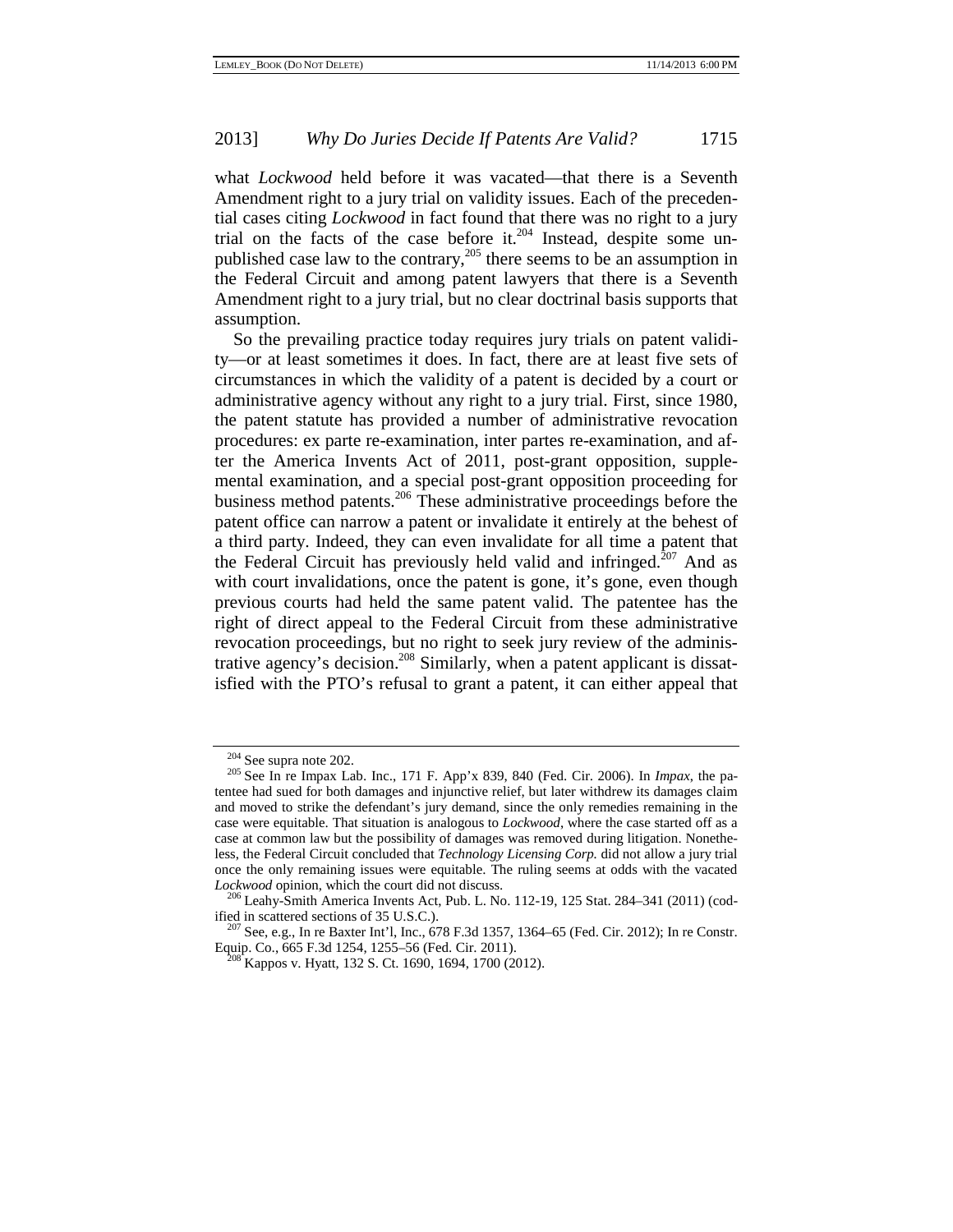refusal to the Federal Circuit or file a de novo action in district court.<sup>209</sup> But in neither case does a jury review the PTO's decision.<sup>210</sup>

Administrative revocation proceedings can deprive accused infringers of their right to a jury trial as well. A party that brings an inter partes review or post-grant opposition proceeding must give up its right to challenge validity in court, not only on issues actually decided by the administrative agency, but even for arguments that could have been but were not raised.<sup>211</sup>

Second, patent enforcement can occur in parallel in district court and at the International Trade Commission ("ITC").<sup>212</sup> Patent validity is a defense in an ITC enforcement action, just as it is in district court. An ITC ruling that a patent is invalid can be appealed to the Federal Circuit but cannot be challenged directly in a district court before a jury. Because the statute requires district courts to stay their proceedings until a pending ITC action is resolved, $^{213}$  when both courts and the ITC are presented with a validity issue, it is the ITC's administrative law judge, not the jury, who will get the first crack at deciding validity. It is clearly not the case, then, that a patent can only be invalidated by a jury; the ability of both the PTO and other administrative agencies to invalidate a patent, subject only to appellate judicial review under the APA, seems well established.214

 Notably, however, validity decisions of the ITC do not have issue-preclusive effect, even when affirmed by the Federal Circuit. Tandon Corp. v. U.S. Int'l Trade Comm'n, 831 F.2d 1017, 1019 (Fed. Cir. 1987) ("[O]ur appellate treatment of decisions of the Commission does not estop fresh consideration by other tribunals."). By contrast, legal precedents established in ITC appeals are binding on subsequent parties. See Powertech Tech. Inc. v. Tessera, Inc., 660 F.3d 1301, 1308 (Fed. Cir. 2011) ("[C]ourts are nonetheless bound by stare decisis to abide by any legal precedents established by our court in [prior ITC appeals] . . . .").

<sup>&</sup>lt;sup>209</sup> Id. at 1694; see also 35 U.S.C. § 146 (Supp. 2011).<br><sup>210</sup> Streck, Inc. v. Research & Diagnostic Sys., 665 F.3d 1269, 1279 (Fed. Cir. 2012) (ex-

plaining that district court hears evidence and testimony in a § 146 proceeding).<br><sup>211</sup> 35 U.S.C. §§ 315, 325 (Supp. 2011).<br><sup>212</sup> 19 U.S.C. § 1337 (2006). For discussion, see generally Colleen V. Chien & Mark A.<br>Lemley, Pa

<sup>&</sup>lt;sup>213</sup> 28 U.S.C. § 1659(a) (2006). <sup>213</sup> The Federal Circuit approved this procedure over a Seventh Amendment objection in *Ninestar Technology Co. v. ITC*, 667 F.3d 1373, 1384 (Fed. Cir. 2012), which involved a civil penalty imposed by the ITC. Even though a monetary award was normally the province of the law courts, the court concluded that the ITC was a new administrative proceeding unknown to the common law with a new remedy, and one that affected public rights, making it exempt from the Seventh Amendment.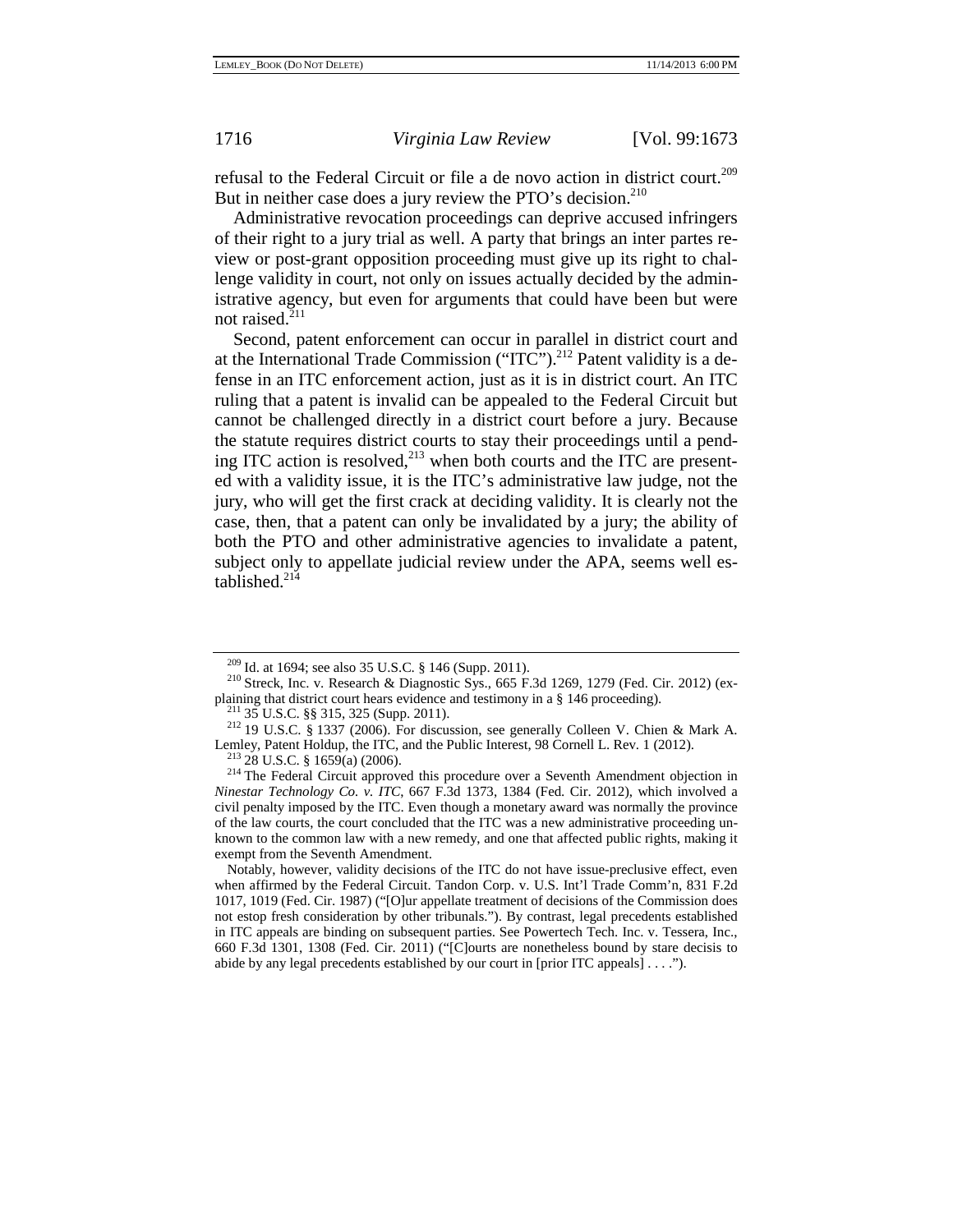Both of the prior examples involve administrative agency action. Perhaps courts are different. In fact, however, the third example confirms that courts too can invalidate patents in circumstances in which there is no recognized right to a jury trial. The most common example involves suits to enforce a pharmaceutical patent against a generic drug manufacturer. Under the Hatch-Waxman Act, the generic drug manufacturer generally cannot enter the market unless and until the patentee either forbears from filing suit or the suit is resolved.<sup>215</sup> The act of infringement in a generic drug case is the mere act of filing a statement of intention to enter the market with the  $FDA<sup>216</sup>$  As a result, generic drug cases generally don't include a cause of action for damages, because the defendant isn't in the market. Since only an injunction is at issue, courts deciding pharmaceutical patent cases do not give the case to a jury, because they view the case as analogous to one tried at equity, not law, in England in the eighteenth century.<sup>217</sup> The pharmaceutical cases accept what seems to be conventional wisdom about the law-equity distinction: that it is the remedy at stake, and not the fact that a patent may be held invalid, that triggers entitlement to a jury trial.<sup>218</sup>

Fourth, even cases in which patentees sue for damages are tried to judges, not juries, in one important instance. Suits against the federal government for infringement are authorized under 28 U.S.C. § 1498, but the patentee cannot seek an injunction; its only statutory remedy is "reasonable and entire compensation."219 Those cases are brought in the Court of Federal Claims, an Article I court; appeal from the Court of Claims is to the Federal Circuit.<sup>220</sup> And trials in the Court of Claims are to judges, not juries, even though damages are the only remedy available.<sup>221</sup> In at least one instance, therefore, the law has refused to recognize

<sup>&</sup>lt;sup>215</sup> 21 U.S.C. § 355(j)(2)(A)(vii) (2006). If a patentee files suit, approval of the generic's application to enter the market is automatically stayed for thirty months.  $\S 355(i)(5)(B)(iii)$ . After that time, a generic still involved in litigation can enter the market "at risk" of losing the suit and having to pay a subsequent damages judgment, though they rarely do.

<sup>&</sup>lt;sup>216</sup> 35 U.S.C. § 271(e)(2) (2006). <sup>217</sup> In re Tech. Licensing, 423 F.3d 1286, 1287–88 (Fed. Cir. 2005); Tegal Corp. v. Tokyo Electron Am. Corp., 257 F.3d 1331, 1340 (Fed. Cir. 2001).

<sup>&</sup>lt;sup>218</sup> Indeed, despite *Lockwood*, even when a damages remedy is originally available but later barred, unpublished Federal Circuit decisions have found no right to a jury trial. See, e.g., In re Impax Labs, Inc., 171 F. App'x 839, 840 (Fed. Cir. 2006).

<sup>&</sup>lt;sup>219</sup> 28 U.S.C. § 1498 (2006). <sup>220</sup> Id. §§ 171–79, 1295(a)(3). <sup>221</sup> See Rules of the Court of Federal Claims (Aug. 30, 2013), available at http://www.uscfc.uscourts.gov/sites/default/files/court\_info/20130813\_rules/13.08.30%20Fi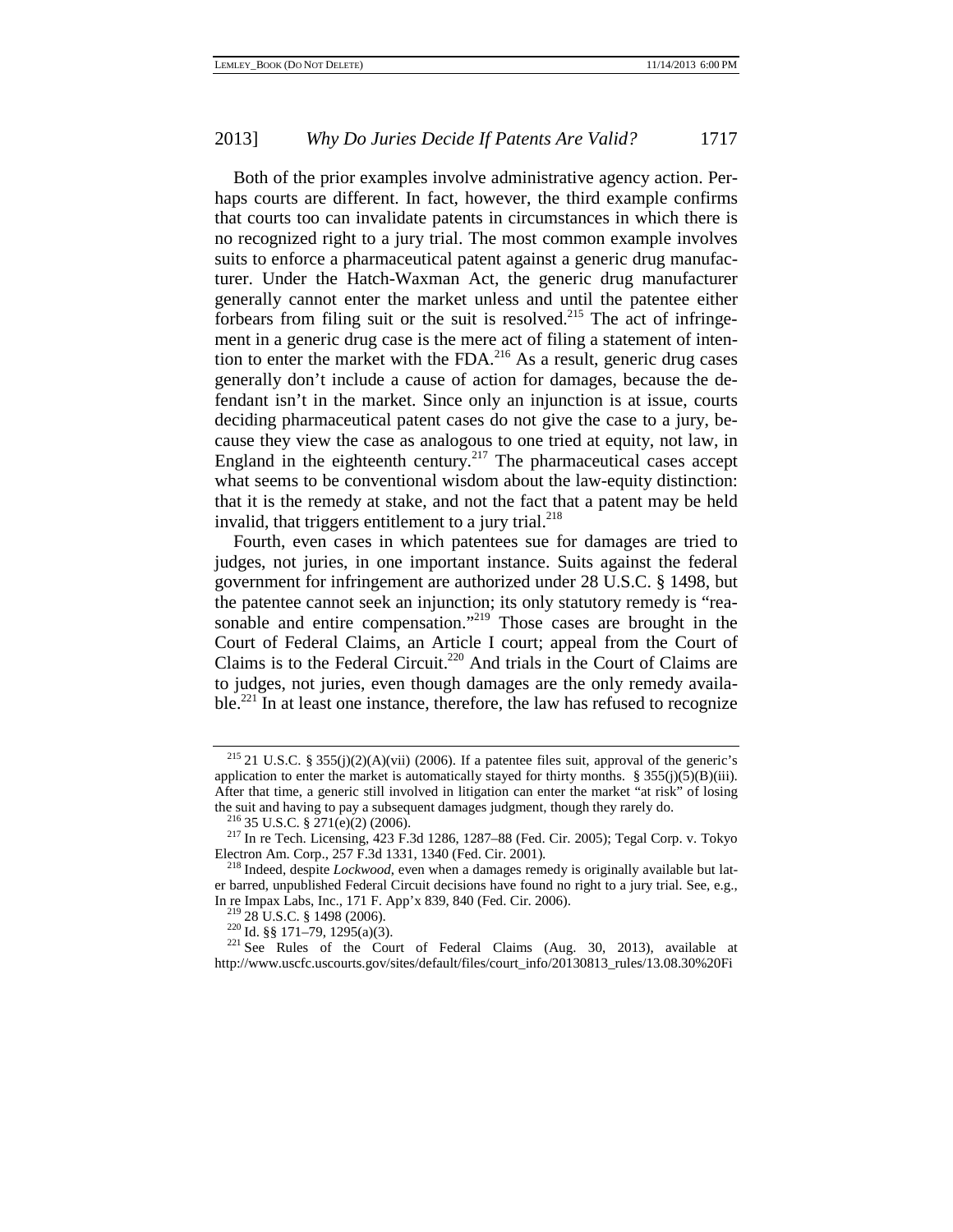any right to jury trial on patent validity even in a court action when damages are at stake.

A final limitation on the right to jury trial under Federal Circuit precedent is the law-fact distinction. Even at common law in England, questions of law were reserved for the judge. The same is true in federal court today. And many of the most important questions of patent validity, including patentable subject matter, on sale bar, obviousness, and enablement, are questions of law, not fact.<sup>222</sup> Justice Breyer's concurrence in *Microsoft Corp. v. i4i Limited Partnership* emphasizes this point in arguing that the clear and convincing evidence standard does not apply to those legal questions.<sup>223</sup> Neither, presumably, would any Seventh Amendment right to a jury trial. Indeed, in 2012, the Federal Circuit held in *Bard Peripheral Vascular v. W.L. Gore & Assocs*. that whether a defendant's infringement of a patent was willful was a question of law to be decided in the final instance by a judge, even though resolving that question required deciding whether the defendant's invalidity defense was reasonable.<sup>224</sup> The Federal Circuit observed that many validity disputes were ultimately questions of law, not fact, even though willfulness as a whole is a question of fact. The court concluded that judges, not juries, were best positioned to evaluate the reasonableness of a validity defense. It then suggested a hybrid reminiscent of pre-1995 practice:

[C]onsidering the objective prong of *Seagate*, the judge may when the defense is a question of fact or a mixed question of law and fact allow the jury to determine the underlying facts relevant to the defense in the first instance, for example, the questions of anticipation or obviousness. . . . [However,] the ultimate legal question of whether a reasonable person would have considered there to be a high likelihood of in-

nal%20Version%20of%20Rules.pdf (omitting counterparts to Federal Rules of Civil Procedure 38 and 39 because the Court of Federal Claims does not conduct jury trials).<br><sup>222</sup> Graham v. John Deere Co. of Kansas City, 383 U.S. 1, 17 (1966) (citing Great Atl. &

Pac. Tea Co. v. Supermarket Equip. Corp., 340 U.S. 147, 155 (1950) (Douglas, J., concurring)); Dunbar v. Myers, 94 U.S. 187, 196 (1876) ("[T]he question is now well settled, that the question whether the alleged improvement is or is not patentable, is, in an equity suit, a question for the court."). And in *Microsoft Corp. v. i4i Ltd. Partnership*, 131 S. Ct. 2238, 2242–43 (2011), the Court reiterated that "the ultimate question of patent validity is one

of law."<br><sup>223</sup> *Microsoft Corp.*, 131 S. Ct. at 2253 (Breyer, J., concurring).<br><sup>224</sup> Bard Peripheral Vascular, Inc. v. W.L. Gore & Assocs., 682 F.3d 1003, 1006–07 (Fed. Cir. 2012).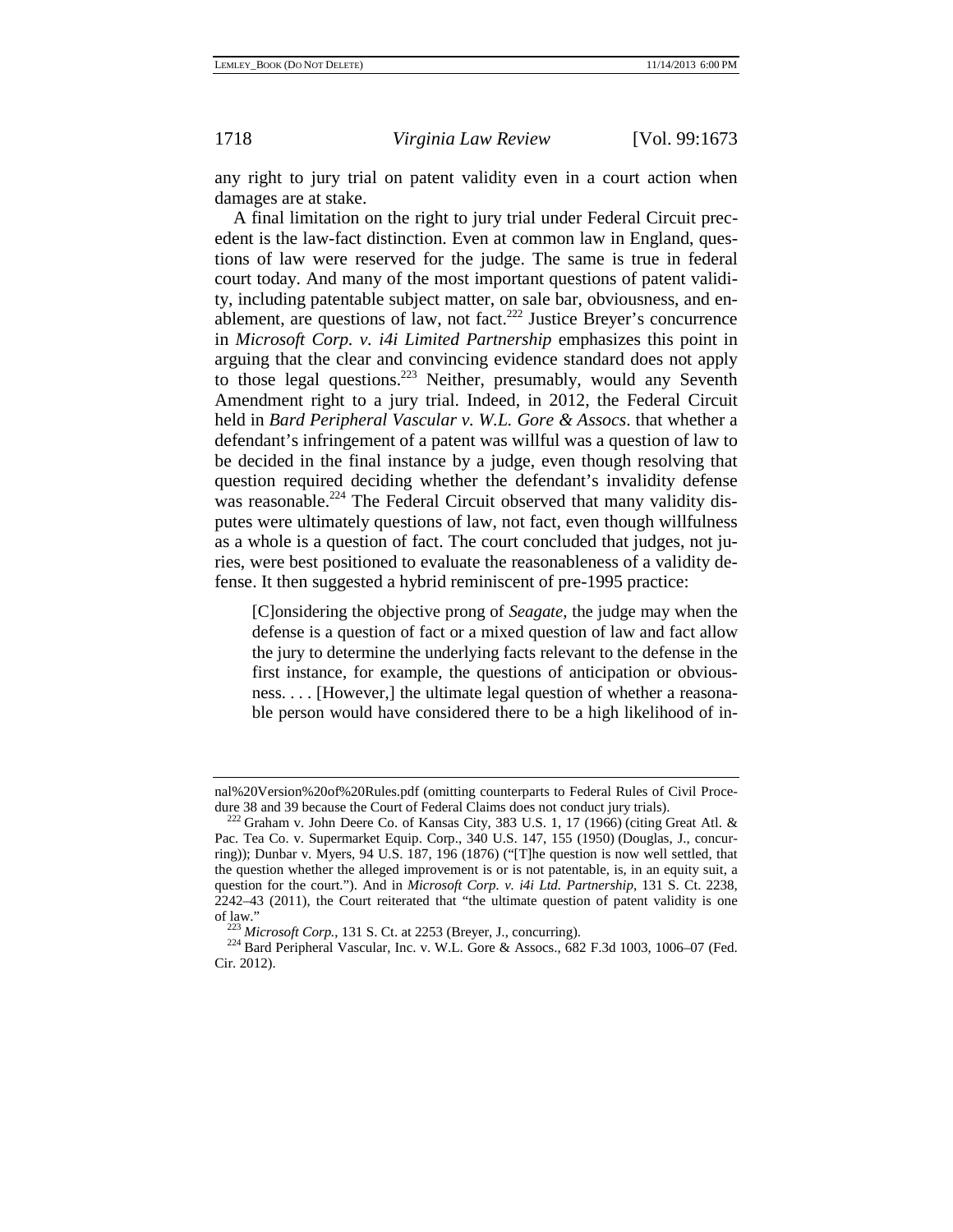fringement of a valid patent should always be decided as a matter of law by the judge. $225$ 

While *Bard* by its terms applies only to validity determinations in a willfulness inquiry, the logic of giving the jury only the fact questions, not the ultimate legal issue, would seem to apply to validity disputes more generally.

The result is an odd mix of approaches to jury trials on patent validity. The law seems to assume juries will decide validity—except when it doesn't. And the uneasy legal case for a Seventh Amendment right to jury trial on validity in Federal Circuit jurisprudence must contend with a number of exceptions that are hard to square with such a right.

### III. THE FUTURE OF THE PATENT VALIDITY JURY TRIAL

### *A. Patents, Juries, and the Supreme Court*

We have been in a holding pattern for nearly two decades since *Lockwood*. During that time, jury trials have become the norm in patent cases on ultimate questions of validity as well as infringement and damages issues. But the Supreme Court has never spoken on the issue,<sup>226</sup> and the division on the Federal Circuit, coupled with the grant of certiorari in *Lockwood*, suggests that while patent lawyers and judges commonly as-

<sup>225</sup> Id. at 1008; cf. Commil USA, LLC v. Cisco Sys., 720 F.3d 1361, 1372 (Fed. Cir. 2013) (assuming a Seventh Amendment right to a jury trial on validity, but finding that that right was not violated by retrial of the question whether a validity defense was reasonable, when the latter question was part of an infringement inquiry); id. at 1376 (O'Malley, J., concurring in part and dissenting in part) (finding that a partial retrial violates the Seventh Amendment Reexamination Clause).<br><sup>226</sup> Curiously, in a 1936 case involving a patent suit in the Court of Claims, the Supreme

Court included dictum that "[v]alidity and infringement are ultimate facts on which depends the question of liability. In actions at law they are to be decided by the jury." United States v. Esnault-Pelterie, 299 U.S. 201, 205 (1936). Nonetheless, the Court went on to discuss the procedures in the Court of Claims, where the judge, not the jury, decides validity. Id. at 203 n.3. The Court offered no citation to support its statement, and did not discuss or consider the Seventh Amendment, nor reconcile that statement with the fact that it was reviewing a case at law that was nonetheless tried before a judge. The statement is all the more curious because it came after nearly seventy years of universal practice that judges, not juries, decided patent cases in the wake of the Patent Act of 1870. Should the Court take the issue up, this isolated sentence is unlikely to be dispositive. As the Court put it this spring in refusing to rely on a single sentence of dictum, "[i]s the Court having once written dicta calling a tomato a vegetable bound to deny that it is a fruit forever after?" Kirtsaeng v. John Wiley & Sons, 133 S. Ct. 1351, 1368 (2013).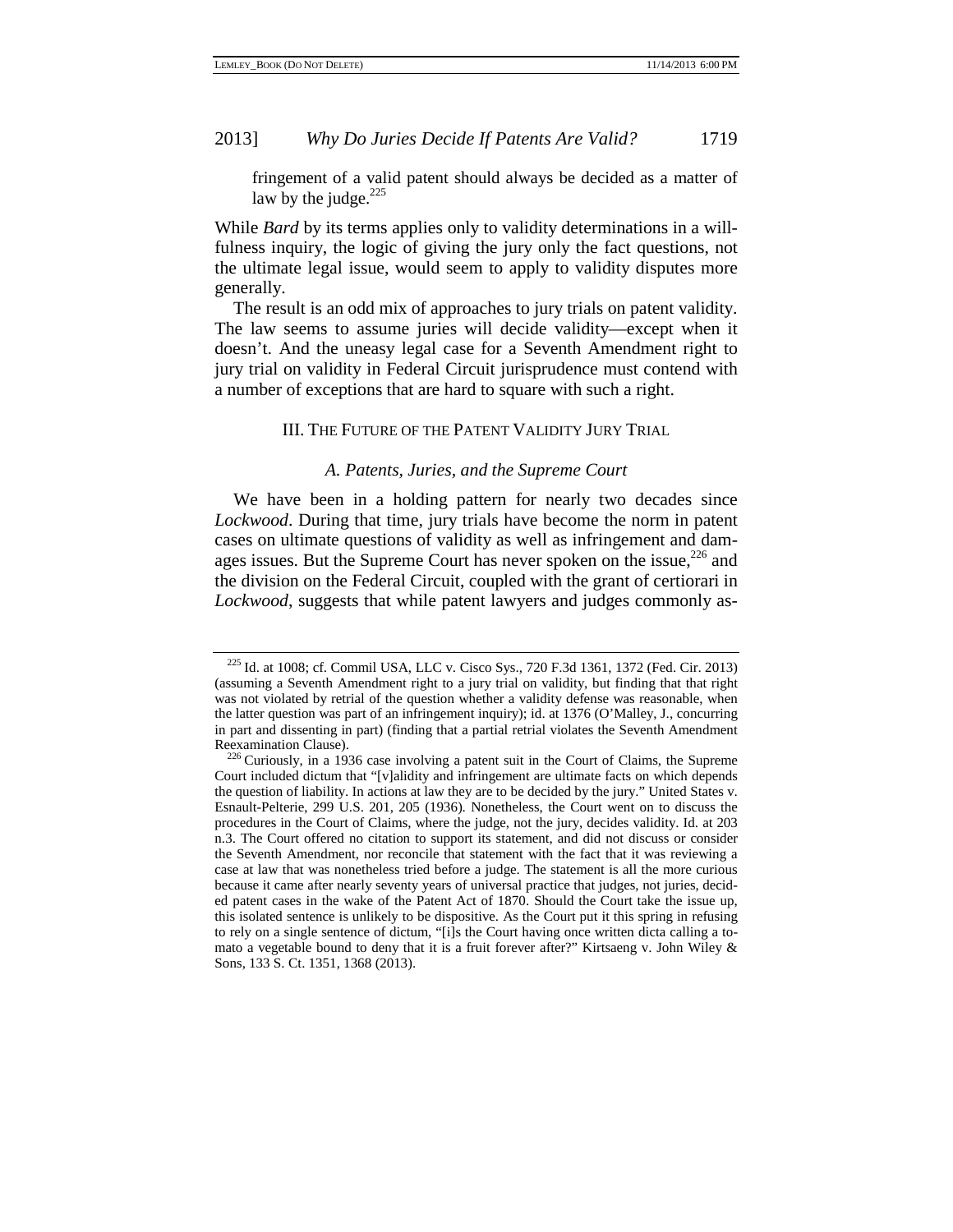sume there is a Seventh Amendment right to a jury trial, the legal support for such a right is far from airtight. The fact that the issue hasn't been resolved definitively in the last twenty years may have more to do with that assumption than with the settled nature of the law.

Were the Supreme Court to take the issue, however, it is far from clear that they would conclude there is such a right. And if they did, any such right would probably be far more limited than current practice.

The year after the *Lockwood* case fizzled, the Supreme Court decided its only foray into the Seventh Amendment and patent law. In *Markman v.* Westview Instruments,<sup>227</sup> the issue was whether the construction of patent claims, which determines the scope of the patent, was an issue for the judge or the jury. The Court began by observing that "there is no dispute that infringement cases today must be tried to a jury, as their predecessors were more than two centuries ago."<sup>228</sup> But that did not resolve the question before the Court. Rather, it led to a second question:

[W]hether a particular issue occurring within a jury trial (here the construction of a patent claim) is itself necessarily a jury issue, the guarantee being essential to preserve the right to a jury's resolution of the ultimate dispute. . . .

. . . [T]he answer to the second question "must depend on whether the jury must shoulder this responsibility *as necessary to preserve the 'substance of the common-law right of trial by jury.'"* "'Only those incidents which are regarded as fundamental, as inherent in and of the essence of the system of trial by jury, are placed beyond the reach of the legislature."<sup>229</sup>

 $227$  517 U.S. 370 (1996).<br> $228$  Id. at 377. The Court's only other statement on patent jury trials and the Seventh Amendment came in *Warner-Jenkinson Co. v. Hilton Davis Chemical Co.*, which presented an infringement question, not validity. The Court said:

Because resolution of whether, or how much of, the application of the doctrine of equivalents can be resolved by the court is not necessary for us to answer the question presented, we decline to take it up. The Federal Circuit held that it was for the jury to decide whether the accused process was equivalent to the claimed process. There was ample support in our prior cases for that holding. . . . Whether, if the issue were squarely presented to us, we would reach a different conclusion than did the Federal Circuit is not a question we need decide today.

<sup>520</sup> U.S. 17, 38–39 (1997). 229 *Markman*, 517 U.S. at 377–78 (quoting Tull v. United States, 481 U.S. 412, 426 (1987) (internal quotation marks omitted)).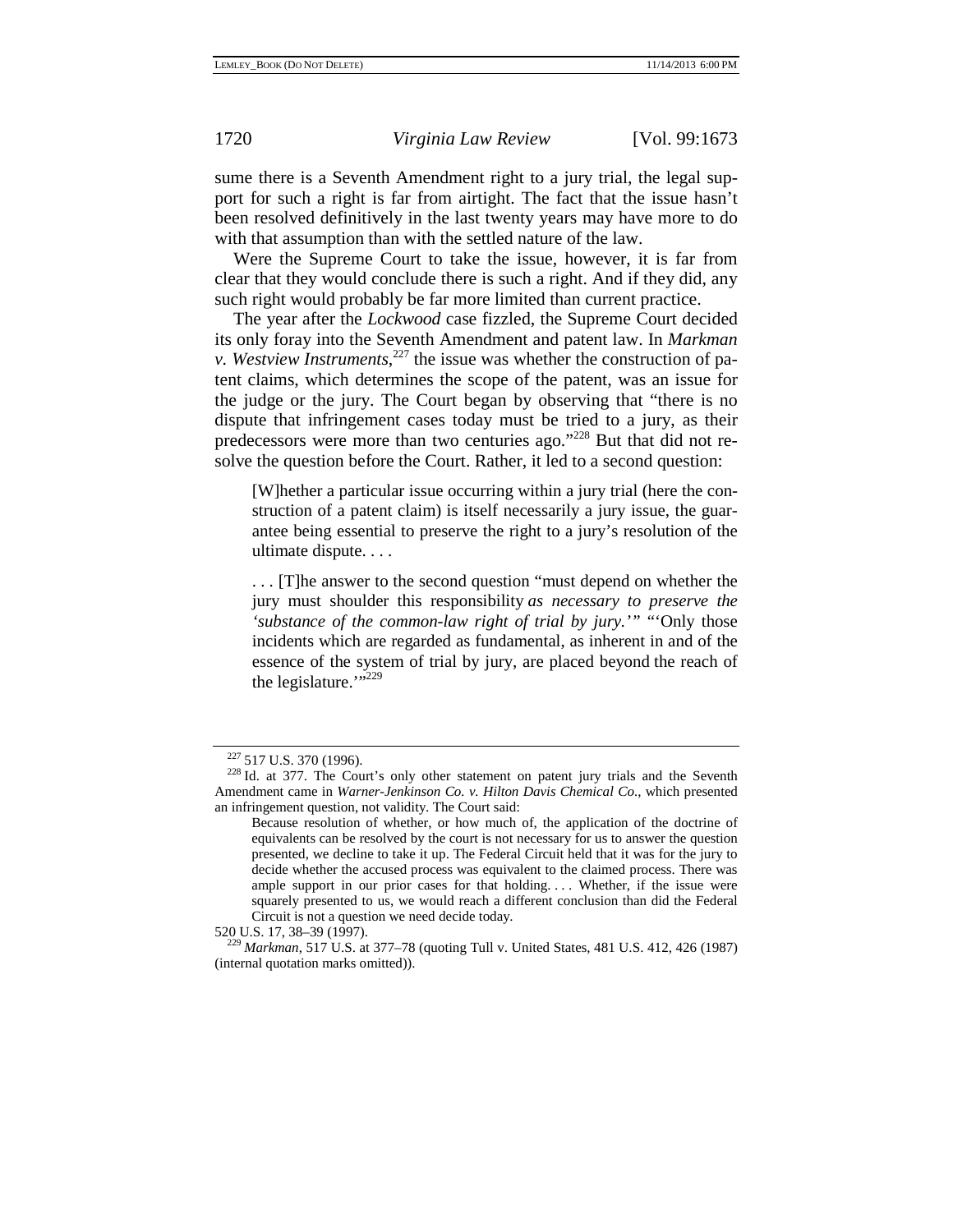So even if infringement and damages are tried to a jury, it doesn't follow under *Markman* that all issues must be tried to the jury. Rather, the question is whether those particular issues were tried to a jury at old English common law, and, even if so, whether the jury's resolution of those issues is so central to the common law right that it must be preserved.

There are several reasons to doubt that the Supreme Court will find a Seventh Amendment right to have a jury determine validity, particularly not the complete right *Lockwood* seems to envision. But the answer is likely to depend on the theory of the Seventh Amendment the Court adopts. Because the Seventh Amendment jurisprudence is, frankly, a bit of a muddle, I organize the discussion according to different theories under which the Seventh Amendment might be thought to apply.

First, while the question is not free from doubt, I think that the closest analogy to a modern invalidity claim in England before 1971 was not the personal defense that was occasionally raised based on an unclear specification or prior invention by another, but rather the writ of *scire facias*. Only a *scire facias* action could nullify a patent, as modern invalidity rulings do. After *Blonder-Tongue*, a modern invalidity proceeding has the practical effect of nullification, not merely a personal defense. *Scire facias* was a legal action in England, albeit one brought in what is normally considered an equity court; juries were available if there were disputed issues of fact. But by 1836, U.S. law seemed to treat the nullification of a patent in a *scire facias*-style proceeding as a matter for the equity courts.<sup>230</sup> A Supreme Court concerned primarily with the lawequity distinction as it stood in England in 1791, as in *Tull v. United States*, 231 might look at a modern patent validity challenge as a legal ac-

<sup>&</sup>lt;sup>230</sup> In *Markman*, the Court noted that its "formulations of the historical test do not deal with the possibility of conflict between actual English common-law practice and American assumptions about what that practice was, or between English and American practices at the relevant time." Id. at 376 n.3. The issue of patent validity presents just such a conflict. In the case of such a conflict, *Markman* suggests it is English, not early American, practice that controls: "Since Justice Story's day, *United States v. Wonson*, 28 F. Cas. 745, 750 (No. 16,750) (C.C.D. Mass. 1812), we have understood that '[t]he right of trial by jury thus preserved is the right which existed under the English common law when the Amendment was

adopted.'" Id. at 376 (quoting Balt. & Carolina Line v. Redman, 295 U.S. 654, 657 (1935)). 231 481 U.S. 412 (1987). For criticism of the law-equity focus, see, for example, Douglas Laycock, The Triumph of Equity, 56 Law & Contemp. Probs. 53, 78 (1993) (stating that the law-equity distinction is a "dysfunctional proxy for a series of functional choices"); Doug Rendleman, The Trial Judge's Equitable Discretion Following *eBay v. MercExchange*, 27 Rev. Litig. 63, 97 (2007) ("It would be salutary, I submit, for the profession to discard the nonfunctional terminology of separate legal and equitable discretion."); Robert S. Stevens, A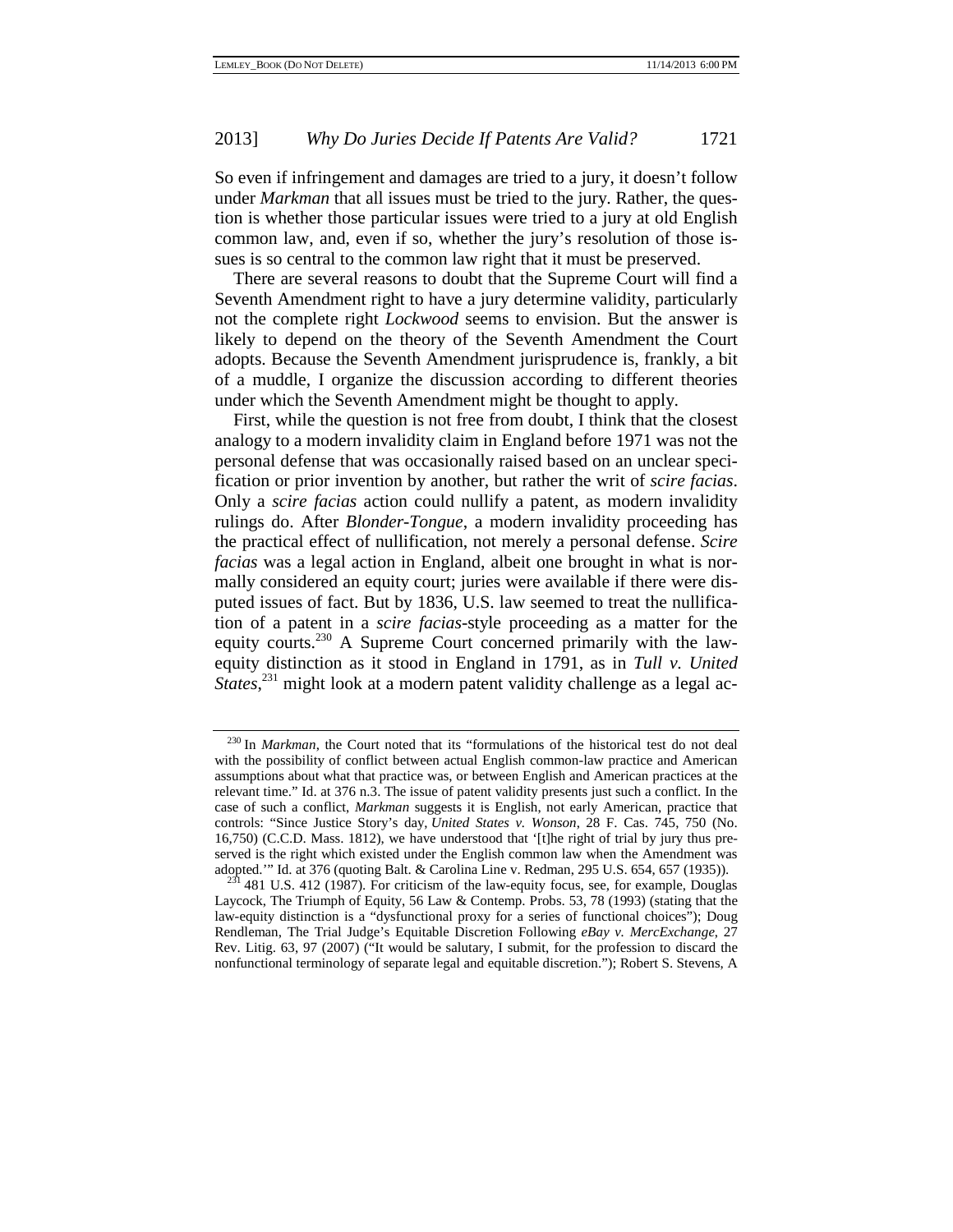tion in which a jury would resolve a disputed issue of fact, but not the overall issue of patent validity.

Second, the decision to grant a patent today is done by an administrative agency, something that did not exist in England before 1791. The Supreme Court has generally taken the position that judges, not juries, review the decisions of administrative agencies, and has held that there is no constitutional right to jury review of agency decisions.<sup>232</sup> The fact that patent validity is now determined in the first instance by an administrative agency subject to the Administrative Procedure  $Act^{233}$  is an important difference from English practice, one that—like the development of claim construction in *Markman*—makes modern patent validity look very different than those determinations that were made by juries centuries ago. The rise of administrative revocation proceedings like reexamination and post-grant opposition (first developed in 1980 and greatly expanded in 2011) points to the administrative law nature of the patent grant, further distinguishing it from older practice.<sup>234</sup> And courts including even the Federal Circuit, a decade before *Lockwood*—have not been willing to hold that the Seventh Amendment undermines the ability of administrative agencies to review patents.235 To the contrary, the Federal Circuit has recently confirmed that the PTO has the power to revoke even patents that juries have upheld as valid.<sup>236</sup> Thus, a Court focused on

to hold that there is a Seventh Amendment right to a jury trial on ultimate issues of validity,

Plea for the Extension of Equitable Principles and Remedies, 41 Cornell L.Q. 351, 351

<sup>(1956) (</sup>criticizing the law-equity distinction as merely historical).<br><sup>232</sup> Atlas Roofing Co. v. Occupational Safety & Health Review Comm'n, 430 U.S. 442,<br>450 (1977); Cox v. United States, 332 U.S. 442, 453 (1947).

 $\frac{233}{233}$  Dickinson v. Zurko, 527 U.S. 150 (1999).  $\frac{234}{24}$  On the implications of integrating patent law into the broader field of administrative law, see Stuart Minor Benjamin & Arti K. Rai, Who's Afraid of the APA? What the Patent System Can Learn from Administrative Law, 95 Geo. L.J. 269, 317–35 (2007).<br><sup>235</sup> See, for example, PatLex Corp. v. Mossinghoff, 758 F.2d 594, 604–05 (Fed. Cir. 1985)

<sup>(</sup>upholding the constitutionality of the 1980 patent reexamination statute against a Seventh Amendment challenge):

The massive body of jurisprudence that suffered the evolution of administrative agencies in the federal government insisted on fair opportunity for judicial review and full respect for due process. When these standards are met, the Constitution does not require that we strike down statutes, otherwise having a reasonable legislative purpose, that invest administrative agencies with regulatory functions previously filled by judge and jury.

For an argument that *PatLex* was wrongly decided and that patents cannot be reexamined without running afoul of the Seventh Amendment, see Megan Keane, Essay, Patent Reexamination and the Seventh Amendment, 77 Geo. Wash. L. Rev. 1101 (2009).<br><sup>236</sup> See, e.g., In re Baxter Int'l, Inc., 678 F.3d 1357, 1365 (Fed. Cir. 2012). Were the Court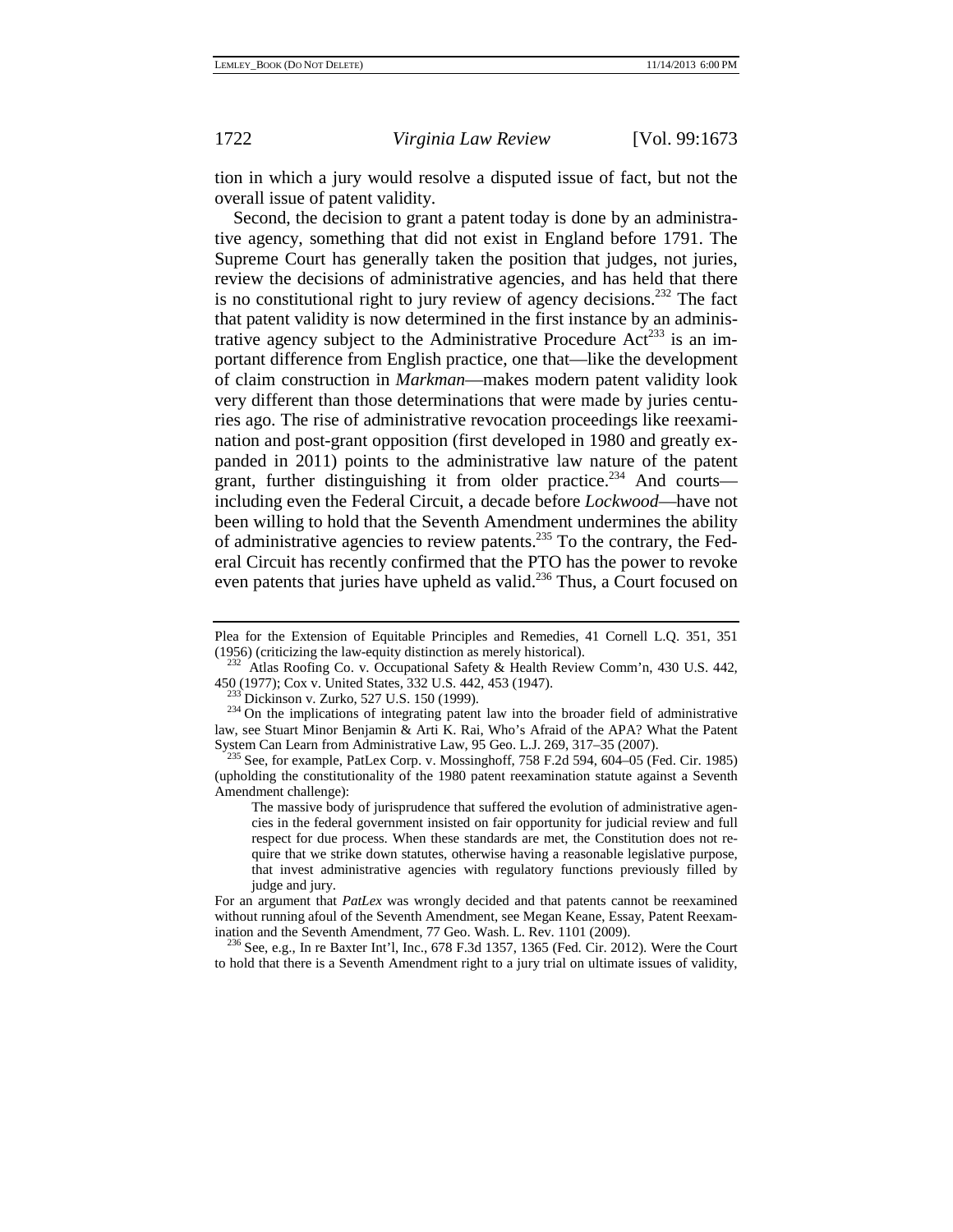the role of the administrative state is likely to conclude that review of an agency decision—what a court must do when it evaluates patent validity today—is rather different than what law courts did under the old English patent registration system. And as *Markman* indicated, the fact that patent practice differs today from the pre-1791 English practice may mean that the historical test, while instructive, is not determinative.

Third, the Court has long spoken of patents as rights affected with a public interest. In *Lear, Inc. v. Adkins*, <sup>237</sup> the Court held that state law could not bar a licensee from challenging the validity of the patent it had licensed. *Lear*'s conclusion reflected an affirmative policy judgment that invalidating weak patents served the public good. The Court emphasized "the important public interest in permitting full and free competition in the use of ideas which are in reality a part of the public domain."<sup>238</sup> Nor was *Lear* alone. The Court has repeatedly emphasized the importance of testing weak patents and protecting the public from monopolies based on invalid patents.<sup>239</sup> The Court's discussion of the public's "paramount interest in seeing that patent monopolies spring from backgrounds free from fraud or other inequitable conduct<sup> $3240$ </sup> suggests that the Court thinks of patent validity as a matter of public, not private rights. A Supreme Court focused on the public rights elements of Seventh Amendment jurisprudence is likely to conclude that patents are instruments of public, not private, policy to which the Seventh Amendment does not apply.

Finally, the Supreme Court is likely to be sensitive to historical practice in the United States even if that practice is not strictly what the Con-

this post-judicial reexamination might violate the second clause of the Seventh Amendment, which prevents the reexamination of jury verdicts except "according to the rules of the common law." U.S. Const. amend. VII.

<sup>&</sup>lt;sup>237</sup> 395 U.S. 653, 671 (1969).<br><sup>238</sup> Id. at 670.<br><sup>239</sup> See, e.g., Microsoft Corp. v. i4i Ltd. P'ship, 131 S. Ct. 2238, 2253 (2011) (Breyer, J., concurring) (offering measures designed to "increase the likelihood that discoveries or inventions will not receive legal protection where none is due"); MedImmune, Inc. v. Genentech, Inc., 549 U.S. 118, 137 (2007) (holding that licensees have standing to challenge patent validity or infringement without repudiating their licenses); United States v. Glaxo Grp., 410 U.S. 52, 57 (1973) (emphasizing "public interest in free competition" in concluding that licensee in antitrust suit "may attack the validity of the patent under which he is licensed even though he has agreed not to do so in his license"); Blonder-Tongue Labs. v. Univ. of Ill. Found., 402 U.S. 313, 349–50 (1971) (allowing alleged infringer to claim estoppel where

patent previously declared invalid).<br><sup>240</sup> Precision Instrument Mfg. Co. v. Auto. Maint. Mach. Co., 324 U.S. 806, 816 (1945).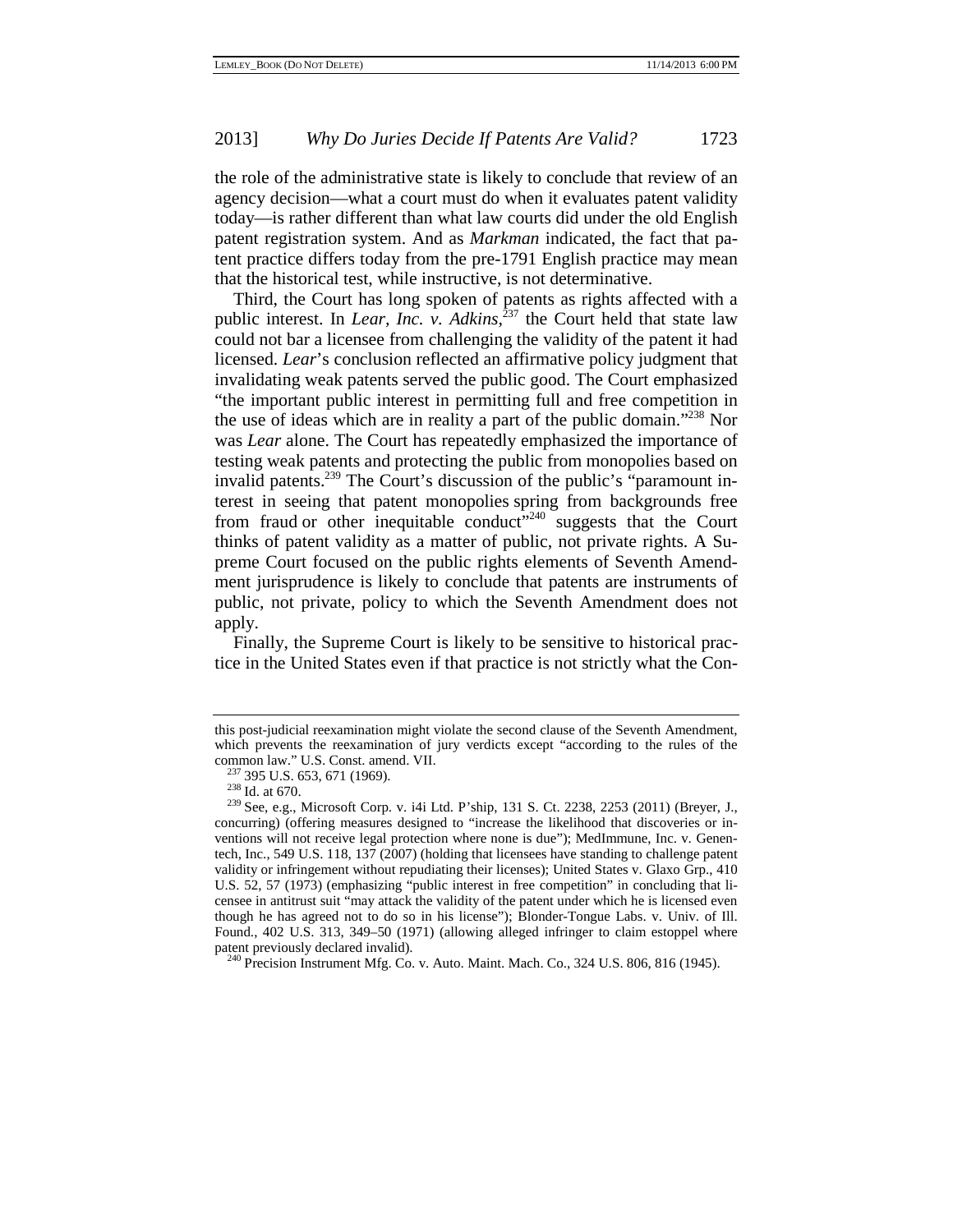stitution requires.<sup>241</sup> If validity had always been tried to juries in the United States, we might reasonably expect the Court to be reluctant to upset that practice even if the evidence suggested that it wasn't required in England before 1791. But as Part II demonstrates, there is no such long tradition of juries deciding validity in the United States. In the early days of the Republic, juries sometimes decided validity issues, though equity courts did so as well, and nullity proceedings were brought only in equity. Further, for most of the last 150 years, including the time in which the modern requirements of validity were developed and applied, judges, not juries, decided those validity questions. And not until the last generation have juries begun deciding validity in a majority of cases or in circumstances that ended up nullifying the patent. A Court concerned with preserving a traditional right is unlikely to find that right to exist in a practice that was uncommon before 1978 and not truly prevalent until the late 1980s.

Thus, it seems plausible, though by no means certain, that the Supreme Court would find no Seventh Amendment right to have a jury decide patent validity as a general matter. The issue is likely to turn on how strongly the Court ties its jurisprudence to the English law-equity distinction. A Court that focuses on English law may well find a right to have juries decide validity questions; a Court that is focused on its own precedents, on the growth of the administrative state, or on the public interest in invalidating bad patents, will not.

Even if the Court finds a Seventh Amendment right to have juries decide patent validity, I think it is quite likely that the scope of any such right would be far more circumscribed than current practice suggests, for two reasons.

First, many of the most important issues in a modern validity dispute did not exist at all in 1791, or existed at most in a very different form. In part because it had no claims, English patent practice had no doctrine of patentable subject matter, no statutory bars, no doctrine of obviousness, no doctrine of scope-related enablement, and only a limited notion of invalidity based on the prior art. In *Markman*, the Court focused on the absence of claim construction in England in finding that jury claim construction couldn't have been essential to the preservation of the common

<sup>&</sup>lt;sup>241</sup> Cf. Martin H. Redish & Daniel J. La Fave, Seventh Amendment Right to Jury Trial in Non-Article III Proceedings: A Study in Dysfunctional Constitutional Theory, 4 Wm. & Mary Bill Rts. J. 407, 415 (1995) ("[T]he Seventh Amendment's historic directive does not require photographic reproduction of historical procedures.").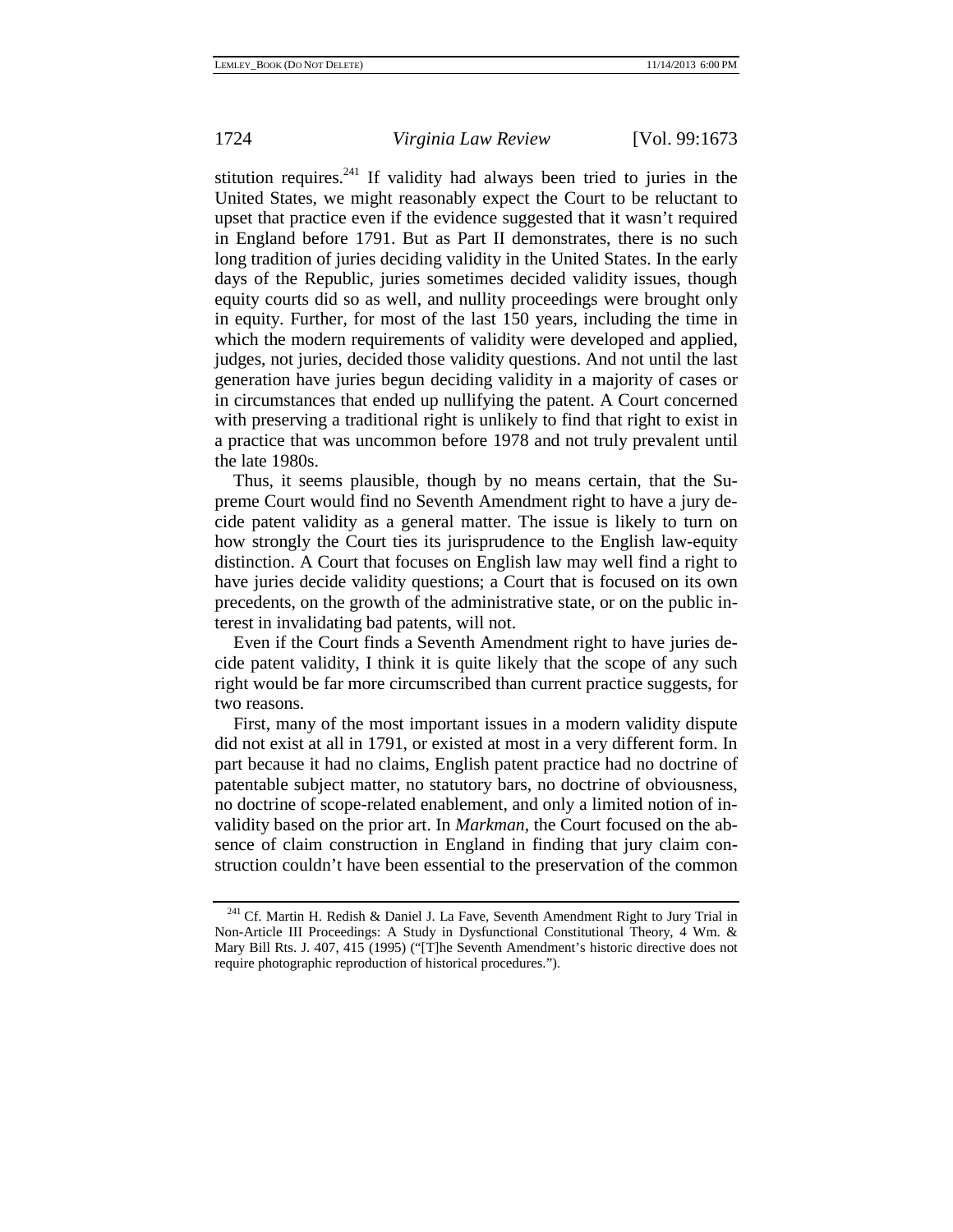law right. Similarly, even if the Court were to find that individual validity defenses of the kind that existed in England before 1791 should be committed to the jury, it might well conclude that new and broader validity doctrines that developed in the nineteenth century after the rise of peripheral claiming were not sufficiently analogous to the validity issues decided in the English law courts. That is particularly plausible given that American courts treated those new, broader issues as equitable in revocation proceedings starting with the 1836 Act. If so, whether the Court finds a jury trial right may well depend on whether it confronts a prior inventor dispute or a dispute over adequate description (things English juries did sometimes decide) or instead a question of obviousness or breadth-related enablement. And a jury trial right that was limited to the sorts of validity decisions actually made in English common law would end up being fairly limited, particularly after 2011, when disputes over who is the first inventor have been removed from the law with the transition to a first-to-file regime.<sup> $242$ </sup> So a court focused—like *Markman*—on the nature of the issue tried will not find a close analog to most modern validity disputes in English patent practice, suggesting that expansion of the jury's role into these new areas is not required.

Second, many of these new validity doctrines are denominated questions of law, not fact. Indeed, the Supreme Court in the past has referred to patent validity as an ultimate question of  $law<sup>243</sup>$  Justices Breyer, Scalia, and Alito, concurring in *Microsoft Corp. v. i4i Limited Partnership* just two years ago, emphasized this point and its implications for the validity determination.<sup>244</sup> Traditionally, juries decide factual questions, not legal questions.245 While the law-fact distinction is controversial as a

<sup>&</sup>lt;sup>242</sup> America Invents Act, 35 U.S.C. § 102(a) (Supp. 2011).<br><sup>243</sup> Sakraida v. Ag Pro, Inc., 425 U.S. 273, 280 (1976); Graham v. John Deere Co., 383 U.S. 1, 17 (1966) (citing Great Atl. & Pac. Tea Co. v. Supermarket Equip. Corp., 340 U.S. 147, 155 (1950) (Douglas, J., concurring)); Mahn v. Harwood, 112 U.S. 354, 358 (1884) ("[A] valid defence not given by the statute often arises where the question is, whether the thing patented amounts to a patentable invention. This being a question of law, the courts are not bound by the decision of the commissioner . . . ."); cf. Dunbar v. Myers, 94 U.S. 187, 196 (1876) ("[T]he question is now well settled, that the question whether the alleged improvement is or is not patentable, is, in an equity suit, a question for the court."). And in *Microsoft Corp.*, the Court reiterated that "the ultimate question of patent validity is one

of law." 131 S. Ct. at 2242–43. 244 *Microsoft Corp.*, 131 S.Ct. at 2253 (Breyer, J., concurring). 245 "We have also spoken of the line as one between issues of fact and law." *Markman*, 517 U.S. at 378 (citing cases).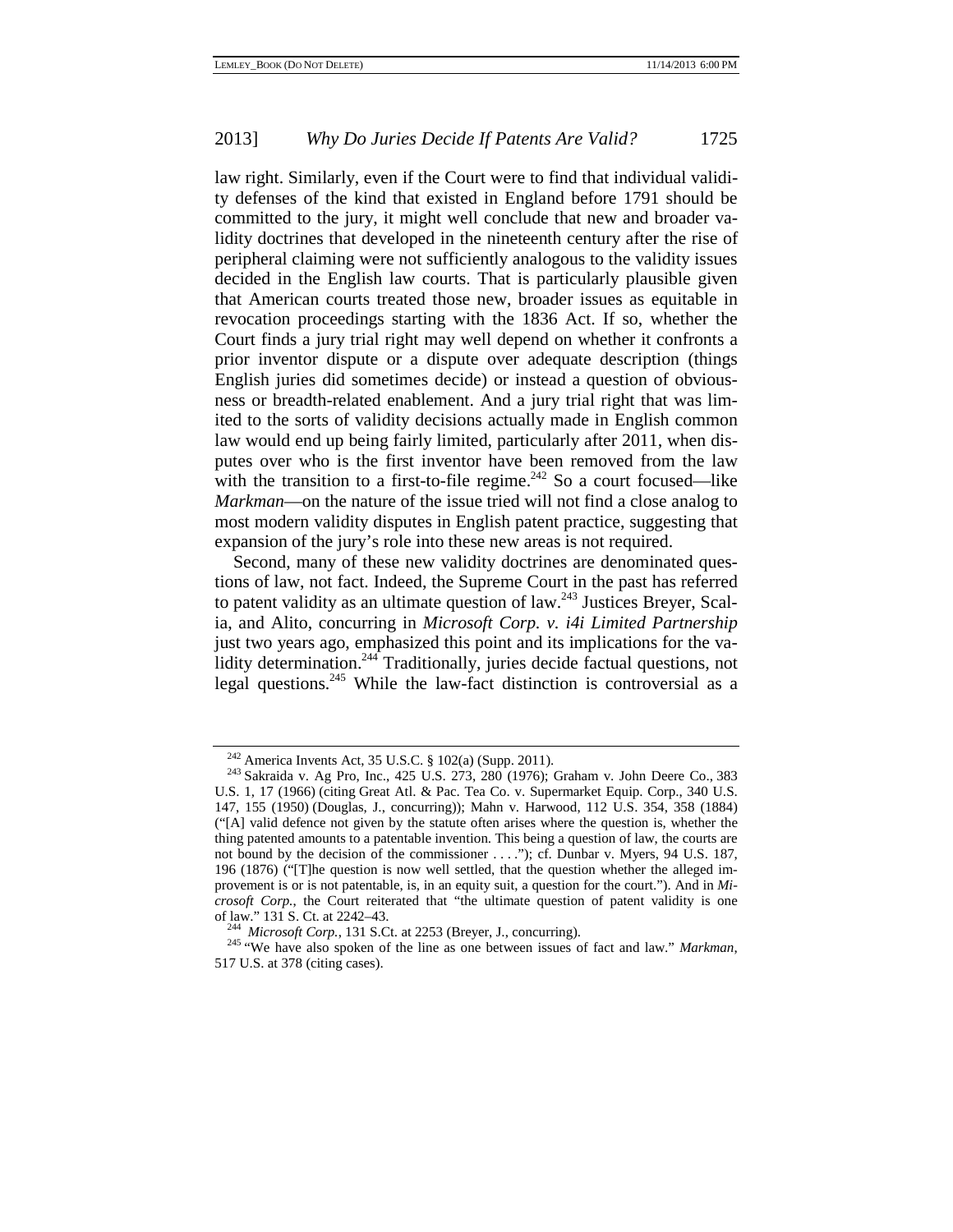matter of Seventh Amendment jurisprudence,<sup>246</sup> Markman referred to it,247 and Justice Breyer's concurrence in *Microsoft* suggests that the Court thinks it matters for the way in which courts approach validity.<sup>248</sup> The law-fact distinction may be particularly appropriate here, since the origin of *scire facias* actions in the Court of Chancery meant that juries and the law courts never saw patent validity challenges unless they presented factual rather than legal issues. And the Supreme Court has backed away from its strong holding in *Beacon Theatres*, holding in a subsequent case that in appropriate circumstances a district court sitting in equity can resolve facts that later bind a jury.<sup>249</sup> A Supreme Court attracted to the law-fact distinction, either in general or in the specific context of legal questions presented in English equity courts, will find that most consequential issues of patent validity today are questions of law, not fact.<sup>250</sup>

Even a Court that was unwilling to reject a jury trial right altogether is likely to be attracted to the idea that juries decide only traditional factual disputes, not newly developed legal validity questions. That is particularly true because both the Seventh and Ninth Circuits took a version of that approach before the Federal Circuit was created. Indeed, even early

<sup>246</sup> For criticism of the law-fact distinction, see Leon Green, Judge and Jury 270–71 (1930); Ronald J. Allen & Michael S. Pardo, Essay, The Myth of the Law-Fact Distinction, 97 Nw. U. L. Rev. 1769, 1770 (2003); Stephen A. Weiner, The Civil Jury Trial and the Law-Fact Distinction, 54 Calif. L. Rev. 1867, 1867–68, 1932 (1966).

For defense of the law-fact distinction, see, for example, Richard D. Friedman, Standards of Persuasion and the Distinction Between Fact and Law, 86 Nw. U. L. Rev. 916, 917–19 (1992); Eileen M. Herlihy, Appellate Review of Patent Claim Construction: Should the Federal Circuit Be Its Own Lexicographer in Matters Related to the Seventh Amendment?, 15 Mich. Telecomm. & Tech. L. Rev. 469, 504 (2009); Henry P. Monaghan, Constitutional Fact Review, 85 Colum. L. Rev. 229, 232–39 (1985).

The law-fact distinction has never been pristine. Juries sometimes offer verdicts on legal questions, though they are advisory verdicts. Similarly, judges can and do determine facts in appropriate circumstances, as *Markman* indicates.<br><sup>247</sup> 517 U.S. at 378.<br><sup>248</sup> 131 U.S. at 2253 (Breyer, J., concurring).<br><sup>249</sup> Parklane Hosiery Co. v. Shore, 439 U.S. 322, 333–36 (1979). The Court noted that

common law courts at the time of the founding would defer to prior determinations of factual issues by equity courts. Id. at 333 (citing Brady v. Daly, 175 U.S. 148, 158–59 (1899); Smith v. Kernochen, 48 U.S. (7 How.) 198, 217–18 (1849); Hopkins v. Lee, 19 U.S. (6 Wheat.) 109 (1821); David L. Shapiro & Daniel R. Coquillette, The Fetish of Jury Trial in Civil Cas-<br>es: A Comment on *Rachal v. Hill*, 85 Harv. L. Rev. 442, 448–58 (1971)).

<sup>&</sup>lt;sup>250</sup> Cf. Hanovia Chem. & Mfg. Co. v. David Buttrick Co., 127 F.2d 888, 890 (1st Cir. 1942) ("[N]o general statement can be made concerning the classification of the broad question of patentable invention as either one of fact or as one of law.").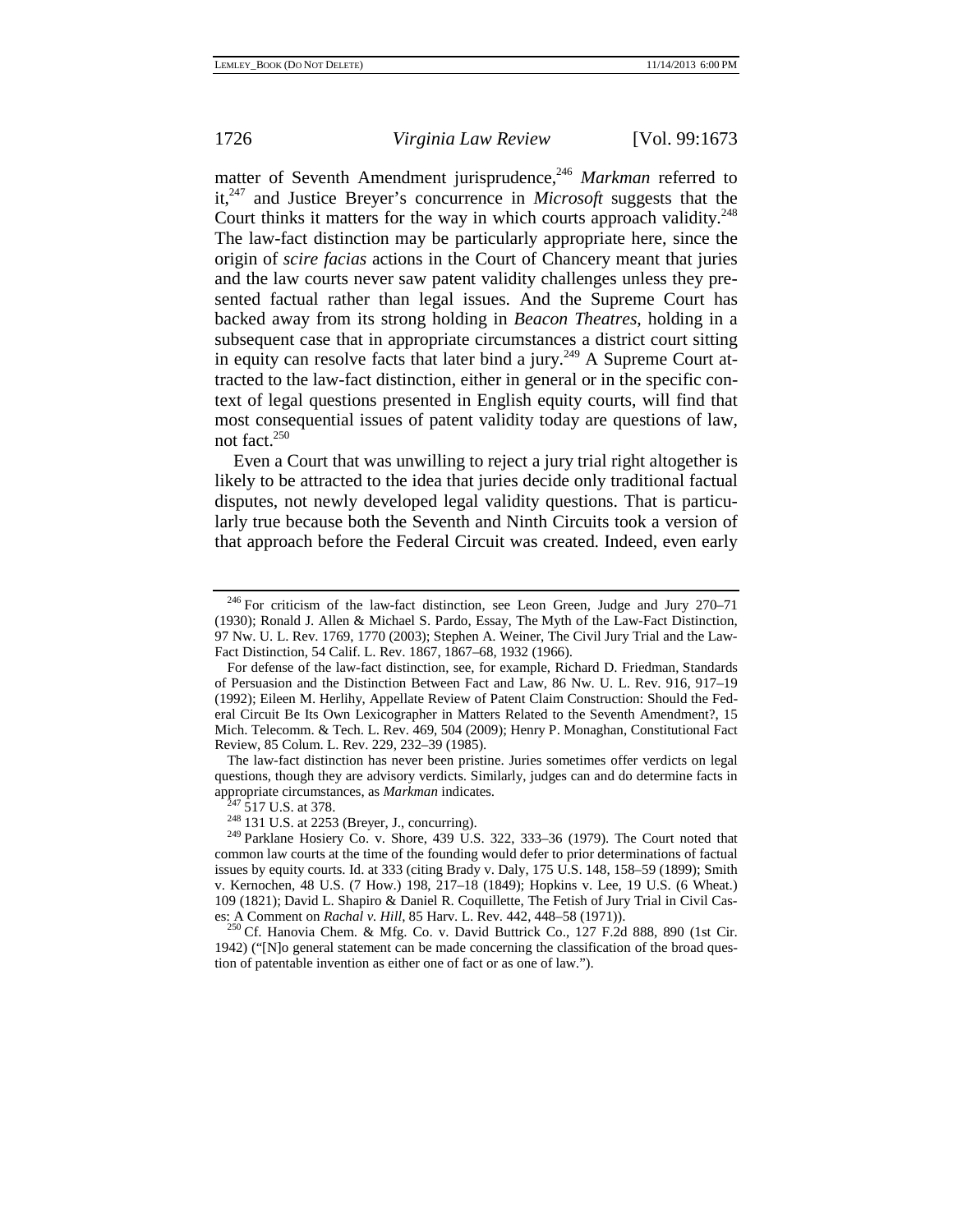Federal Circuit decisions seemed to assume that was the rule. The Federal Circuit has in the last two decades endorsed the practice of sending the ultimate question of validity to the jury, largely by default. That approach departs from both historical practice and the way the regional circuits had treated the question. Recent history has not been kind to such Federal Circuit insularity.<sup>251</sup> When the Seventh Amendment issue is presented to the Court, it is likely to prove no exception. A jury would still have a role in validity under this more limited approach, but its role would be limited to resolving subsidiary factual disputes, not ultimate legal questions, and perhaps only the limited sorts of factual disputes of the kind English juries were actually likely to hear.<sup>252</sup>

# *B. Implications of Finding No Right to a Jury Trial*

What would change if the Supreme Court concluded there was no Seventh Amendment right to a jury trial? At first blush, the answer might seem to be "quite a lot." The empirical evidence is overwhelming that juries are far more likely than judges to hold patents valid.<sup>253</sup> As a result, patentees very much want to get to a jury trial,<sup>254</sup> and accused infringers very much want to resolve the case before trial. This has a variety of secondary effects on patent practice. Patentees file suit in jurisdic-

<sup>251</sup> See, e.g., *MedImmune, Inc.*, 549 U.S. at 137 (reversing Federal Circuit decision setting an exclusive test for declaratory judgment jurisdiction that differed from the rules in other areas of law); eBay Inc. v. MercExchange, L. L. C., 547 U.S. 388, 390–91 (2006) (reversing the Federal Circuit decision adopting a rule that patentees were automatically entitled to injunctive relief, despite the general rules of equity); *Dickinson*, 527 U.S. at 152 (reversing the

Federal Circuit decision that held the general rules of the APA don't apply to patent law). <sup>252</sup> Cf. Dennison Mfg. Co. v. Panduit Corp., 475 U.S. 809, 811 (1986) (holding that the appellate court in an obviousness case must defer to "the subsidiary determinations of the District Court, at the least"). For arguments that juries are properly limited to finding facts, not making normative legal decisions, see Rishi S. Suthar, What Jury? A New Approach to Obviousness After *KSR v. Teleflex*, 18 J. Intell. Prop. L. 295, 320–23 (2010); David S. Welkowitz, Who Should Decide? Judges and Juries in Trademark Dilution Actions, 63 Mercer L. Rev. 429, 431–32 (2012).<br><sup>253</sup> See, e.g., John R. Allison & Mark A. Lemley, Empirical Evidence on the Validity of

Litigated Patents, 26 AIPLA Q.J. 185, 212 (1998) (reporting that juries find patents valid 67% of the time, while judges find validity 57% of the time in bench trials and 28% of the time in pretrial motions); Lemley, Kendall & Martin, supra note 1, at 175 (finding the strongest statistical predictor of validity in a trial to be trial by jury); Kimberly A. Moore, Judges, Juries, and Patent Cases—An Empirical Peek Inside the Black Box, 99 Mich. L. Rev. 365, 368 (2000) ("[J]uries are significantly more likely to find patents valid, infringed, and willfully infringed than judges."). 254 Patentees are overwhelmingly the ones to demand a jury trial. See Kimberly A. Moore,

Jury Demands: Who's Asking?, 17 Berkeley Tech. L.J. 847, 855 (2002).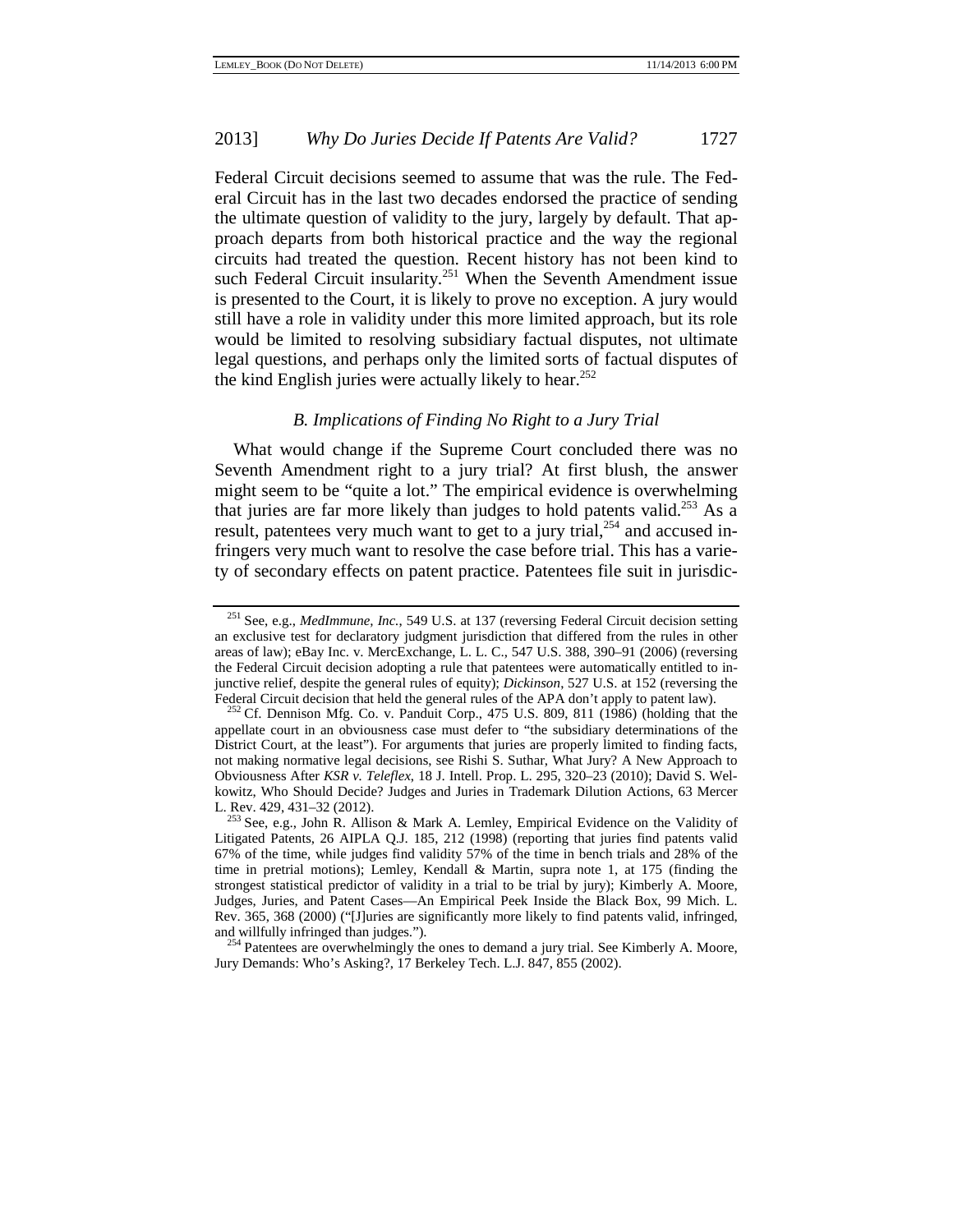tions where they are more likely to make it to trial.<sup>255</sup> Accused infringers often rush to file declaratory judgments in order to choose jurisdictions that are more amenable to summary judgment.256 Accused infringers spend more time working up issues that are amenable to summary judgment than issues that will require them to try their case before a jury. Courts seeking to diminish the role of juries in patent cases have reclassified questions as legal rather than factual in part because the effect is to give those questions to the judge rather than the jury.<sup>257</sup>

If there were no right to jury trial on patent validity, juries would presumably hear only disputed claims about infringement and damages. But since *Markman*, very few infringement issues present genuine factual disputes, because all the real action is in determining the scope of the patent right, and the Federal Circuit has said that is a question for the judge, not the jury.<sup>258</sup> That means that jury trials will primarily happen on the issue of damages. Since roughly seventy-five percent of patent cases are resolved against the patentee before we get to the damages phase, $259$  we would see many fewer jury trials even leaving aside the likelihood that judges would reject more patent claims on the merits than juries do.

Jury trials in patent cases are extraordinarily expensive; $^{260}$  reducing their number would presumably result in both quicker and cheaper resolution of patent disputes. And a jury trial focused on damages would encourage (or perhaps even require) that damages be separated from infringement and validity and tried separately. That would be desirable for

<sup>&</sup>lt;sup>255</sup> See Mark A. Lemley, Where to File Your Patent Case, 38 AIPLA Q.J. 401, 403 (2010). <sup>256</sup> Fifteen percent of patent cases are declaratory judgment actions. Moore, supra note

<sup>254,</sup> at 858–59.<br><sup>257</sup> See, e.g., *Markman*, 517 U.S. at 372; John R. Allison & Mark A. Lemley, The (Unno-<br>257 See, e.g., *Markman*, 517 U.S. at 372; John R. Allison & Mark A. Lemley, The (Unno-<br>257 See, e.g., *Markman*, 51

<sup>&</sup>lt;sup>258</sup> See, e.g., Advanced Fiber Techs. Trust v. J & L Fiber Servs., 674 F.3d 1365, 1372–73 (Fed. Cir. 2012) (holding that judges can construe the construction of claims); O2 Micro Int'l Ltd. v. Beyond Innovation Tech. Co., 521 F.3d 1351, 1360–63 (Fed. Cir. 2008) (holding that claim construction—the interpretation of terms used to construe patent claims—is an issue for the judge, not the jury). After *O2 Micro*, "[w]hen the parties present a fundamental dispute regarding the scope of a claim term, it is the court's duty to resolve it." Id. at 1362.

While the doctrine of equivalents may present an issue for the jury—an issue the Court left unresolved in *Warner-Jenkinson*, see supra note 228—very few doctrine of equivalents cases

<sup>&</sup>lt;sup>259</sup> Paul M. Janicke & LiLan Ren, Who Wins Patent Infringement Cases?, 34 AIPLA Q.J. 1,  $3-5$  (2006).<br><sup>260</sup> AIPLA, Report of the Economic Survey 34 (2013) (reporting median jury trial fees of

<sup>\$5.5</sup> million per side in suits with over \$25 million at risk).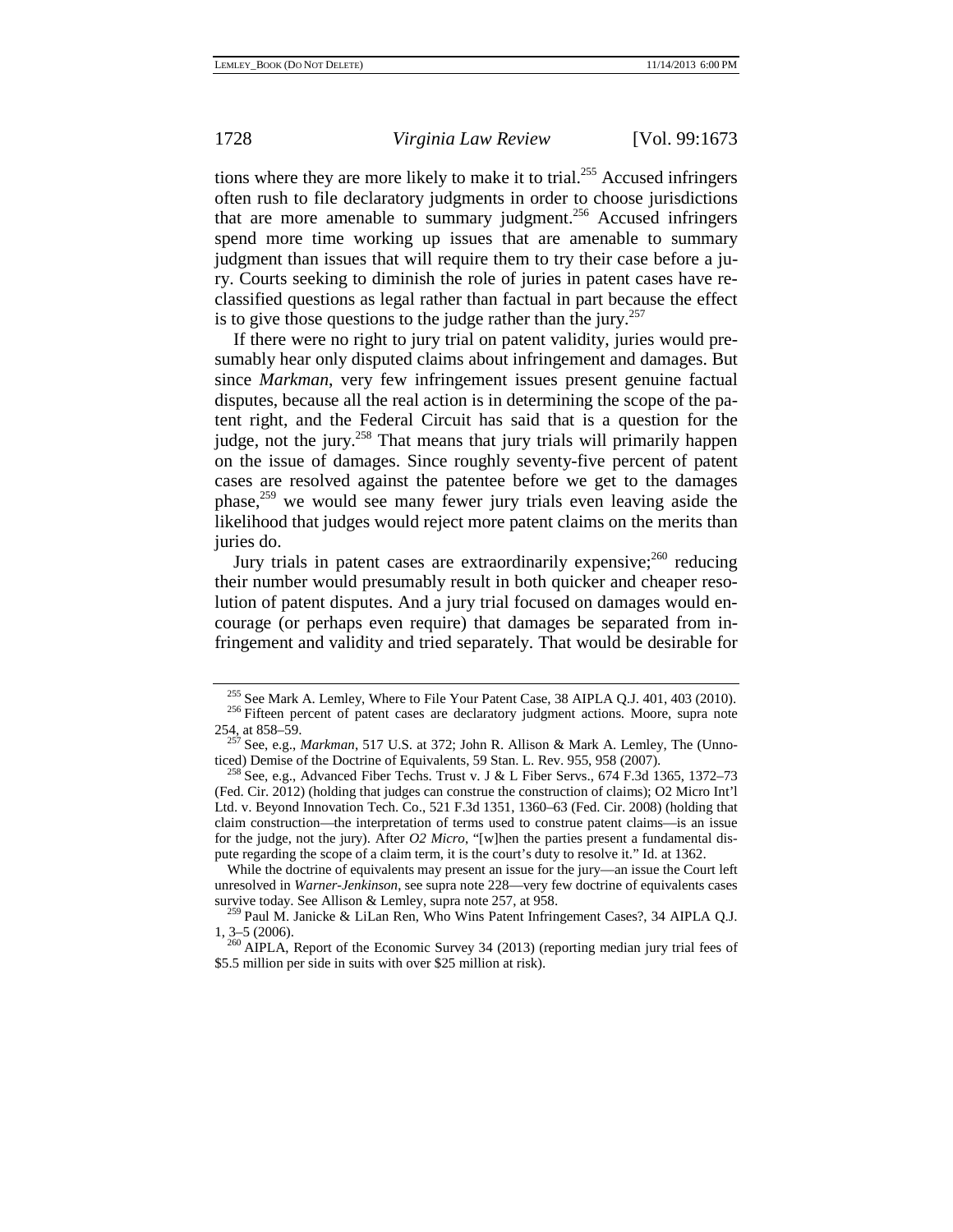a number of reasons. Not only would it save time and money in the cases where a damages trial proved unnecessary, but bifurcation would also cause the parties to focus more attention than they currently do on the damages phase of the case, and likely produce better damages decisions. $261$ 

Eliminating jury trials would also allow a certain degree of judicial specialization. A number of commentators have proposed allowing some judges to specialize in patent matters. Some have worried that generalist judges may not be up to the task of handling a specialized and technical field like patent law, while others have pointed to the efficiency benefits of some limited specialization.<sup>262</sup> Congress recently created the Patent

See also Kimberly A. Moore, Are District Court Judges Equipped to Resolve Patent Cases?, 15 Harv. J.L. & Tech. 1, 38–39 (2001).

 Others have not been so sanguine, arguing against too much specialization and pointing to the Federal Circuit as an example. See, e.g., Paul R. Gugliuzza, Rethinking Federal Circuit Jurisdiction, 100 Geo. L.J. 1437, 1445 (2012); Craig Allen Nard & John F. Duffy, Rethinking Patent Law's Uniformity Principle, 101 Nw. U. L. Rev. 1619, 1622–24 (2007). Notably, David Schwartz found that experienced patent judges fare no better at claim construction on appeal than do novices. David L. Schwartz, Practice Makes Perfect? An Empirical Study of Claim Construction Reversal Rates in Patent Cases, 107 Mich. L. Rev. 223, 225 (2008); cf. Mark A. Lemley, Su Li & Jennifer M. Urban, Does Familiarity Breed Contempt Among Judges Deciding Patent Cases, Stan. L. Rev. (forthcoming April 2014) (finding that specialization may affect outcomes in patent cases).

 For discussions of specialized courts more generally, see, for example, Rochelle Cooper Dreyfuss, Specialized Adjudication, 1990 BYU L. Rev. 377, 410 (1990); Sarang Vijay Damle, Note, Specialize the Judge, Not the Court: A Lesson from the German Constitutional Court, 91 Va. L. Rev. 1267, 1267–69 (2005); cf. Edward K. Cheng, The Myth of the Generalist Judge, 61 Stan. L. Rev. 519, 525–26 (2008) (noting that generalist judges already specialize to some extent). But see Daniel J. Meador, A Challenge to Judicial Architecture: Modifying the Regional Design of the U.S. Courts of Appeals, 56 U. Chi. L. Rev. 603, 611–

<sup>&</sup>lt;sup>261</sup> On the problems with damages calculation in current law, and ideas for how to address them, see Daralyn J. Durie & Mark A. Lemley, A Structured Approach to Calculating Reasonable Royalties, 14 Lewis & Clark L. Rev. 627, 628–29 (2010).

Some might find it odd that juries would primarily have a role only on an issue damages—that they are arguably least well suited to address. While I agree that if we were writing on a blank slate we might question the wisdom of giving patent damages issues to juries, the Seventh Amendment provenance of the jury as decider of patent cases involving claims for money damages is impeccable.<br><sup>262</sup> See, for example, Rochelle Cooper Dreyfuss, The Federal Circuit: A Case Study in

Specialized Courts, 64 N.Y.U. L. Rev. 1, 48 (1989):

A trial judge who has never read a technical document before is less likely to interpret it correctly, no matter how many expert witnesses are called to testify, than an appellate judge who has extensive experience in dealing with such matters. Thus, it seems somewhat peculiar to allow a layman's decision to stand on a technical issue . . . when the experienced judges of the [Federal Circuit], and the experts they employ, think that the finding is wrong, but not "clearly erroneous."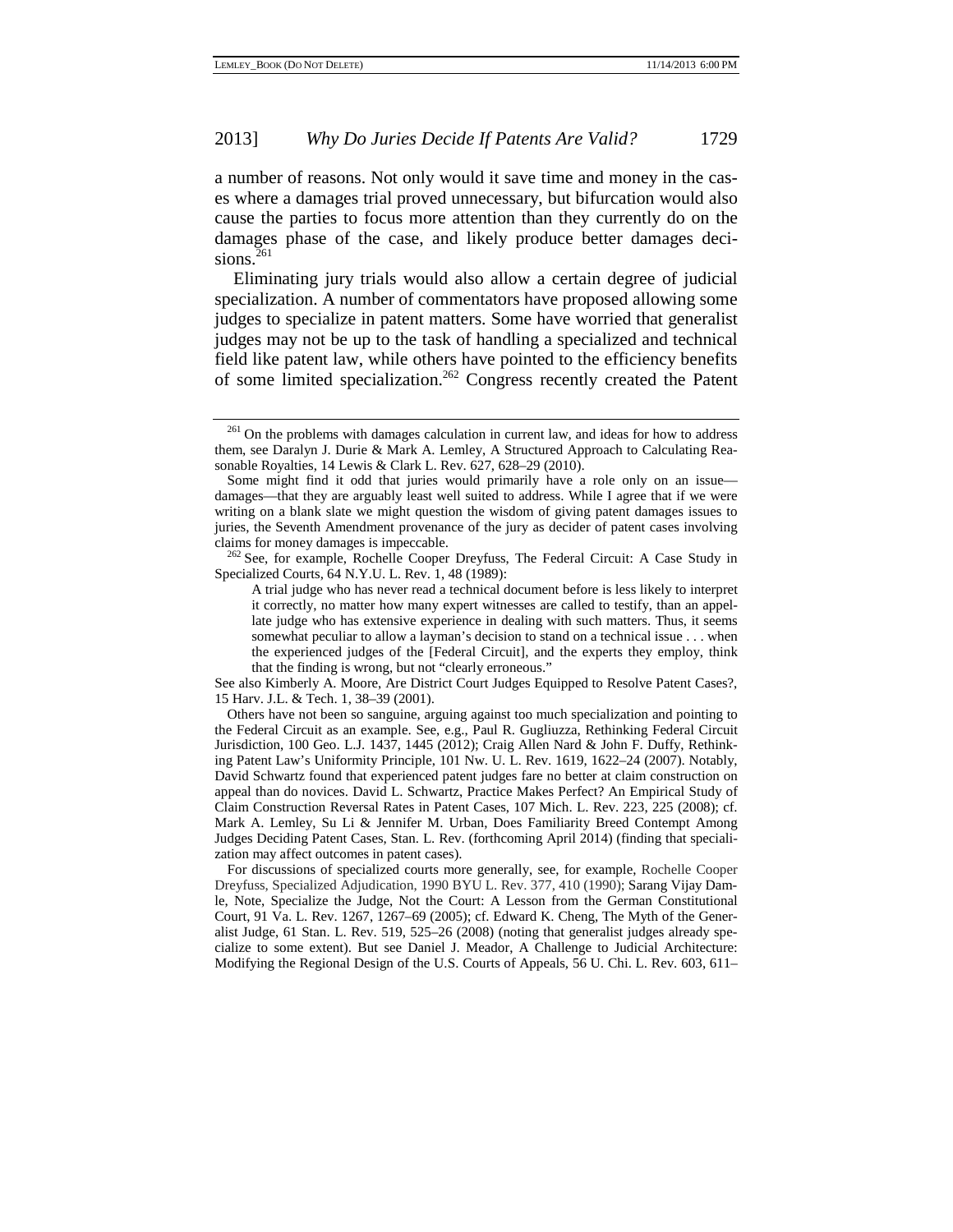Pilot Project to allow district judges to specialize in patent cases to a limited extent.<sup>263</sup> But if juries must make the substantive decisions at the end of the day, the benefits of any such specialization are necessarily limited. Remove juries from the process of deciding validity, and judges will gain more experience with patent cases, particularly in districts participating in the Patent Pilot Program. The reduced incentive for forum shopping may drive further specialization, as patent cases in a particular field naturally start to cluster in districts where innovation is common.<sup>264</sup> And whether or not specialization improves substantive outcomes,  $265$  it is likely to make them more predictable.

If you are a patent owner used to angling for a jury, this may seem a catastrophic outcome—both because you may be less likely to win your case and because, for many patent trolls, the high cost and uncertainty of patent litigation are good things, driving defendants to settle even weak cases.266 In fact, however, the practical implications may not be as immediate or as dramatic as patentees fear. First, the fact that there is no right to a jury trial on validity does not mean that courts have no discretion to convene juries. As we have seen, some circuits convened advisory juries before 1982, while others convened juries to rule only on subsidiary factual issues.<sup>267</sup> And juries have become the norm over the past thirty years, so that most federal judges cannot remember a time when they did not give validity issues to the jury. That practice may well continue even if the judge is the ultimate decision-maker on many validity

<sup>15 (1989) (</sup>arguing that the Federal Circuit is not a specialist court, and other federal courts aren't generalist courts; rather, they exist on a spectrum).<br><sup>263</sup> Patent Cases Pilot Program, Pub. L. No. 111-349, 124 Stat. 3674 (2011).<br><sup>264</sup> See Jeanne C. Fromer, Patentography, 85 N.Y.U. L. Rev. 1444, 1447–48 (2010) (

posing to end forum shopping in order to create a form of natural specialization in districts).<br><sup>265</sup> See Lemley, Li & Urban, supra note 262, at 4–5 (finding that more experienced judges

are significantly less likely to rule for the patentee). But many commentators have complained about using juries to decide patent cases. See, e.g., S. Leslie Misrock & F. Scott Kieff, Latent Cures for Patent Pathology: Do Our Civil Juries Promote Science and the Useful Arts? (Sept. 19, 1996) (unpublished manuscript) (on file with Virginia Law Review Association).<br><sup>266</sup> These "bottom feeder" patent trolls represent a significant fraction of all patent suits

filed today. See, e.g., Mark A. Lemley & A. Douglas Melamed, Missing the Forest for the Trolls, 113 Colum. L. Rev. (forthcoming Jan. 2014), available at http://ssrn.com/ abstract=2269087; Colleen Chien, Patent Trolls by the Numbers 1–3 (Mar. 13, 2013) (un-<br>published manuscript), available at http://ssrn.com/abstract=2233041.

 $^{267}$  By contrast, it is less clear that courts have the power even to convene advisory juries on equitable issues. See B. Braun Med., Inc. v. Abbott Labs., 124 F.3d 1419, 1423 (Fed. Cir. 1997) (raising but not deciding the issue, and citing conflicting authorities).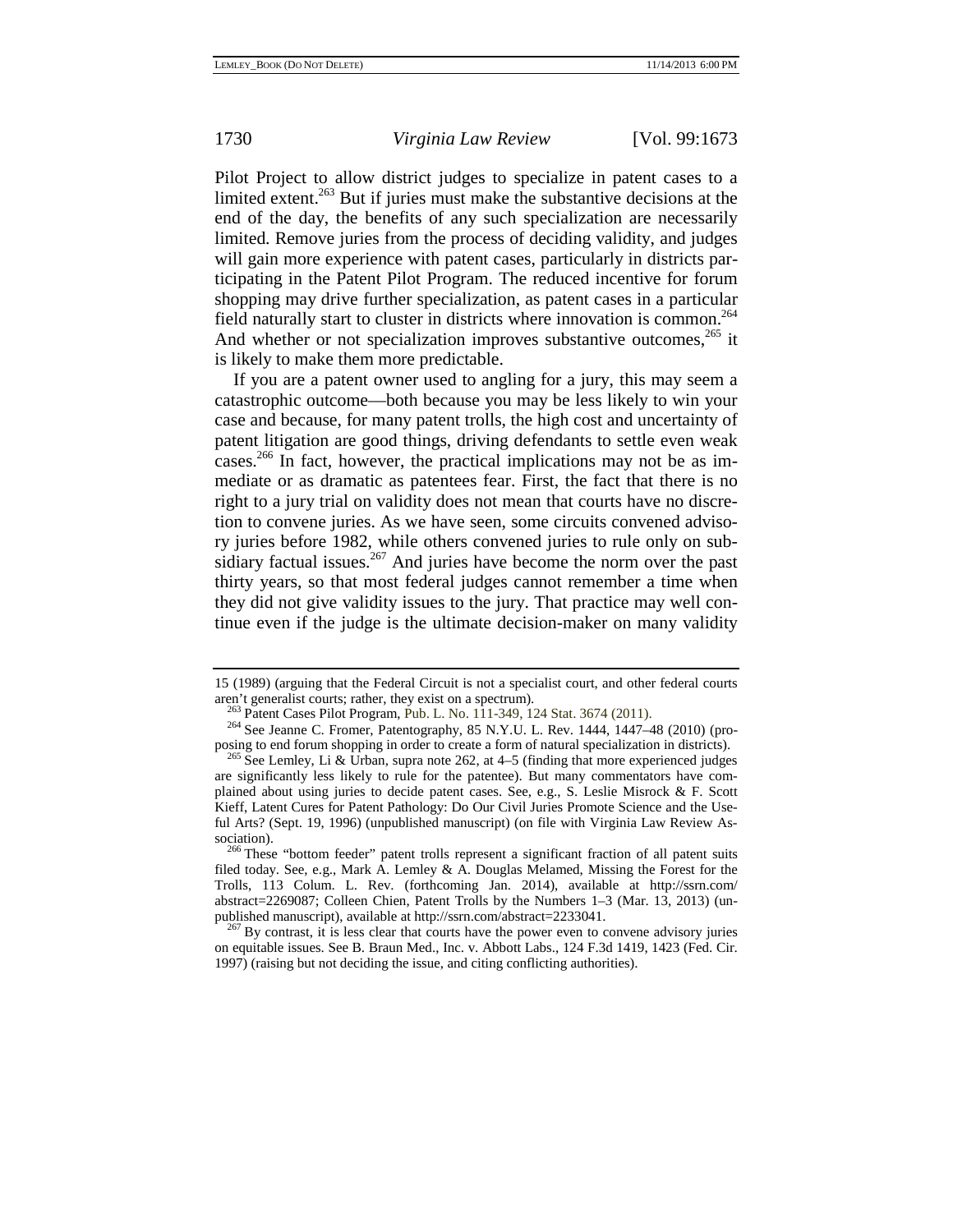issues. If judges regularly convene advisory or subsidiary-fact juries, and particularly if they defer to the findings of those juries (in practice if not in law), patentees may still push for jury trials on validity, and the desire for a favorable jury may still lead both to forum shopping and to more expensive trials. But at a minimum, the role of the jury will be much more constrained than it has been in recent years, because courts will no longer owe deference to those juries, except perhaps on specific factual issues. And over time, that lessened role may both empower judges to resolve more validity issues without trial and to hold smaller jury trials on specific issues divorced from the non-jury legal issues, much as they have done with respect to inequitable conduct or other equitable issues.

Second, how the patentee win rate would change in the absence of a jury is harder to predict with confidence than one might expect. Since juries find patents valid much more often than judges do, switching from juries to judges in validity determinations might lead to more patents held invalid. It is true that juries today rule for the patentee more often than do judges, but some of that may be due to selection effects. Certainly the low patentee win rate at summary judgment (twenty-eight percent)<sup>268</sup> reflects both case selection—the weaker cases are weeded out before trial—and the asymmetry of the patent litigation process, in which the patentee needs to win every issue to prevail, while the defendant generally needs to win only one.<sup>269</sup> A closer analog is a bench trial, since it is presumably a case that survived summary judgment. Jury trials are still significantly more patent-friendly than bench trials, though the numbers are much closer.<sup>270</sup> That result does not appear to be driven by the types of cases that are tried by a judge rather than a jury.<sup>271</sup> Nonetheless, outcomes of bench trials held because the patentee wasn't sophisticated enough to realize that juries favored patentees may be

<sup>&</sup>lt;sup>268</sup> Allison & Lemley, supra note 253, at 212.<br><sup>269</sup> For discussion of this asymmetry, see Mark A. Lemley, The Fractioning of Patent Law, *in* Intellectual Property and the Common Law 504, 504–06 (Shyamkrishna Balganesh ed.,

<sup>2013).&</sup>lt;br><sup>270</sup> Patentees win fifty-seven percent of bench trials and sixty-seven percent of jury trials on validity. Allison & Lemley, supra note 253, at 212.<br><sup>271</sup> Lemley, Kendall & Martin, supra note 1, at 176, find that the disparity between jury

and bench trial plaintiff win rates is unaffected by taking out pharmaceutical and Abbreviated New Drug Application ("ANDA") cases, which have different structures and incentives than ordinary patent disputes because of the strong regulatory incentives for pharmaceutical patent owners to pursue even weak cases in order to delay generic entry.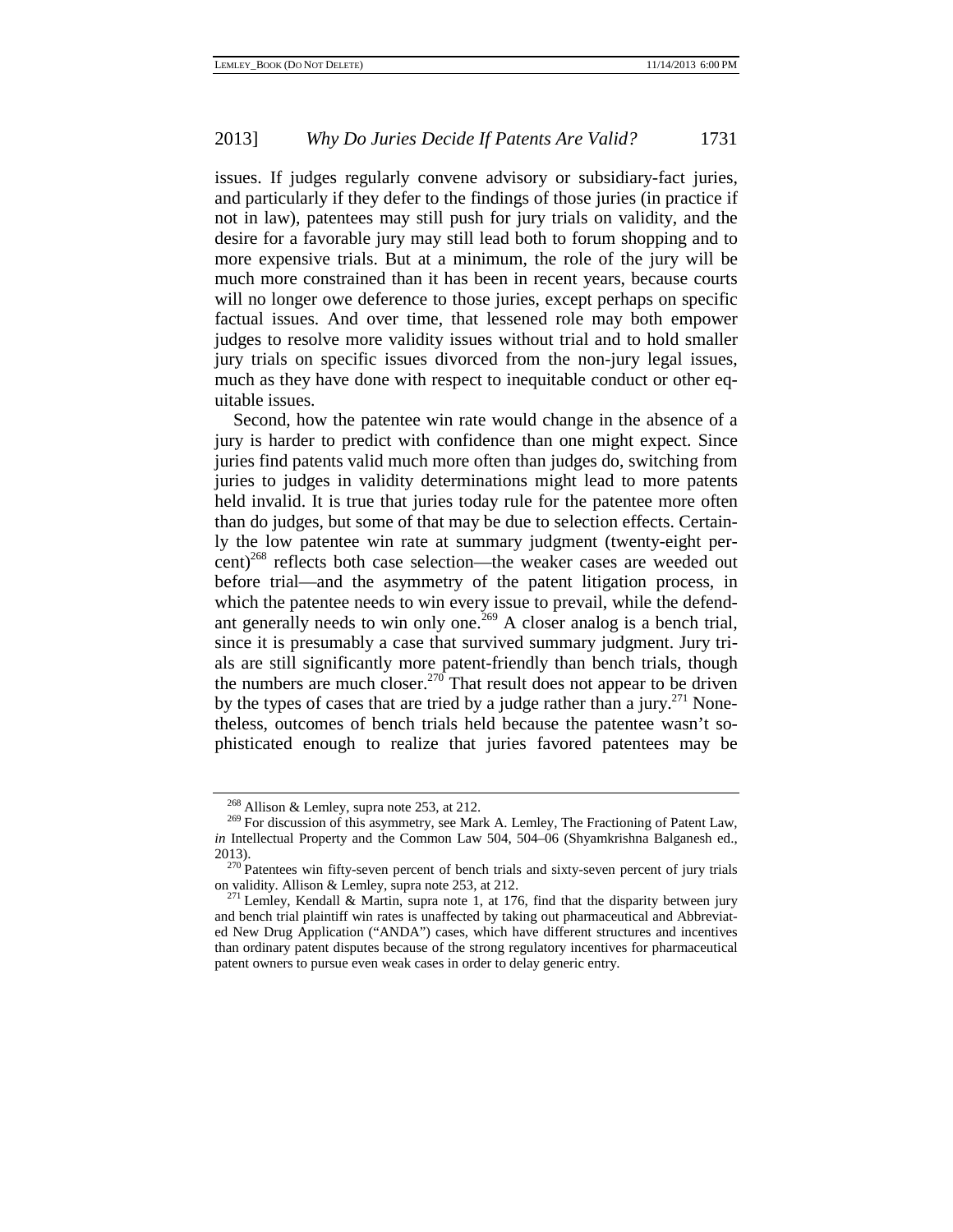skewed for other reasons. And there may be other idiosyncratic reasons to think those cases are different than the norm. So while bench trials would likely lead to more invalidity rulings, the difference may not be as dramatic as the current numbers suggest.

A final implication may be to accelerate the existing trend towards separation of validity and infringement issues. A century ago, a U.S. patent trial resolved validity and infringement in an integrated proceeding. By contrast, in many other countries, like Germany, validity and infringement are entirely separate, with the courts resolving only infringement and leaving validity review to the technical boards of appeal within the patent office.<sup>272</sup> The U.S. system has been moving increasingly towards a bifurcated system as we vest more and more power in the PTO to consider the validity of issued patents and as the rise of *Markman* hearings and summary judgments encourage piecemeal adjudication of patent issues in court.

Bifurcating validity and infringement is both good and bad. Specialization is generally desirable; the European system arguably produces more accurate evaluations of a patent's validity than would a lay jury. But bifurcation also raises the risk that a patent claim will be treated "like a nose of wax which may be turned and twisted in any direction,"273 with both parties urging inconsistent positions before different tribunals depending on whether the issue is validity or infringement.

If there is no Seventh Amendment right to a jury trial on validity, even if validity and infringement are not resolved in separate proceedings, it may become the norm to have them resolved on summary judgment or after issue-specific evidentiary hearings, only a few of which will involve a jury. While doing so might at first glance look like a further separation, in fact resolving these issues pretrial may have the opposite effect. By uniting both infringement and validity with *Markman* hearings, pre-trial resolution of validity issues may make it less, not more, likely that parties and courts end up taking inconsistent positions on the scope of the patent.

<sup>272</sup> See, e.g., James Pooley & Vicki Huang, Multi-National Patent Litigation: Management of Discovery and Settlement Issues and the Role of the Judiciary, 22 Fordham Intell. Prop. Media & Ent. L.J. 45, 48–51 (2011) (discussing Germany and Japan's bifurcated patent litigation systems, under which infringement claims are tried to a court while validity defenses are tried to a special board at the patent office). 273 White v. Dunbar, 119 U.S. 47, 51 (1886).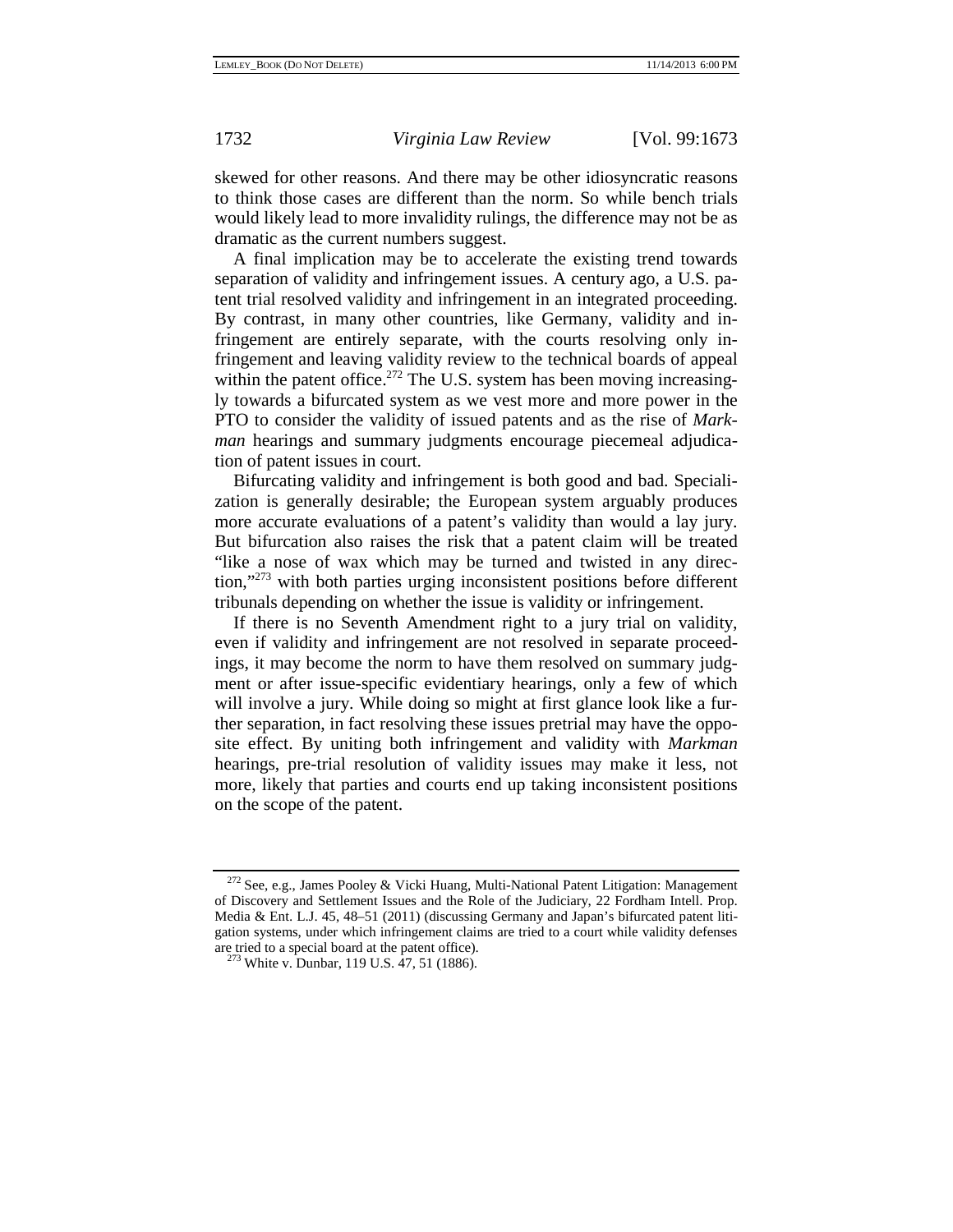Removing the jury from patent validity determinations—or circumscribing its role—would work a major change in modern patent litigation. But it would by no means spell the death knell for patentees or patent enforcement. After all, the industry that relies most on patents, and where they seem to do the most good, is the pharmaceutical industry. $274$ And pharmaceutical patent cases are virtually never tried before juries because they rarely involve a claim for damages.<sup>275</sup> As the pharmaceutical example suggests, a patent system cannot only survive but flourish without jury trials. True, there are many differences between pharmaceutical patent cases and other patent suits. But, if nothing else, the pharmaceutical experience demonstrates that judges can fairly evaluate the validity of patents.

# *C. Implications of a Seventh Amendment Right to a Jury Trial on Validity*

What if there is a broad Seventh Amendment right to have a jury decide patent validity, as the Federal Circuit held in *Lockwood*? While ordinary patent litigation wouldn't change, taking seriously the idea of a Seventh Amendment right to decide all validity questions would likely have some significant and underappreciated implications for patent practice. To find such a broad right, the Supreme Court would have to conclude that the question of validity itself belonged before a jury, regardless of whether the question was one of law or fact, regardless of whether the jury was reviewing the decision of an administrative agency, and regardless of the legal or equitable nature of the remedy. The history I discuss in Part I blows up the myth that patent issues were tried to juries only if damages were at issue. Both equitable infringement suits in Chancery and *scire facias* actions were referred to juries to resolve fact disputes, despite the fact that neither involved claims for damages.

<sup>274</sup> See James Bessen & Michael J. Meurer, Patent Failure: How Judges, Bureaucrats, and Lawyers Put Innovators at Risk 15–16 (2008) (arguing that the patent system works in the pharmaceutical and chemical industries but fails elsewhere); Dan L. Burk & Mark A. Lemley, The Patent Crisis and How the Courts Can Solve It 32–33 (2009) (discussing how phar-

 $275$  See supra note 1. Indeed, in an unpublished decision the Federal Circuit has rejected a Seventh Amendment right to a jury trial even when the pharmaceutical patentee asked for future damages from expected entry at risk, as opposed to past damages. In re Apotex, Inc., 49 F. App'x 902, 903 (Fed. Cir. 2002).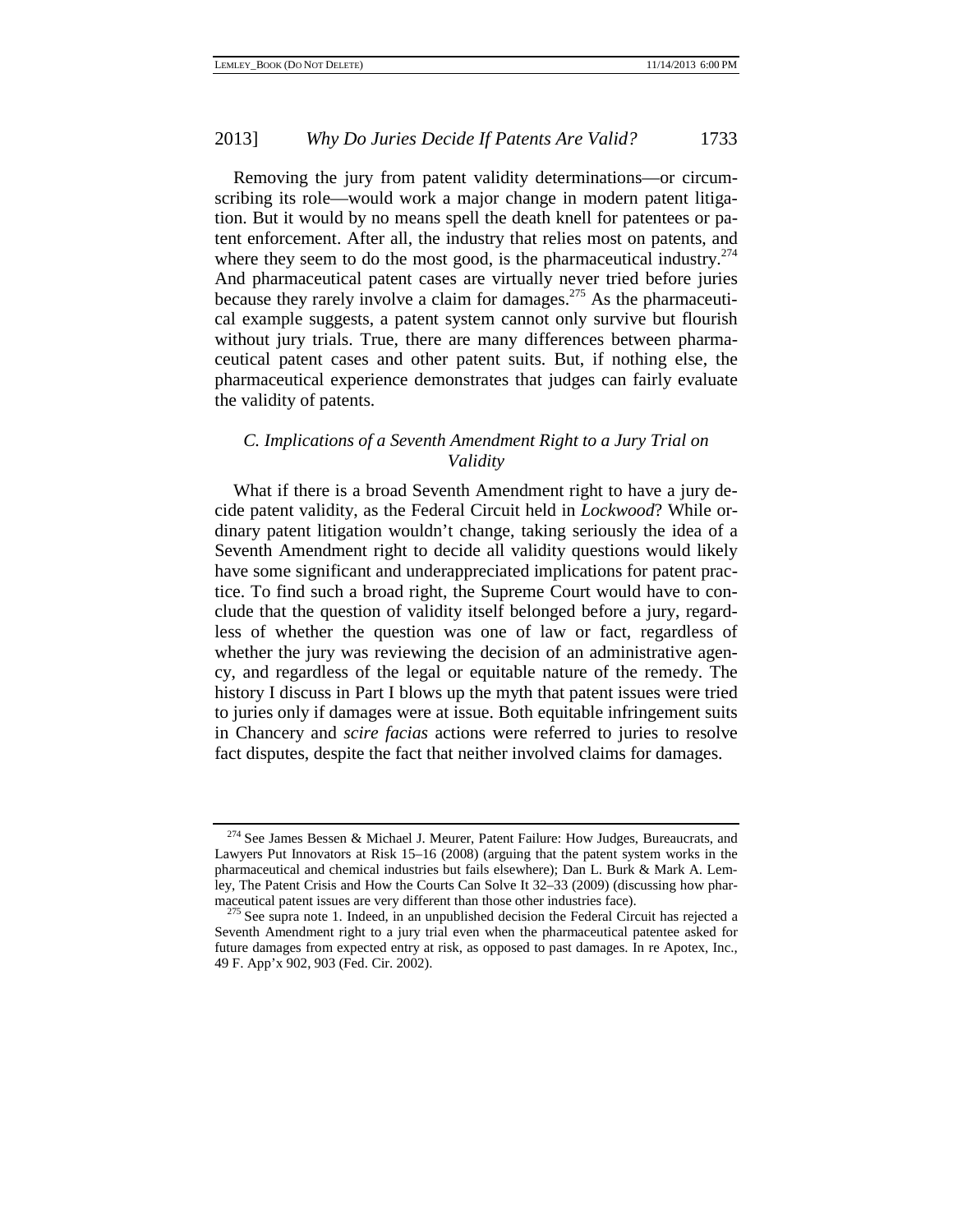As noted in the previous Part, there are a number of circumstances today in which we decide validity in a way that will bind patentees without giving either party a jury trial right, including ITC exclusion proceedings, pharmaceutical Abbreviated New Drug Application ("ANDA") suits, reexamination proceedings, and suits against the government. Some of those are justified on the theory that the cases would traditionally have been brought in equity because they don't involve a claim for money damages. But that theory doesn't square with English practice. As we saw in Part I, the English chancery courts transferred issues of validity to the King's Bench for trial in *scire facias* actions. And even when patentees sued in equity, seeking injunctive relief, the Court of Chancery would grant only a temporary injunction, waiting on the law court to assess the patent before granting more permanent relief. So if the Court finds a Seventh Amendment right to a jury trial based on the traditional English law-equity distinction, that right will extend to cases in which a plaintiff seeks only injunctive relief, such as pharmaceutical ANDA suits and post-*MedImmune* validity challenges.

The rule that cases against the Federal government are tried to judges (Article I judges, no less), not juries, is also arguably problematic under a broad reading of the Seventh Amendment. So too is the current Federal Circuit rule that allows district courts to decide inequitable conduct in a bench trial before ruling on invalidity.<sup>276</sup> Because inequitable conduct now requires proof of patent invalidity,277 *Beacon Theatres* means that if there is a right to have a jury decide invalidity, *Agfa* is wrong and judges can never decide inequitable conduct without waiting for and then deferring to a jury's determination of invalidity. And we even might have to rethink the idea that a reexamination proceeding at the PTO can trump a judicial finding of validity. $278$ 

Second, a strong constitutional right to have juries decide validity would require us to rethink either our commitment to the idea that many patent validity issues are legal, not factual, questions, or our more general commitment to the whole idea of the law-fact distinction. If juries are required to decide things that we have traditionally thought of as questions of law, we need to reconsider our traditional ideas of what it is

<sup>&</sup>lt;sup>276</sup> Agfa Corp. v. Creo Prods., 451 F.3d 1366, 1369 (Fed. Cir. 2006).<br><sup>277</sup> Therasense, Inc. v. Becton, Dickinson & Co., 649 F.3d 1276, 1292–93 (Fed. Cir. 2011) (en banc). 278 See, e.g., *Baxter Int'l*, 678 F.3d at 1358; In re Constr. Equip. Co., 665 F.3d 1254, 1254–

<sup>55 (</sup>Fed. Cir. 2011).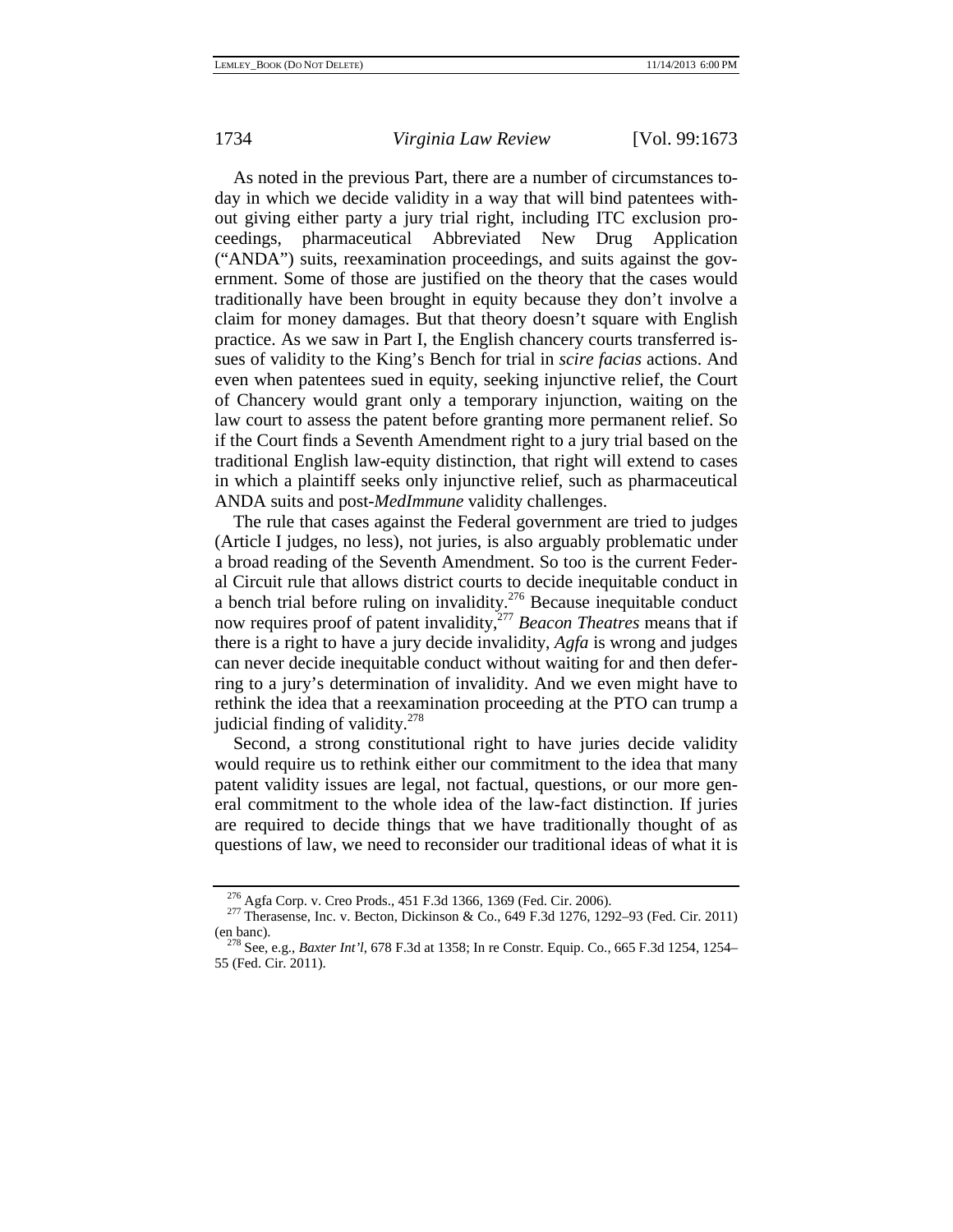that juries have the power to decide, and with it the question of what deference appellate courts owe to district court decisions.<sup>279</sup>

Finally, for the Court to find a constitutional right to decide validity it would have to overrule or at least dramatically limit *Cox v. United States*. Doing so would open up the idea that jury trials are appropriate in other areas of administrative law, with significant implications for administrative law and for a variety of substantive disciplines where that is not the norm, ranging from the Food and Drug Administration to the Securities and Exchange Commission.

#### **CONCLUSION**

For the past thirty-five years, patent lawyers and courts have taken for granted that juries decide whether patents are valid, and (at least implicitly) assumed that there was a constitutional right to have juries do so. But in fact the dominant role of the jury in modern patent law is an historical anomaly. For most of U.S. history, juries did not decide patent validity. And English practice before 1791—the key question under the Seventh Amendment—is ambiguous. When English courts considered invalidating a patent altogether, they did so in the chancery courts, referring validity questions to the jury only when there was a particular factual dispute. While there are reasonable arguments on both sides, it is likely that the Supreme Court would not find a Seventh Amendment right to have juries decide whether patents are valid, at least not the broad right to decide ultimate legal questions that patent lawyers seem to assume today. And if the Court did find such a right, it would significantly change a number of aspects of patent practice, requiring juries in cases and on issues that now lack them.

A ruling that there was no right to have juries determine validity would also significantly change patent practice, affecting both the efficiency of patent litigation and probably the outcome. Some of those changes would be good, others bad, while other changes (like invalidat-

<sup>&</sup>lt;sup>279</sup> The Federal Circuit has been criticized for usurping the district court's fact-finding role. See, e.g., Ted L. Field, "Judicial Hyperactivity" in the Federal Circuit: An Empirical Study, 46 U.S.F. L. Rev. 721, 723 (2012) (finding that the Federal Circuit reverses district courts more often than other circuits); William C. Rooklidge & Matthew F. Weil, Essay, Judicial Hyperactivity: The Federal Circuit's Discomfort with Its Appellate Role, 15 Berkeley Tech. L.J. 725, 726 (2000). The court has recently agreed to reconsider its refusal to defer in one important area: claim construction. Lighting Ballast Control LLC v. Philips Elecs. N. Am. Corp., 500 F. App'x 951, 951–52 (Fed. Cir. 2013).